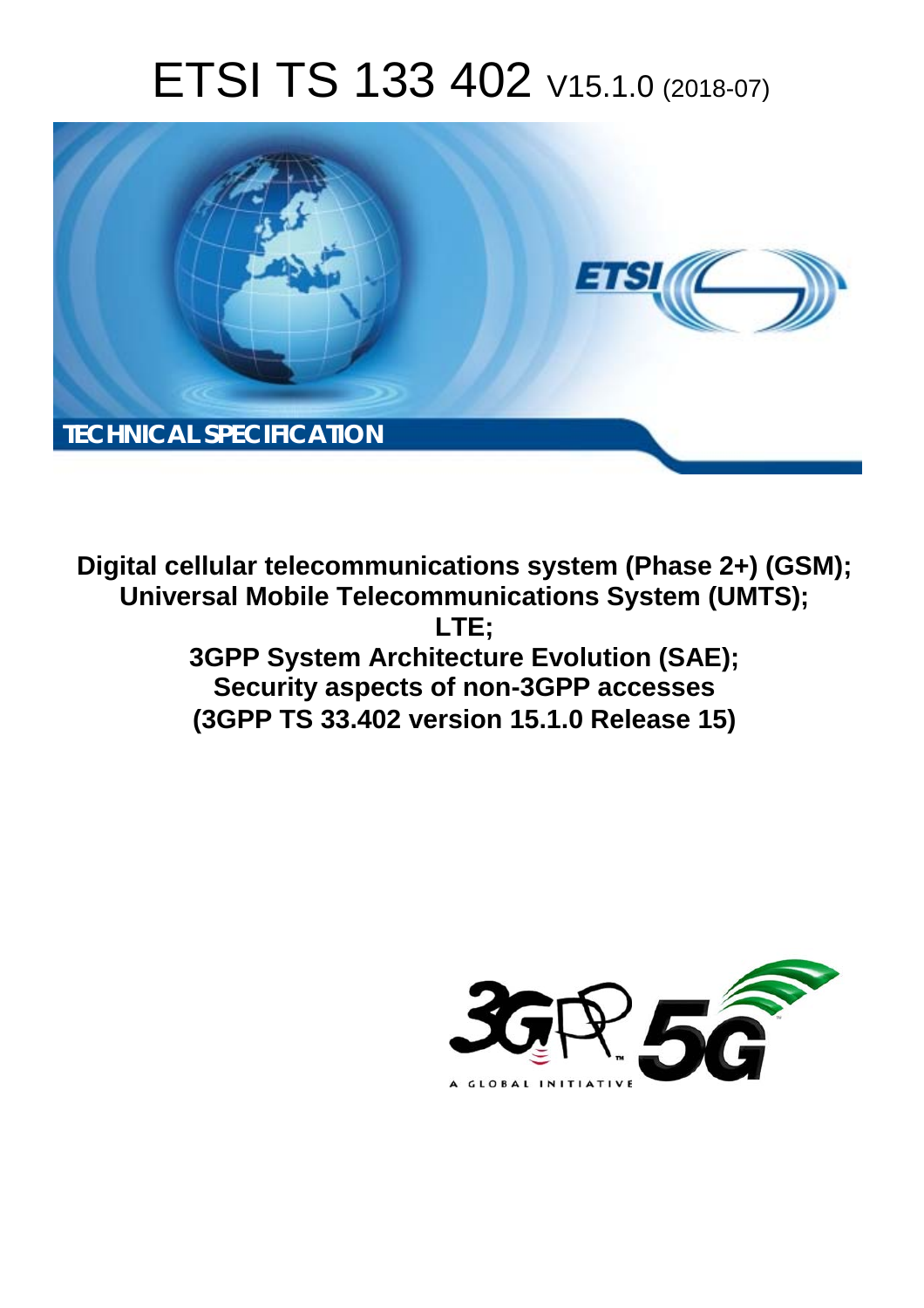Reference

RTS/TSGS-0333402vf10

Keywords GSM,LTE,SECURITY,UMTS

#### *ETSI*

#### 650 Route des Lucioles F-06921 Sophia Antipolis Cedex - FRANCE

Tel.: +33 4 92 94 42 00 Fax: +33 4 93 65 47 16

Siret N° 348 623 562 00017 - NAF 742 C Association à but non lucratif enregistrée à la Sous-Préfecture de Grasse (06) N° 7803/88

#### *Important notice*

The present document can be downloaded from: <http://www.etsi.org/standards-search>

The present document may be made available in electronic versions and/or in print. The content of any electronic and/or print versions of the present document shall not be modified without the prior written authorization of ETSI. In case of any existing or perceived difference in contents between such versions and/or in print, the only prevailing document is the print of the Portable Document Format (PDF) version kept on a specific network drive within ETSI Secretariat.

Users of the present document should be aware that the document may be subject to revision or change of status. Information on the current status of this and other ETSI documents is available at <https://portal.etsi.org/TB/ETSIDeliverableStatus.aspx>

If you find errors in the present document, please send your comment to one of the following services: <https://portal.etsi.org/People/CommiteeSupportStaff.aspx>

#### *Copyright Notification*

No part may be reproduced or utilized in any form or by any means, electronic or mechanical, including photocopying and microfilm except as authorized by written permission of ETSI. The content of the PDF version shall not be modified without the written authorization of ETSI. The copyright and the foregoing restriction extend to reproduction in all media.

> © ETSI 2018. All rights reserved.

**DECT**TM, **PLUGTESTS**TM, **UMTS**TM and the ETSI logo are trademarks of ETSI registered for the benefit of its Members. **3GPP**TM and **LTE**TM are trademarks of ETSI registered for the benefit of its Members and of the 3GPP Organizational Partners. **oneM2M** logo is protected for the benefit of its Members.

**GSM**® and the GSM logo are trademarks registered and owned by the GSM Association.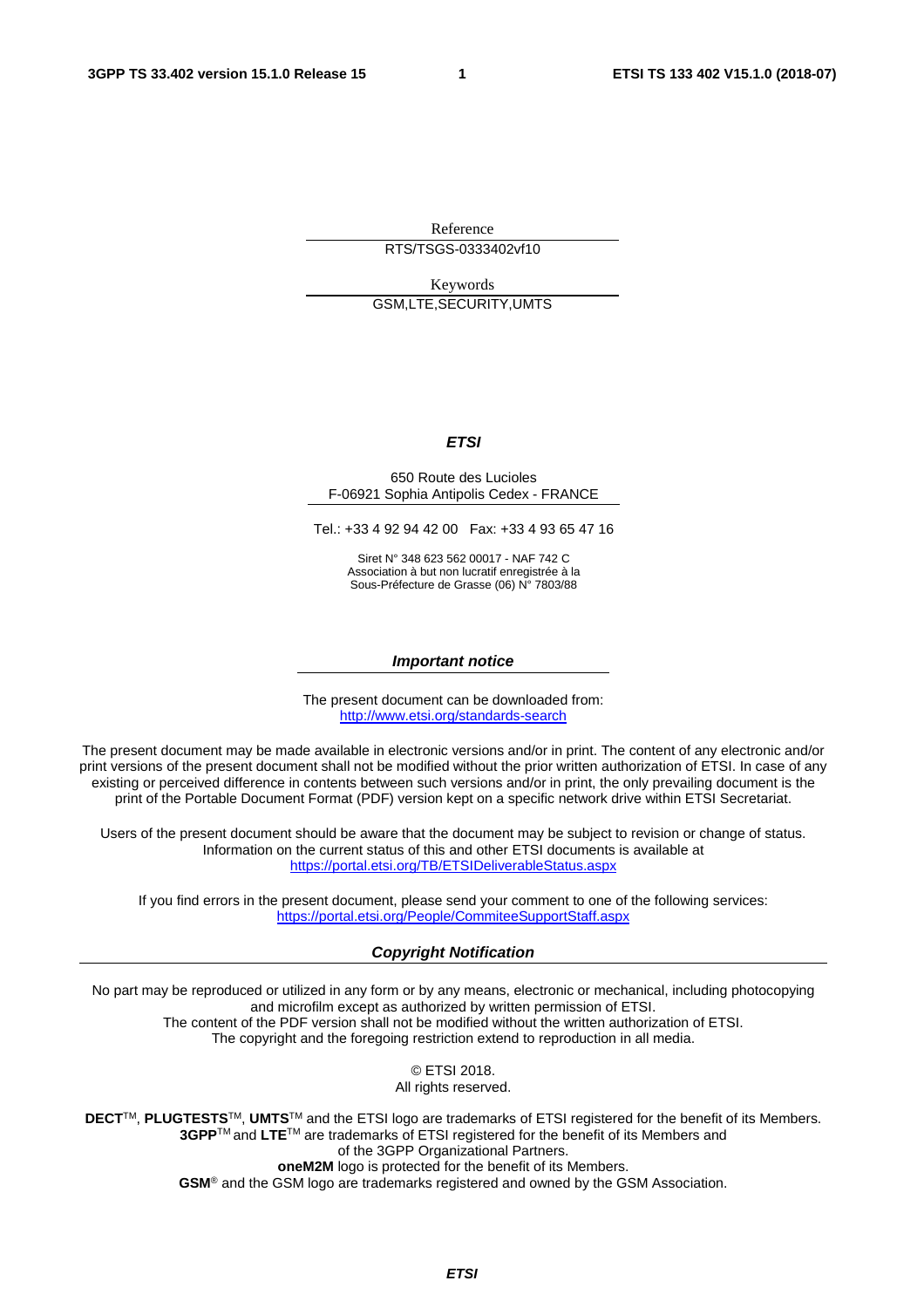## Intellectual Property Rights

#### Essential patents

IPRs essential or potentially essential to normative deliverables may have been declared to ETSI. The information pertaining to these essential IPRs, if any, is publicly available for **ETSI members and non-members**, and can be found in ETSI SR 000 314: *"Intellectual Property Rights (IPRs); Essential, or potentially Essential, IPRs notified to ETSI in respect of ETSI standards"*, which is available from the ETSI Secretariat. Latest updates are available on the ETSI Web server ([https://ipr.etsi.org/\)](https://ipr.etsi.org/).

Pursuant to the ETSI IPR Policy, no investigation, including IPR searches, has been carried out by ETSI. No guarantee can be given as to the existence of other IPRs not referenced in ETSI SR 000 314 (or the updates on the ETSI Web server) which are, or may be, or may become, essential to the present document.

#### **Trademarks**

The present document may include trademarks and/or tradenames which are asserted and/or registered by their owners. ETSI claims no ownership of these except for any which are indicated as being the property of ETSI, and conveys no right to use or reproduce any trademark and/or tradename. Mention of those trademarks in the present document does not constitute an endorsement by ETSI of products, services or organizations associated with those trademarks.

## Foreword

This Technical Specification (TS) has been produced by ETSI 3rd Generation Partnership Project (3GPP).

The present document may refer to technical specifications or reports using their 3GPP identities, UMTS identities or GSM identities. These should be interpreted as being references to the corresponding ETSI deliverables.

The cross reference between GSM, UMTS, 3GPP and ETSI identities can be found under [http://webapp.etsi.org/key/queryform.asp.](http://webapp.etsi.org/key/queryform.asp)

## Modal verbs terminology

In the present document "**shall**", "**shall not**", "**should**", "**should not**", "**may**", "**need not**", "**will**", "**will not**", "**can**" and "**cannot**" are to be interpreted as described in clause 3.2 of the [ETSI Drafting Rules](https://portal.etsi.org/Services/editHelp!/Howtostart/ETSIDraftingRules.aspx) (Verbal forms for the expression of provisions).

"**must**" and "**must not**" are **NOT** allowed in ETSI deliverables except when used in direct citation.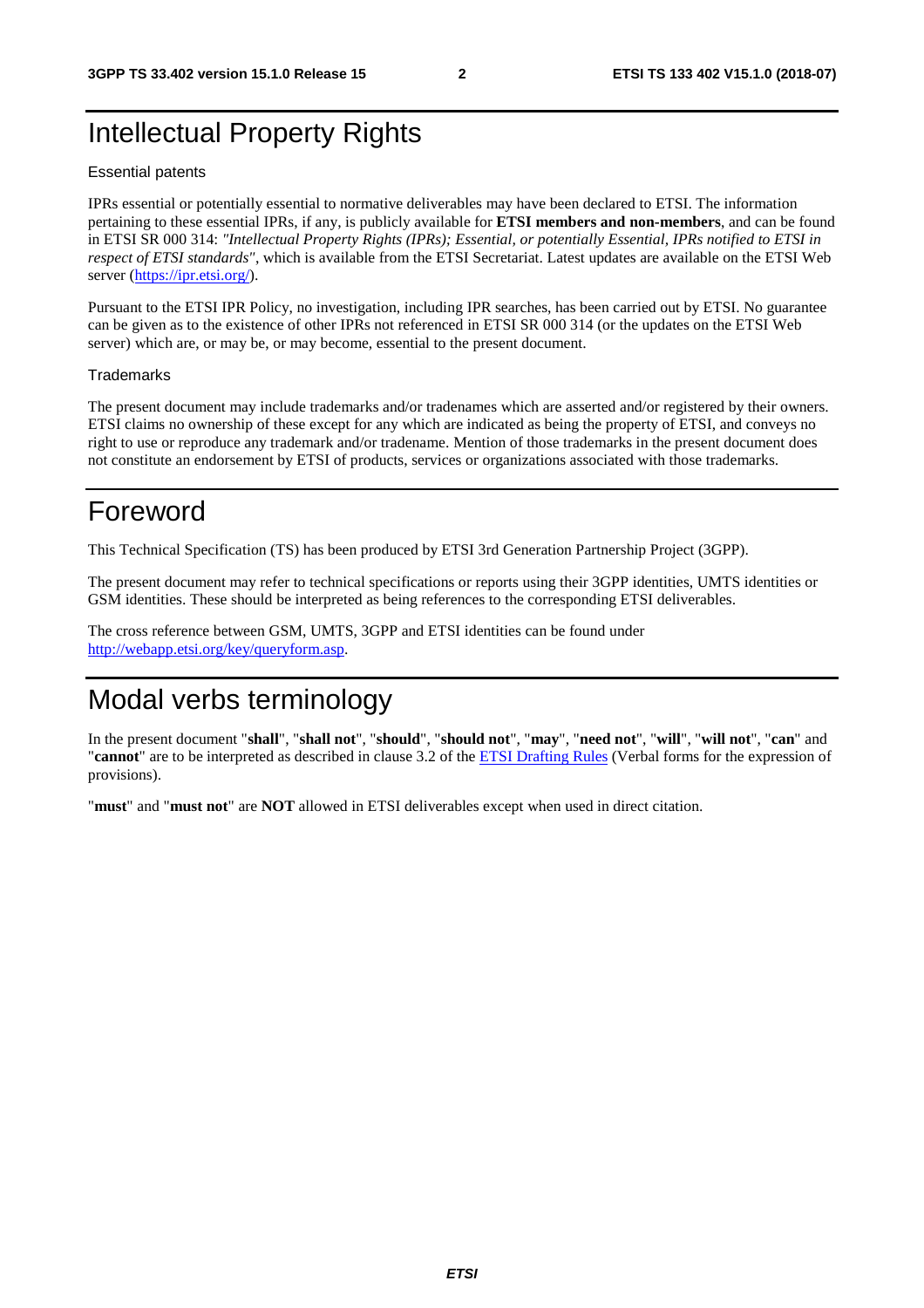ETSI TS 133 402 V15.1.0 (2018-07)

## Contents

| 1                                         |                                                                                                                                                                                               |  |
|-------------------------------------------|-----------------------------------------------------------------------------------------------------------------------------------------------------------------------------------------------|--|
| 2                                         |                                                                                                                                                                                               |  |
| 3<br>3.1<br>3.2<br>3.3<br>3.4             |                                                                                                                                                                                               |  |
| 4<br>4.1<br>4.2<br>4.3                    |                                                                                                                                                                                               |  |
| 5<br>5.1<br>5.1.1<br>5.1.2                |                                                                                                                                                                                               |  |
| 5.2<br>5.3                                |                                                                                                                                                                                               |  |
| 6<br>6.1<br>6.2<br>6.3                    |                                                                                                                                                                                               |  |
| 6.4<br>6.5<br>6.5.1                       | Authentication and authorization with S2b for Private network access from Untrusted non-3GPP Access                                                                                           |  |
| 6.5.2<br>6.5.3                            | Authentication and authorization for the Private network access (the External AAA Server performs<br>Authentication and authorization for the private network access (the external AAA server |  |
|                                           |                                                                                                                                                                                               |  |
| 6.6<br>6.6.1<br>6.6.2                     |                                                                                                                                                                                               |  |
| 6.6.2.1<br>6.6.2.2<br>6.6.2.3<br>6.6.3    |                                                                                                                                                                                               |  |
| 6.6.4<br>7                                |                                                                                                                                                                                               |  |
| 7.1<br>7.2<br>7.2.1<br>7.2.1.1<br>7.2.1.2 |                                                                                                                                                                                               |  |
| 7.2.1.2.1<br>7.2.1.2.2<br>7.2.1.2.3       |                                                                                                                                                                                               |  |
| 7.2.1.2.3.1<br>7.2.1.2.3.2                |                                                                                                                                                                                               |  |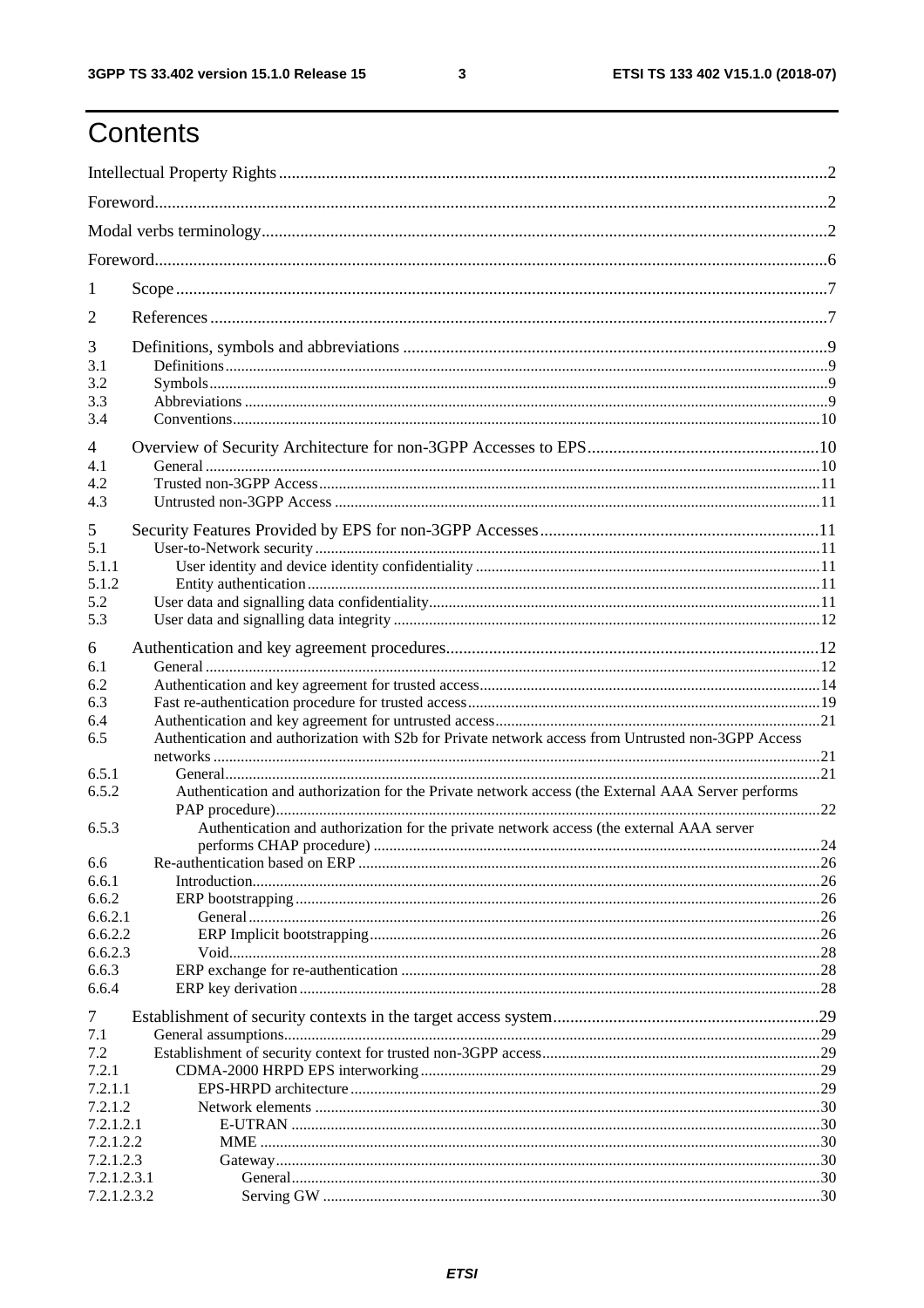| 7.2.1.2.3.3            |                                                                                    |  |
|------------------------|------------------------------------------------------------------------------------|--|
| 7.2.1.2.4              |                                                                                    |  |
| 7.2.1.3                |                                                                                    |  |
| 7.2.1.3.1              |                                                                                    |  |
| 7.2.1.3.2              |                                                                                    |  |
| 7.2.1.4<br>7.2.1.5     |                                                                                    |  |
| 7.2.2                  |                                                                                    |  |
| 7.2.3                  |                                                                                    |  |
| 7.2.3.1                |                                                                                    |  |
| 7.2.3.2                |                                                                                    |  |
| 7.2.3.2.1              |                                                                                    |  |
| 7.2.3.2.2              |                                                                                    |  |
| 7.2.3.2.3              |                                                                                    |  |
| 7.2.3.2.4              |                                                                                    |  |
| 7.3                    |                                                                                    |  |
| 8                      |                                                                                    |  |
| 8.1                    |                                                                                    |  |
| 8.2                    |                                                                                    |  |
| 8.2.1                  |                                                                                    |  |
| 8.2.2                  |                                                                                    |  |
| 8.2.3                  |                                                                                    |  |
| 8.2.4                  |                                                                                    |  |
| 8.2.4.1                |                                                                                    |  |
| 8.2.4.2                |                                                                                    |  |
| 8.2.4.3                |                                                                                    |  |
| 8.2.5                  |                                                                                    |  |
| 8.2.5.1                |                                                                                    |  |
| 8.2.5.2                |                                                                                    |  |
| 8.2.5.3                |                                                                                    |  |
| 9                      |                                                                                    |  |
| 9.1                    |                                                                                    |  |
| 9.2                    |                                                                                    |  |
| 9.2.1                  |                                                                                    |  |
| 9.2.1.1                |                                                                                    |  |
| 9.2.1.2                |                                                                                    |  |
| 9.2.1.2.1<br>9.2.1.2.2 |                                                                                    |  |
| 9.2.1.2.3              |                                                                                    |  |
| 9.2.1.2.4              |                                                                                    |  |
| 9.2.2                  |                                                                                    |  |
| 9.2.2.1                |                                                                                    |  |
| 9.2.2.2                |                                                                                    |  |
| 9.2.2.2.1              |                                                                                    |  |
| 9.2.2.2.2              |                                                                                    |  |
| 9.2.2.3                |                                                                                    |  |
| 9.2.2.4                |                                                                                    |  |
| 9.3                    |                                                                                    |  |
| 9.3.1                  |                                                                                    |  |
| 9.3.1.1                |                                                                                    |  |
| 9.3.1.2                |                                                                                    |  |
| 9.3.1.3                |                                                                                    |  |
| 10                     | Security interworking between 3GPP access networks and non-3GPP access networks 51 |  |
| 10.1                   |                                                                                    |  |
| 10.2                   |                                                                                    |  |
| 10.2.1                 |                                                                                    |  |
| 10.2.1.1               |                                                                                    |  |
| 10.2.1.2               |                                                                                    |  |
|                        |                                                                                    |  |
| 10.2.2<br>10.2.2.1     |                                                                                    |  |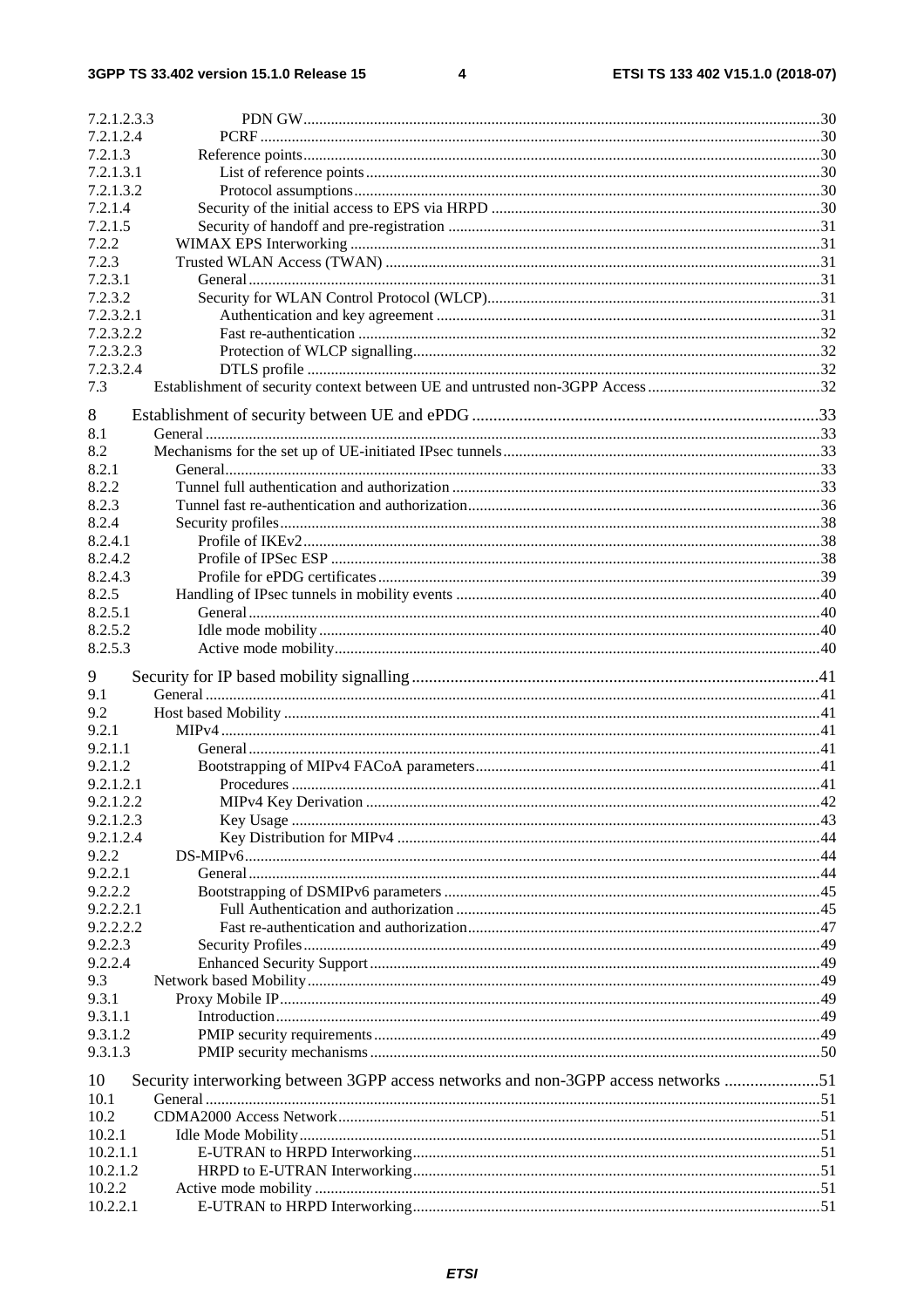| 10.2.2.2                                   |                                                                                                    |  |
|--------------------------------------------|----------------------------------------------------------------------------------------------------|--|
| 11                                         |                                                                                                    |  |
| 12<br>12.1<br>12.2                         |                                                                                                    |  |
| 13                                         |                                                                                                    |  |
| 13.1                                       |                                                                                                    |  |
| 13.2                                       |                                                                                                    |  |
| 13.3                                       |                                                                                                    |  |
| 13.4                                       |                                                                                                    |  |
| 14<br>14.1<br>14.2<br>14.3<br>14.4<br>14.5 |                                                                                                    |  |
|                                            | <b>Annex A (normative):</b>                                                                        |  |
| A.1                                        |                                                                                                    |  |
| A.2                                        |                                                                                                    |  |
| A.3                                        |                                                                                                    |  |
| A.4                                        | Function for the derivation of MSK key for unauthenticated emergency sessions over WLAN62          |  |
|                                            | <b>Annex B</b> (normative):                                                                        |  |
| B.1                                        |                                                                                                    |  |
| B.2                                        | Service and media reachability for users over restrictive firewalls - untrusted non 3GPP access 64 |  |
|                                            | <b>Annex C</b> (informative):                                                                      |  |
|                                            | <b>Annex D</b> (informative):                                                                      |  |
|                                            |                                                                                                    |  |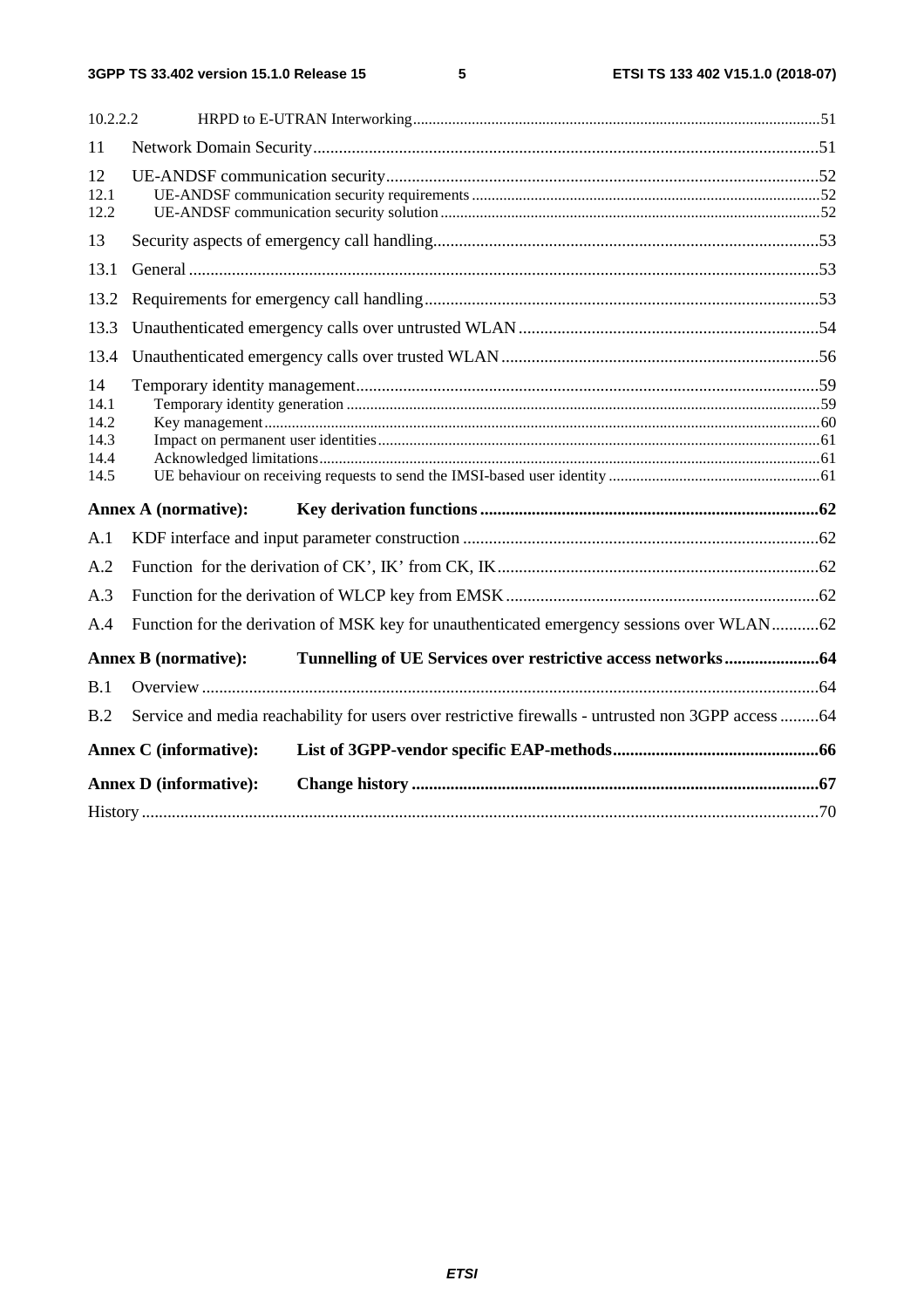## Foreword

This Technical Specification has been produced by the 3rd Generation Partnership Project (3GPP).

The contents of the present document are subject to continuing work within the TSG and may change following formal TSG approval. Should the TSG modify the contents of the present document, it will be re-released by the TSG with an identifying change of release date and an increase in version number as follows:

Version x.y.z

where:

- x the first digit:
	- 1 presented to TSG for information;
	- 2 presented to TSG for approval;
	- 3 or greater indicates TSG approved document under change control.
- y the second digit is incremented for all changes of substance, i.e. technical enhancements, corrections, updates, etc.
- z the third digit is incremented when editorial only changes have been incorporated in the document.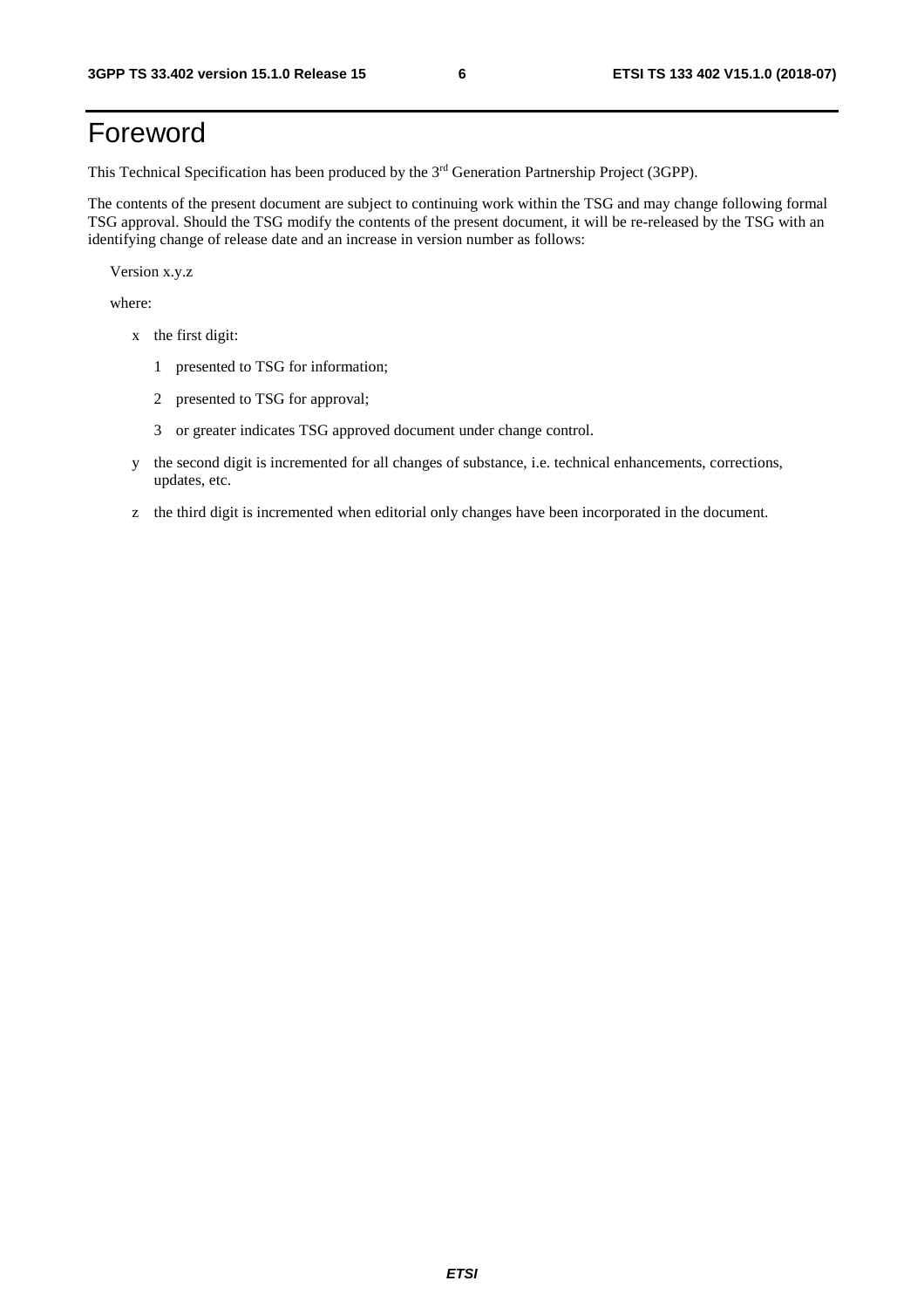## 1 Scope

The present document specifies the security architecture, i.e., the security feature groups and the security mechanisms performed during inter working between non-3GPP accesses and the Evolved Packet System (EPS).

## 2 References

The following documents contain provisions which, through reference in this text, constitute provisions of the present document.

- References are either specific (identified by date of publication, edition number, version number, etc.) or non-specific.
- For a specific reference, subsequent revisions do not apply.
- For a non-specific reference, the latest version applies. In the case of a reference to a 3GPP document (including a GSM document), a non-specific reference implicitly refers to the latest version of that document *in the same Release as the present document*.
- [1] 3GPP TR 21.905: "Vocabulary for 3GPP Specifications".
- [2] IETF RFC 4877: "Mobile IPv6 Operation with IKEv2 and the Revised IPsec Architecture".
- [3] Void.
- [4] IETF RFC 5778: "Diameter Mobile IPv6: Support for Home Agent to Diameter Server Interaction".
- [5] 3GPP TS 23.402: "Architecture enhancements for non-3GPP accesses".
- [6] 3GPP TS 33.210: "3G security; Network Domain Security (NDS); IP network layer security".
- [7] IETF RFC 4187 (January 2006): "Extensible Authentication Protocol Method for 3rd Generation Authentication and Key Agreement (EAP-AKA)".
- [8] 3GPP TS 23.003: "Numbering, addressing and identification".
- [9] 3GPP TS 33.234: "3G: security; Wireless Local Area Network (WLAN) interworking security" (Release 12).
- [10] IETF RFC 4072 (August 2005): "Diameter Extensible Authentication Protocol (EAP) Application".
- [11] 3GPP TS 33.102: "3G security; Security architecture".
- [12] 3GPP TS 33.310: "Network Domain Security (NDS); Authentication Framework (AF)".
- [13] 3GPP TS 23.401: "General Packet Radio Service (GPRS) enhancements for Evolved Universal Terrestrial Radio Access Network (E-UTRAN) access".
- [14] 3GPP TS 23.203: "Policy and charging control architecture".
- [15] 3GPP TS 36.300: "Evolved Universal Terrestrial Radio Access (E-UTRA) and Evolved Universal Terrestrial Radio Access (E-UTRAN); Overall description; Stage 2".
- [16] 3GPP TS 33.401: "3GPP System Architecture Evolution (SAE); Security Architecture".
- [17] IETF RFC 3344: "IP Mobility Support for IPv4".
- [18] IETF RFC 4555: "IKEv2 Mobility and Multihoming Protocol (MOBIKE)".
- [19] IETF RFC 5295: "Specification for the Derivation of Root Keys from an Extended Master Session Key (EMSK)".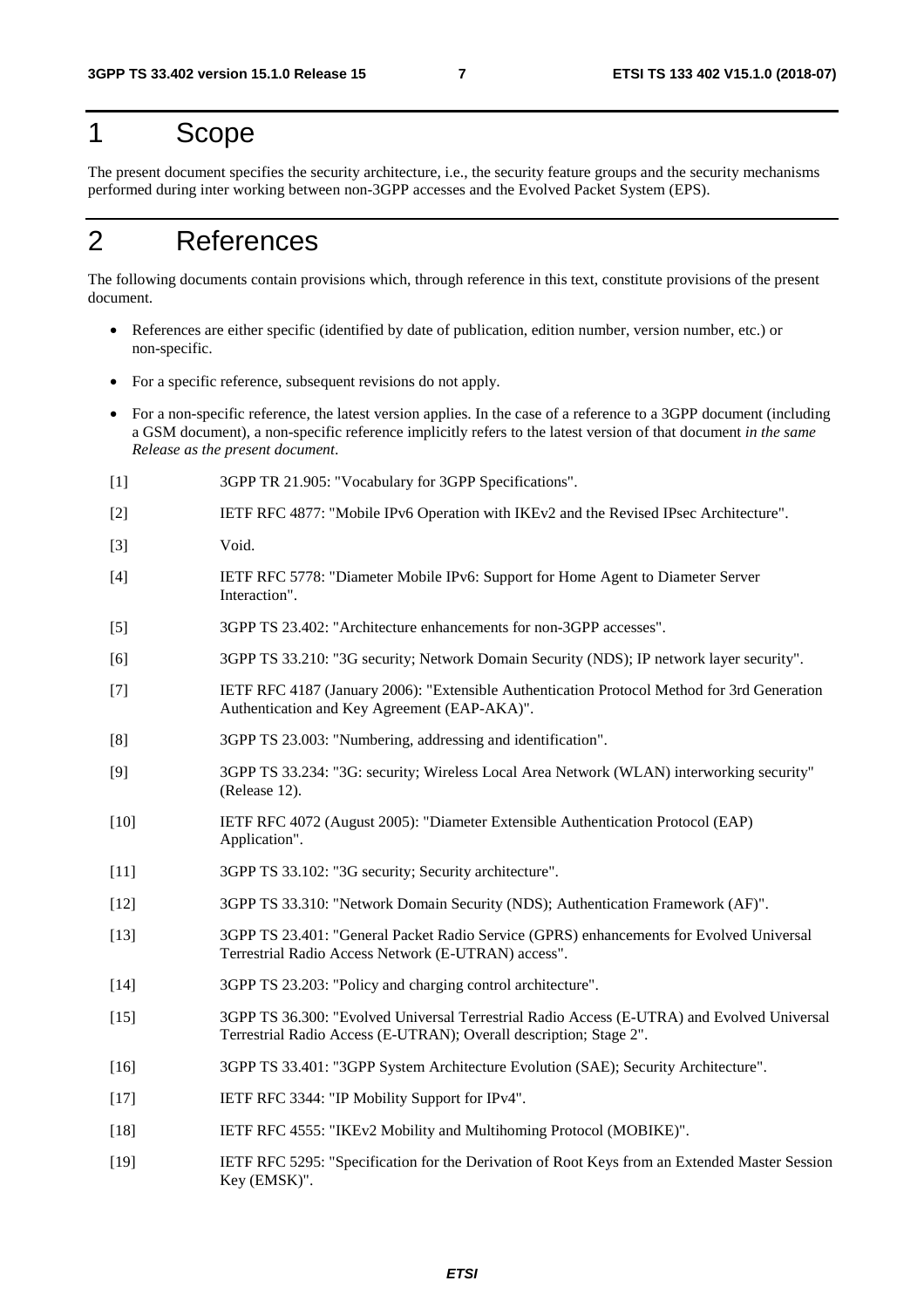| $[20]$        | 3GPPP TS 24.303: "Mobility Management based on Dual-Stack Mobile IPv6; Stage 3".                                                                                                                                               |
|---------------|--------------------------------------------------------------------------------------------------------------------------------------------------------------------------------------------------------------------------------|
| $[21]$        | IETF RFC 4433: "Mobile IPv4 Dynamic Home Agent (HA) Assignment".                                                                                                                                                               |
| $[22]$        | 3GPP TS 24.302: "Access to the 3GPP Evolved Packet Core (EPC) via non-3GPP access<br>networks; Stage 3 ".                                                                                                                      |
| $[23]$        | IETF RFC 5448: "Improved Extensible Authentication Protocol Method for 3rd Generation<br>Authentication and Key Agreement (EAP-AKA') ".                                                                                        |
| $[24]$        | 3GPP TS 33.222: "Generic Authentication Architecture (GAA); Access to network application<br>functions using Hypertext Transfer Protocol over Transport Layer Security (HTTPS)".                                               |
| $[25]$        | 3GPP TS 29.109: "3rd Generation Partnership Project; Technical Specification Group Core<br>Network and Terminals; Generic Authentication Architecture (GAA); Zh and Zn Interfaces based<br>on the Diameter protocol; Stage 3". |
| $[26] - [28]$ | Void.                                                                                                                                                                                                                          |
| $[29]$        | 3GPP TS 33.223: "Generic Authentication Architecture (GAA); Generic Bootstrapping<br>Architecture (GBA) Push function".                                                                                                        |
| $[30]$        | IETF RFC 5996: "Internet Key Exchange Protocol Version 2 (IKEv2)".                                                                                                                                                             |
| $[31]$        | 3GPP TS 29.274: "3GPP Evolved Packet System (EPS); Evolved General Packet Radio Service<br>(GPRS) Tunnelling Protocol for Control plane (GTPv2-C); Stage 3".                                                                   |
| $[32]$        | 3GPP TS 29.275: "Proxy Mobile IPv6 (PMIPv6) based Mobility and Tunnelling protocols;<br>Stage 3".                                                                                                                              |
| $[33]$        | IETF RFC 4739: "Multiple Authentication Exchanges in the Internet Key Exchange (IKEv2)<br>Protocol".                                                                                                                           |
| $[34]$        | 3GPP TS 33.203: "Access security for IP-based services".                                                                                                                                                                       |
| $[35]$        | IETF RFC 3948: "UDP Encapsulation of IPsec ESP Packets".                                                                                                                                                                       |
| $[36]$        | IETF RFC 2616: "Hypertext Transfer Protocol -- HTTP/1.1".                                                                                                                                                                      |
| $[37]$        | IETF RFC 6347: "Datagram Transport Layer Security Version 1.2".                                                                                                                                                                |
| $[38]$        | 3GPP TS 33.310: "Network Domain Security (NDS); Authentication Framework (AF)".                                                                                                                                                |
| [39]          | 3GPP TS 23.402: "Architecture enhancements for non-3GPP accesses".                                                                                                                                                             |
| $[40]$        | Federal Information Processing Standard (FIPS) draft standard: "Advanced Encryption Standard<br>(AES)", November 2001.                                                                                                         |
| $[41]$        | RFC 1421, February 1993: "Privacy Enhancement for Internet Electronic Mail: Part I: Message<br>Encryption and Authentication Procedures".                                                                                      |
| $[42]$        | Open Mobile Alliance OMA-WAP-OCSP V1.0: "Online Certificate Status Protocol Mobile<br>Profile". URL: http://www.openmobilealliance.org/                                                                                        |
| $[43]$        | IETF RFC 4806, Februari 2007: Online Certificate Status Protocol ("OCS)P Extensions to<br>IKE <sub>v2"</sub> .                                                                                                                 |
| $[44]$        | IETF RFC 4282, December 2005: "The Network Access Identifier", (Obsoletes RFC2486)                                                                                                                                             |
| $[45]$        | IETF RFC 2865, June 2000: "Remote Authentication Dial In User Service (RADIUS)".                                                                                                                                               |
| $[46]$        | IETF RFC 6696: "EAP Extensions for the EAP Re-authentication Protocol (ERP)".                                                                                                                                                  |
| $[47]$        | IETF RFC 6942: "Diameter Support for the EAP Re-authentication Protocol (ERP)".                                                                                                                                                |
| $[48]$        | 3GPP TS 24.502: "Access to the 3GPP 5G System (5GS) via non-3GPP access networks; Stage<br>$3$ ".                                                                                                                              |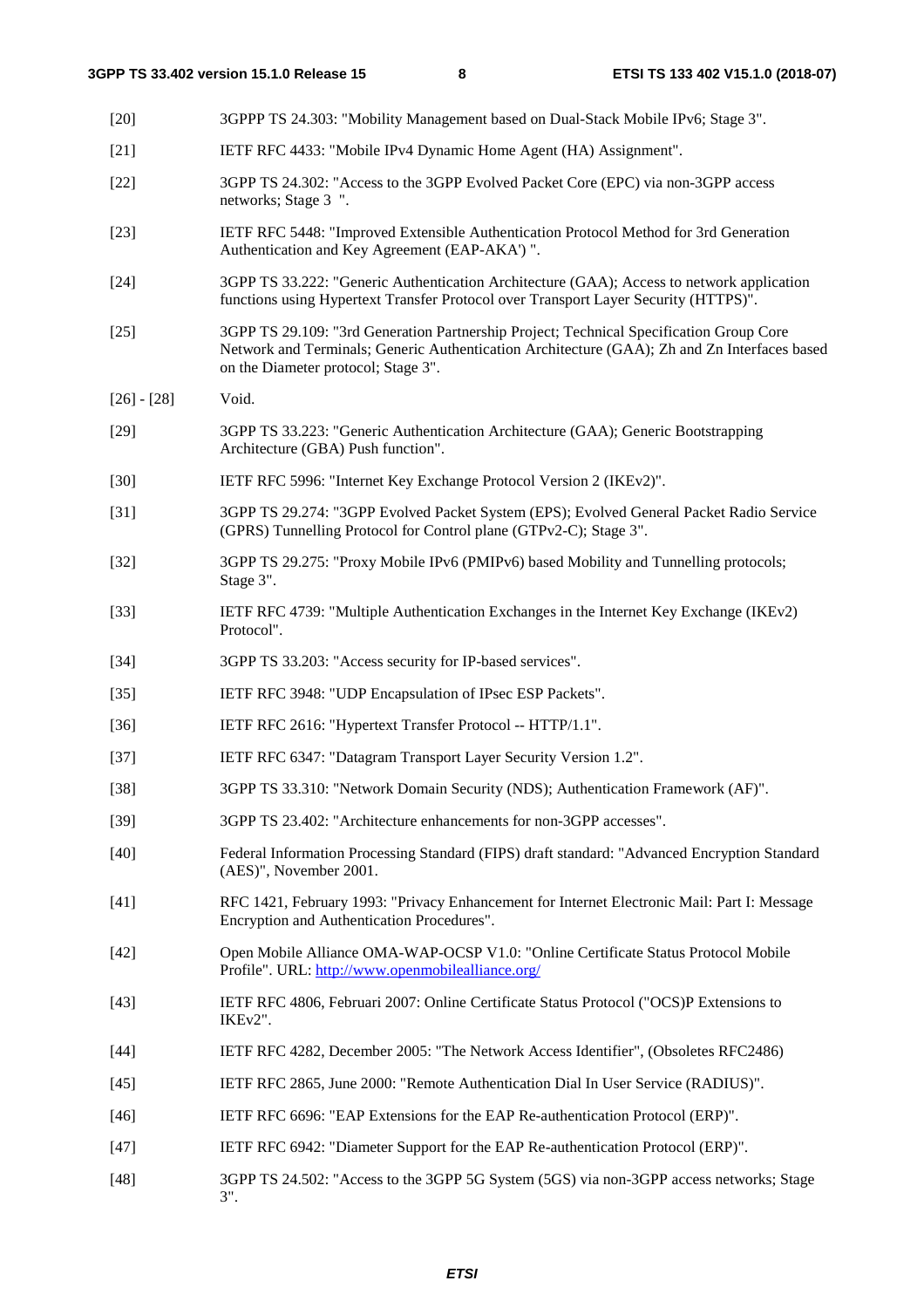## 3 Definitions, symbols and abbreviations

## 3.1 Definitions

For the purposes of the present document, the terms and definitions given in TR 21.905 [1] and the following apply. A term defined in the present document takes precedence over the definition of the same term, if any, in TR 21.905 [1].

**IPsec Security Association (IPsec SA):** A unidirectional logical connection created for security purposes. All traffic traversing an IPsec SA is provided the same security protection. The IPsec SA itself is a set of parameters to define security protection between two entities. An IPsec SA includes the cryptographic algorithms, the keys, the duration of the keys, and other parameters.

### 3.2 Symbols

For the purposes of the present document, the following symbols apply:

| S <sub>2</sub> a | This interface is defined in TS 23.402 [5]. |
|------------------|---------------------------------------------|
| S7a              | Interface between a PCRF and a HS-GW        |
| S <sub>101</sub> | Interface between a MME and a HRPD AN       |
| S <sub>103</sub> | Interface between a SGW and a HS-GW         |

### 3.3 Abbreviations

For the purposes of the present document, the abbreviations given in TR 21.905 [1] and the following apply. An abbreviation defined in the present document takes precedence over the definition of the same abbreviation, if any, in TR 21.905 [1].

| AAA                 | <b>Authentication Authorisation Accounting</b>                |
|---------------------|---------------------------------------------------------------|
| <b>AES</b>          | <b>Advanced Encryption Standard</b>                           |
| AKA                 | Authentication and Key Agreement                              |
| <b>ANDSF</b>        | <b>Access Network Discovery and Selection Function</b>        |
| DSMIP <sub>v6</sub> | Dual-Stack MIPv6                                              |
| EAP                 | <b>Extensible Authentication Protocol</b>                     |
| <b>EMSK</b>         | <b>Extended Master Session Key</b>                            |
| <b>EPC</b>          | <b>Evolved Packet Core</b>                                    |
| ePDG                | <b>Evolved Packet Data Gateway</b>                            |
| <b>EPS</b>          | <b>Evolved Packet System</b>                                  |
| <b>ERP</b>          | <b>EAP Re-authentication Protocol</b>                         |
| ESP                 | <b>Encapsulating Security Payload</b>                         |
| <b>E-UTRAN</b>      | Evolved UTRAN                                                 |
| HS-GW               | <b>HRPD Serving GW</b>                                        |
| IKE <sub>v2</sub>   | Internet Key Exchange Version 2                               |
| <b>IPsec</b>        | IP security protocols, algorithms, and key management methods |
| LMA                 | <b>Local Mobility Anchor</b>                                  |
| MAG                 | Mobile Access Gateway                                         |
| MIP <sub>v4</sub>   | Mobile IP version 4                                           |
| MIP <sub>v</sub> 6  | Mobile IP version 6                                           |
| MME                 | <b>Mobility Management Entity</b>                             |
| <b>MSK</b>          | <b>Master Session Key</b>                                     |
| <b>NDS</b>          | <b>Network Domain Security</b>                                |
| NDS/IP              | NDS for IP based protocols                                    |
| PMIP/PMIPv6         | Proxy Mobile IP version 6                                     |
| rIK                 | re-authentication Integrity Key                               |
| rMSK                | re-authentication Master Session Key                          |
| rRK                 | re-authentication Root Key                                    |
| SA                  | Security Association                                          |
| TWAN                | <b>Trusted WLAN Access Network</b>                            |
| UICC                | Universal Integrated Circuit Card                             |
| <b>USIM</b>         | Universal Subscriber Identity Module                          |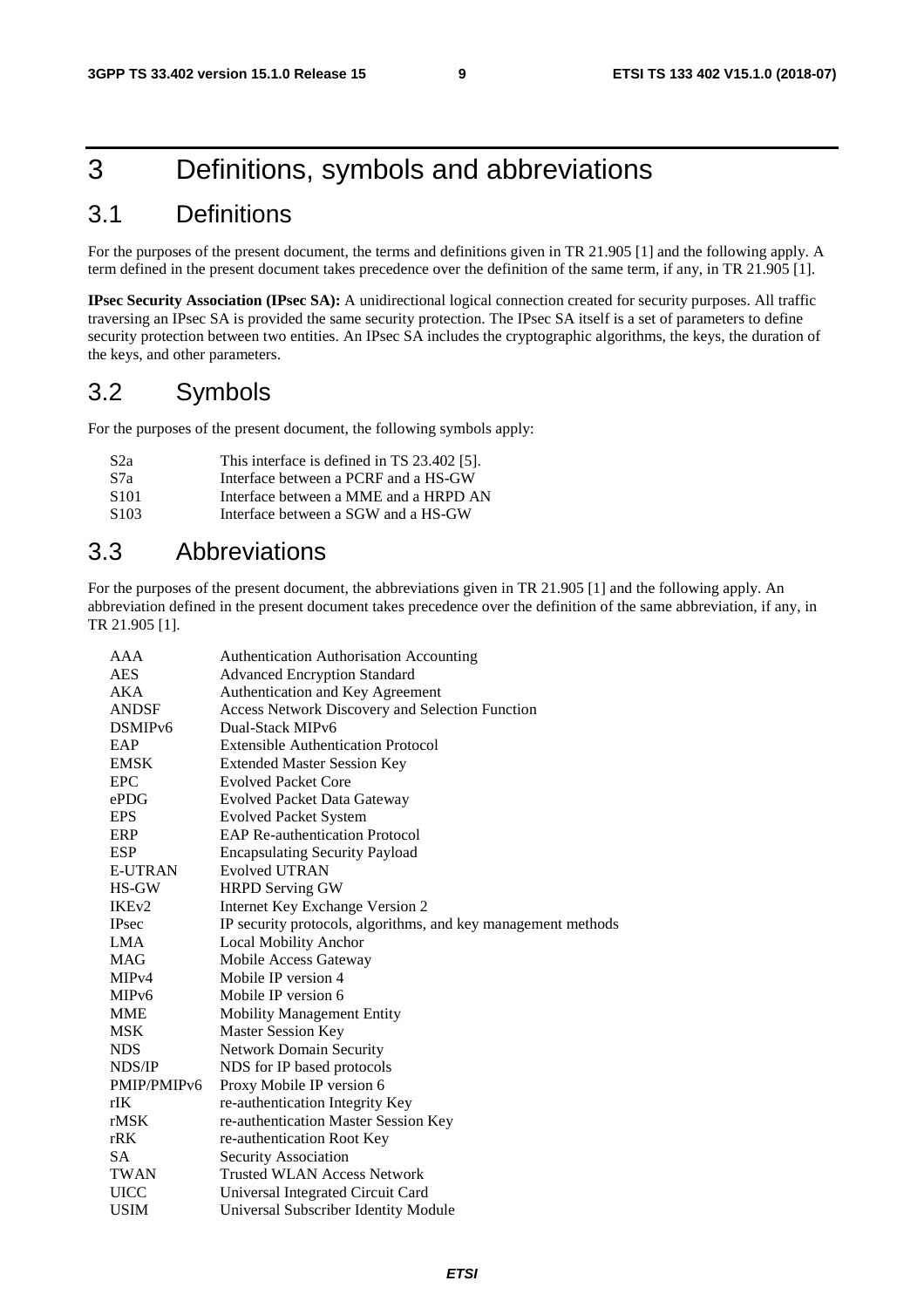### 3.4 Conventions

All data variables in the present document are presented with the most significant substring on the left hand side and the least significant substring on the right hand side. A substring may be a bit, byte or other arbitrary length bitstring. Where a variable is broken down into a number of substrings, the leftmost (most significant) substring is numbered 0, the next most significant is numbered 1, and so on through to the least significant.

## 4 Overview of Security Architecture for non-3GPP Accesses to EPS

### 4.1 General

The following subclauses outline an overview of the security architecture for trusted and untrusted non-3GPP accesses to connect to 3GPP EPS. It outlines the needed security features to connect such a non-3GPP access to the 3GPP EPS. Non-3GPP access specific security is outside the scope of the present document.

Figure 4.1-1 gives an overview of the security architecture of a typical non-3GPP access while connected to the 3GPP EPC.



**Figure 4.1-1: Security Architecture of Non-3GPP Access and 3GPP EPS** 

NOTE: USIM applies in case of terminal with 3GPP access capabilities, cf. clause 6.1.

Five security feature groups are defined. Each of these feature groups accomplishes certain security objectives:

- **Network access security (I):** the set of security features that provide users with secure access to services while terminated at 3GPP EPC. Radio Access protection is a non-3GPP access specific and outside the scope of the present document.
- **Network domain security (II):** the set of security features that enable nodes to securely exchange signaling data, and protect against attacks on the wireline network.
- **Non-3GPP domain security (III):** the set of security features are a non-3GPP access specific and outside the scope of the present document.
- **Application domain security (IV):** the set of security features that enable applications in the user and in the provider domain to securely exchange messages.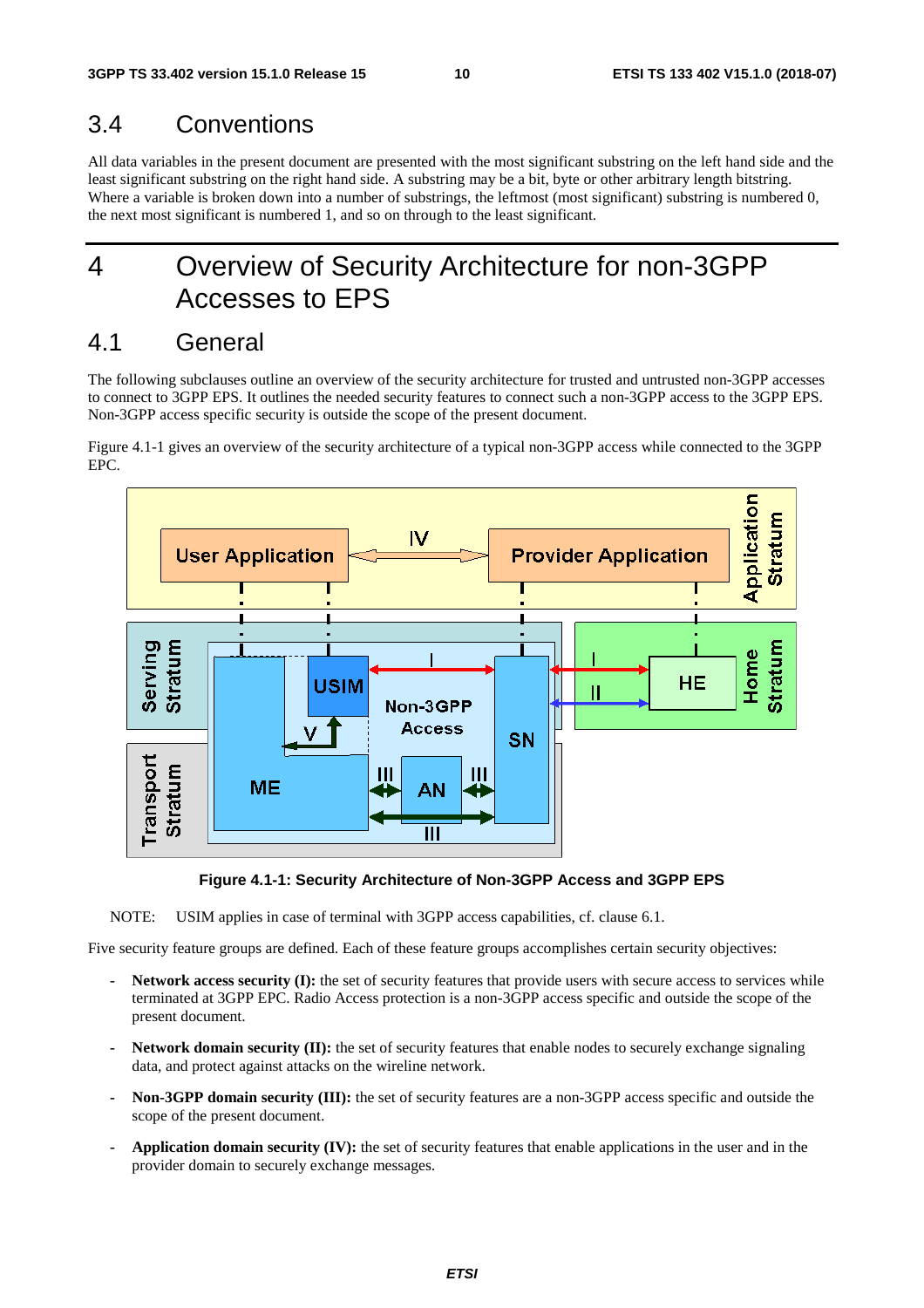**User domain security (V)**: the set of security features that secure access to the mobile station. If the terminal does not support 3GPP access capabilities, 3GPP does not specify how user domain security is achieved.

### 4.2 Trusted non-3GPP Access

As defined in clause 4.3.1.2 of TS 23.402[5] it is the home operator policy decision if a non-3GPP access network is treated as trusted non-3GPP access network.When all of the security feature groups provided by the non-3GPP access network are considered sufficiently secure by the home operator, the non-3GPP access may be identified as a trusted non-3GPP access for that operator. However, this policy decision may additionally be based on reasons not related to security feature groups.

NOTE: It is specified in clause 6.1 of the current specification how the UE gets the operator policy and how it will behave accordingly

## 4.3 Untrusted non-3GPP Access

As defined in clause 4.3.1.2 of TS 23.402[5] it is the home operator policy decision if a non-3GPP access network is treated as untrusted non-3GPP access network. When one or more of the security feature groups provided by the non-3GPP access network are considered not sufficiently secure by the home operator, the non-3GPP access may be identified as an untrusted non-3GPP access for that operator. However, this policy decision may additionally be based on reasons not related to security feature groups.

NOTE: It is specified in clause 6.1 of the current specification how the UE gets the operator policy and how it will behave accordingly.

## 5 Security Features Provided by EPS for non-3GPP Accesses

### 5.1 User-to-Network security

#### 5.1.1 User identity and device identity confidentiality

User identity confidentiality for procedures between the UE and the Evolved Packet Core is provided as defined in clauses 6, 8 and 9 of the present document.

The protection of user identity confidentiality at the non-3GPP access network level is outside the scope of 3GPP specifications.

Device identity confidentiality is outside the scope of 3GPP specifications.

### 5.1.2 Entity authentication

Entity authentication is provided as defined in clauses 6, 8 and 9 of the present document.

### 5.2 User data and signalling data confidentiality

Signaling data confidentiality between the UE and an entity in the Evolved Packet Core is provided as defined in clauses 6, 8 and 9 of the present document.

Optionally, user data confidentiality between the UE and the PDN GW is provided as defined in clause 9.2.2 of the present document when DS-MIPv6 is used,

The establishment of security contexts for user data and signaling data confidentiality between the UE and an entity in a non-3GPP access network is defined in clause 7 of the present document. The detailed definition of the corresponding confidentiality mechanisms is, however, outside the scope of 3GPP specifications.

Signaling data confidentiality between an entity in the non-3GPP access network and an entity in the Evolved Packet Core, or between two entities in the Evolved Packet Core, is provided as defined in clause 11 (Network Domain Security) of the present document.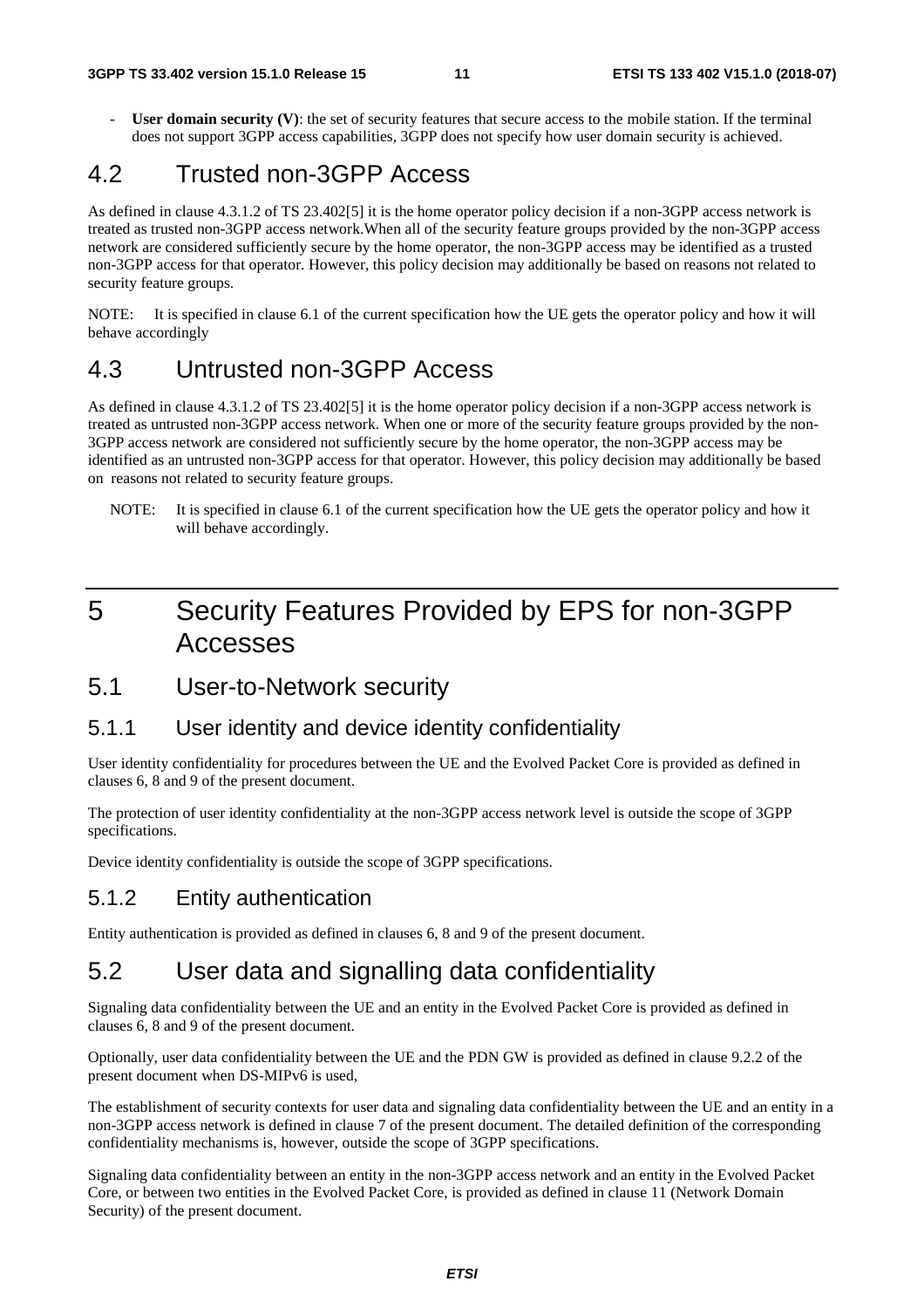User data and signaling data confidentiality between two entities in a non-3GPP access network is outside the scope of 3GPP specifications.

## 5.3 User data and signalling data integrity

Signaling data integrity between the UE and an entity in the Evolved Packet Core is provided as defined in clauses 6, 8 and 9 of the present document.

Optionally, user data integrity between the UE and the PDN GW is provided as defined in clause 9.2.2 of the present document when DS-MIPv6 is used,

The establishment of security contexts for user data and signaling data integrity between the UE and an entity in a non-3GPP access network is defined in clause 7 of the present document. The detailed definition of the corresponding integrity mechanisms is, however, outside the scope of 3GPP specifications.

Signaling data integrity between an entity in the non-3GPP access network and an entity in the Evolved Packet Core, or between two entities in the Evolved Packet Core, is provided as defined in clause 11 (Network Domain Security) of the present document.

User data and signaling data integrity between two entities in a non-3GPP access network is outside the scope of 3GPP specifications.

## 6 Authentication and key agreement procedures

### 6.1 General

Access authentication for non-3GPP access in EPS shall be based on EAP-AKA (RFC 4187 [7]) or on EAP-AKA' (RFC 5448 [23]).

NOTE: It follows from the preceding sentence in particular that access authentication for non-3GPP access in EPS using EAP-SIM is not allowed.

The EAP server for EAP-AKA and EAP-AKA' shall be the 3GPP AAA server residing in the EPC.

The UE and 3GPP AAA server shall implement both EAP-AKA and EAP-AKA'. It is specified in this specification in which cases EAP-AKA and EAP-AKA' respectively shall be used.

If the terminal supports 3GPP access capabilities, the credentials used with EAP-AKA and EAP-AKA' shall reside on the UICC.

If the terminal does not support 3GPP access capabilities, 3GPP does not specify where the credentials used with EAP-AKA and EAP-AKA' reside.

NOTE: EAP-AKA and EAP-AKA' may use the same credentials.

The procedure in clause 6.2 shall be performed whenever the procedure in clause 8 of the present document is not performed with the following exception:

- if the security procedure in clause 9.2.2.2 for DS-MIPv6 is performed over a trusted access network and
- if the trusted access network has the properties listed in clause 9.2.2.1

then the procedure in clause 6.2 may be skipped.

However, it is recommended to use the procedure in clause 6.2 unless another strong authentication and key establishment method is used, which is documented in a standard covering the non-3GPP access network.

NOTE 1: There are cases when the procedure in clause 6.2 cannot be performed due to lack of support for EAP in the access network. DSL-based access networks are examples of such access networks.

In cases where it is difficult to assess whether a given access network has the properties listed in clauses 9.2.2.1 and 9.3.1.2, it is strongly recommended to use the procedures for untrusted access in clause 8.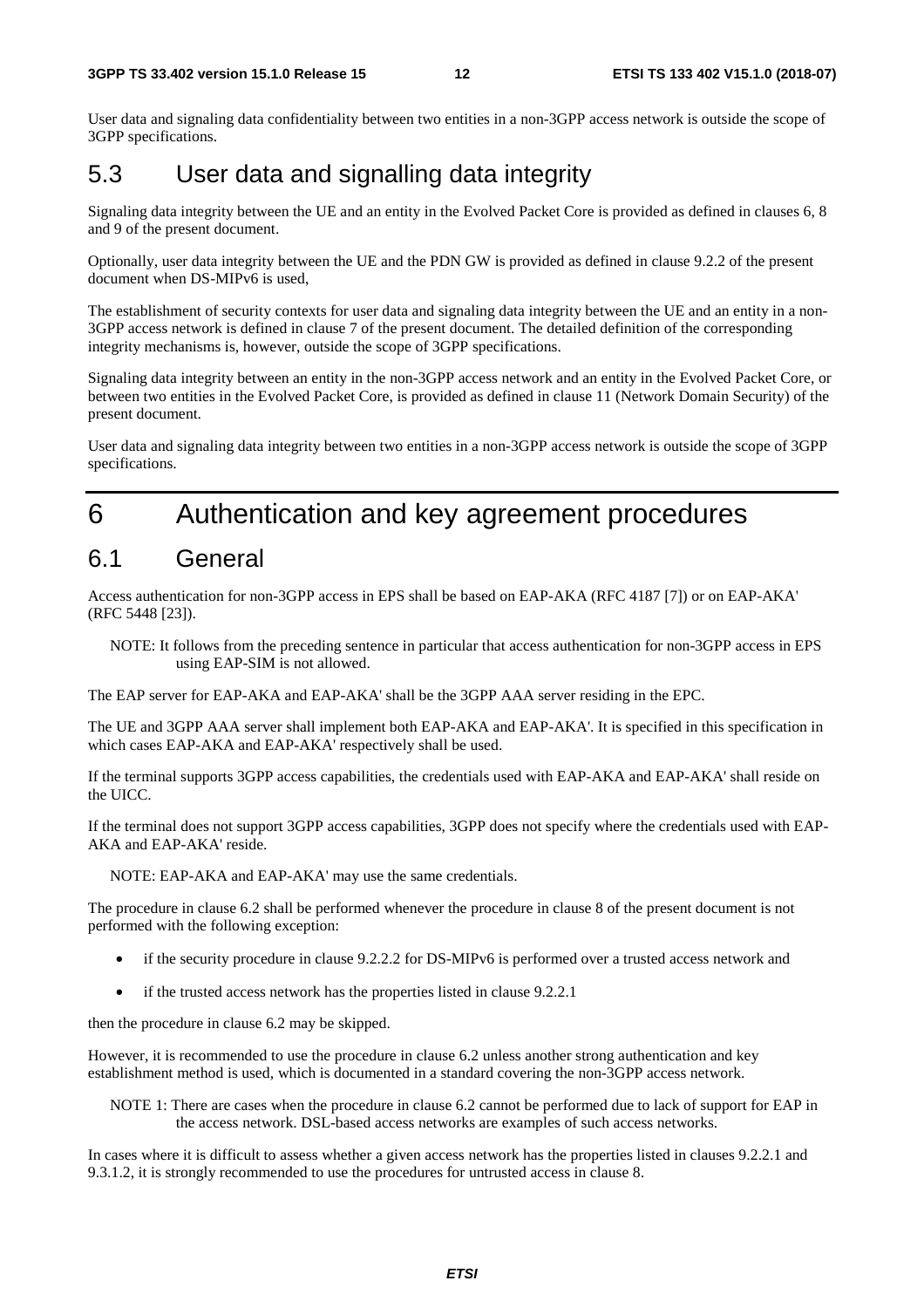The HSS shall send an authentication vector with AMF separation bit = 1 (cf. TS 33.401 [16]) to a 3GPP AAA server as specified for the EAP-AKA' procedures defined in the present document. For authentication vectors with the "separation bit" set to 1, the secret keys CK and IK generated during AKA shall never leave the HSS, and shall not be used in a non-EPS context.

The non-3GPP access networks, which are trusted, can be pre-configured in the UE. The UE can e.g. have a list with non-3GPP access technologies, or access networks, or serving network operators that allow procedures for trusted non-3GPP IP access. Additionally, during 3GPP-based access authentication the UE may receive an indication whether the non-3GPP IP access is trusted or not. If such an indication is sent it shall be sent by the 3GPP AAA server as part of an EAP-AKA or EAP-AKA' request. If no such indication is received by the UE, and there is no pre-configured information in the UE, the UE shall consider the non-3GPP IP access as untrusted. In case of pre-configured information and indication received as part of an EAP-AKA or EAP-AKA' request are in conflict, the received indication shall take precedence.

NOTE 2: The protection mechanisms of EAP-AKA and EAP-AKA' prevent that an indication sent as part of an EAP-AKA request could be forged.

Additionally, in roaming situations the visited 3GPP network may send an indication about the trust status of the non-3GPP access network to the 3GPP AAA server. The 3GPP AAA server may take this indication from the visited network into account in its decision about sending a trust indication to the UE.

EAP-AKA and EAP-AKA' use pseudonyms and re-authentication identities. Pseudonyms and re-authentication identities should be generated using the method defined in clause 14 of the current specification.

- NOTE 3: When using the method in clause 14 for the generation of pseudonyms and re-authentication identities the AAA server can resolve these identities without having to store them. In particular, they can be resolved even when the UE is not registered.
- NOTE 4: Clause 14 defines Temporary Identities such that the leading six bits form the Temporary Identity Tag. This tag is converted to a printable character using the BASE64 method, according to clause 14. Compatibility with the NAI format defined in TS 23.003 [8] is achieved by choosing the temporary identity tag such that the printable character equals the leading digit for the NAI defined in TS 23.003.

The authentication and authorization of the UE's access over S2b to external networks from non-3GPP access networks can be based on PAP and CHAP procedures as specified further down in the present document. The corresponding procedures for DS-MIPv6 are given in TS 24.303 [20].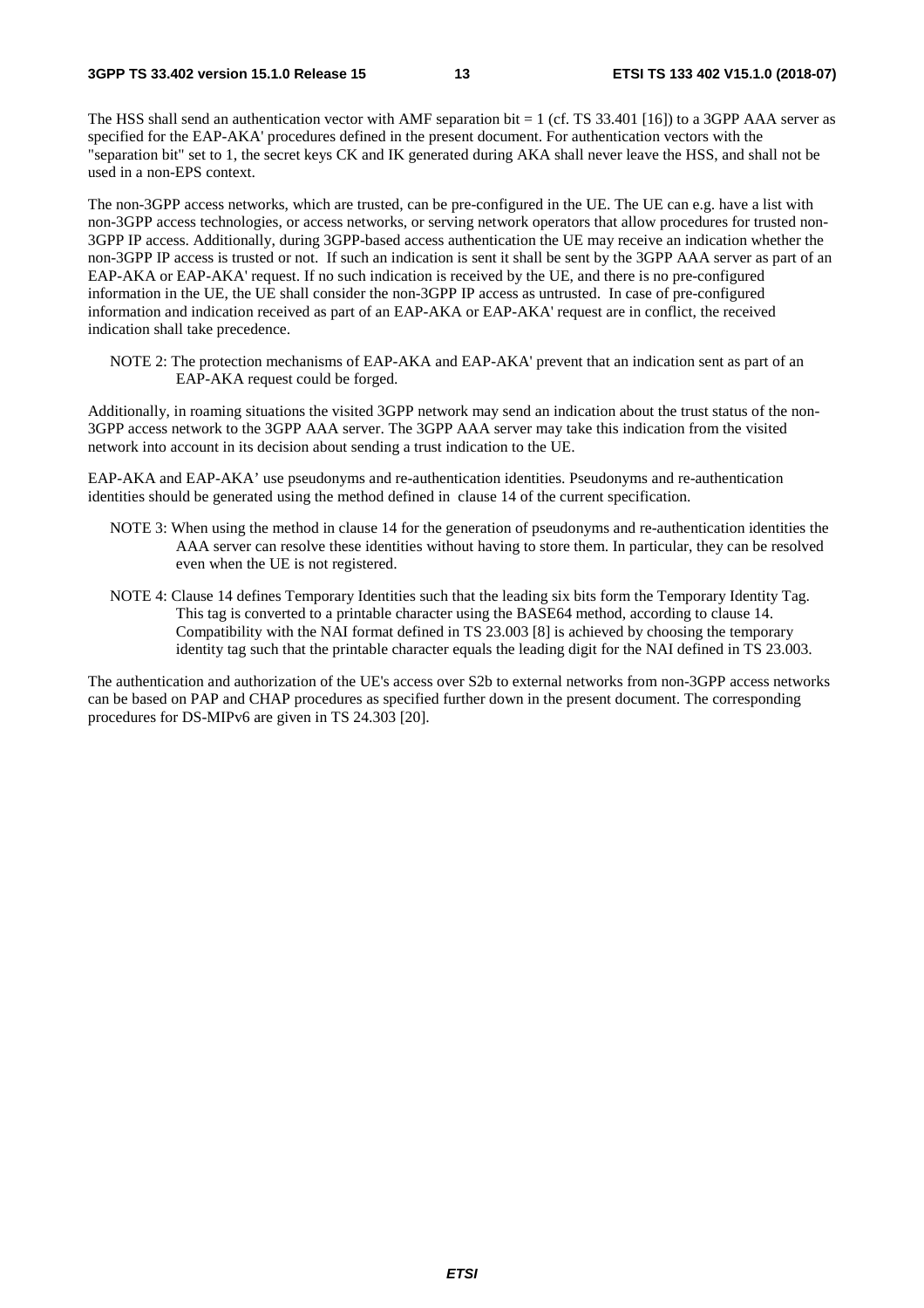6.2 Authentication and key agreement for trusted access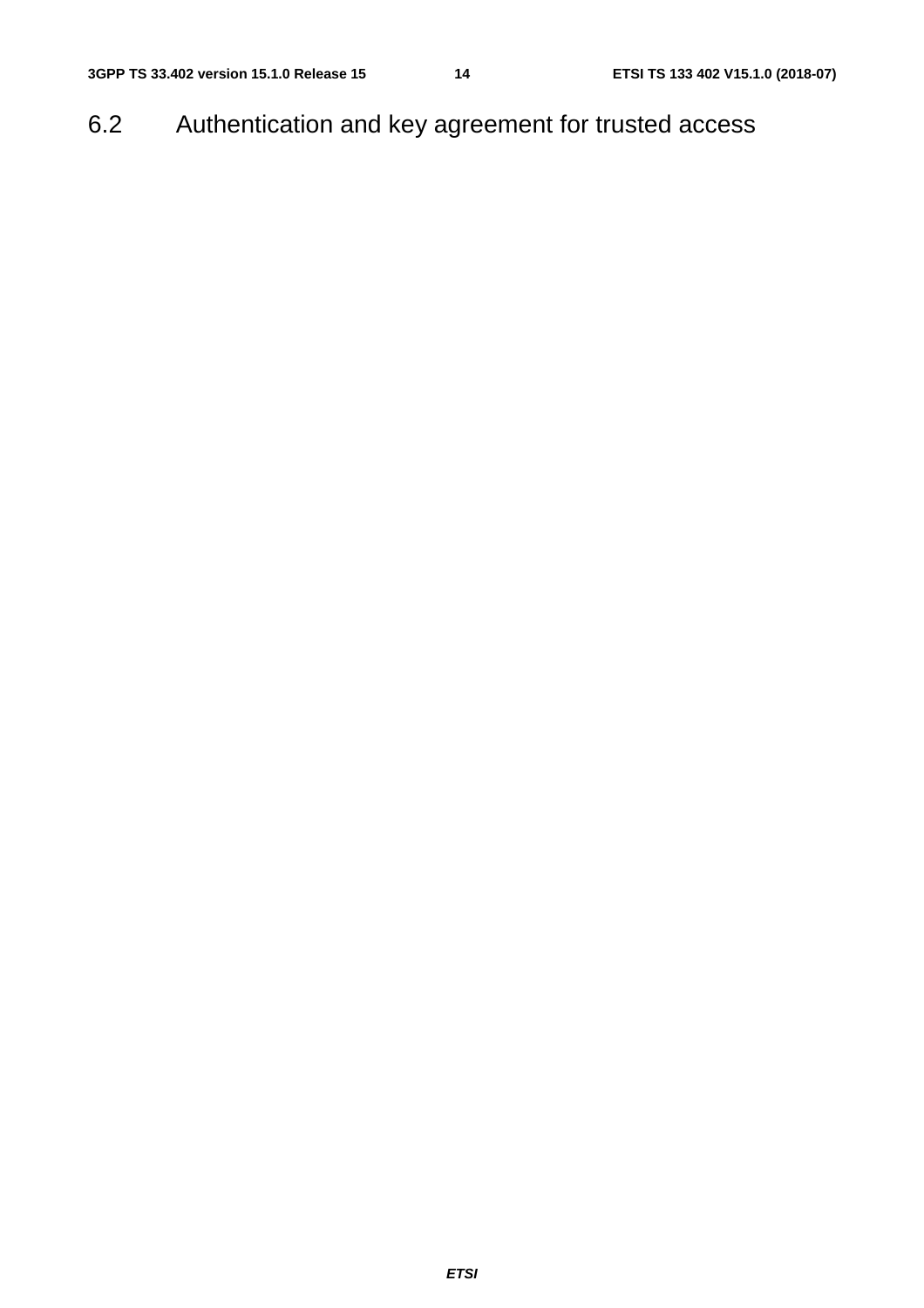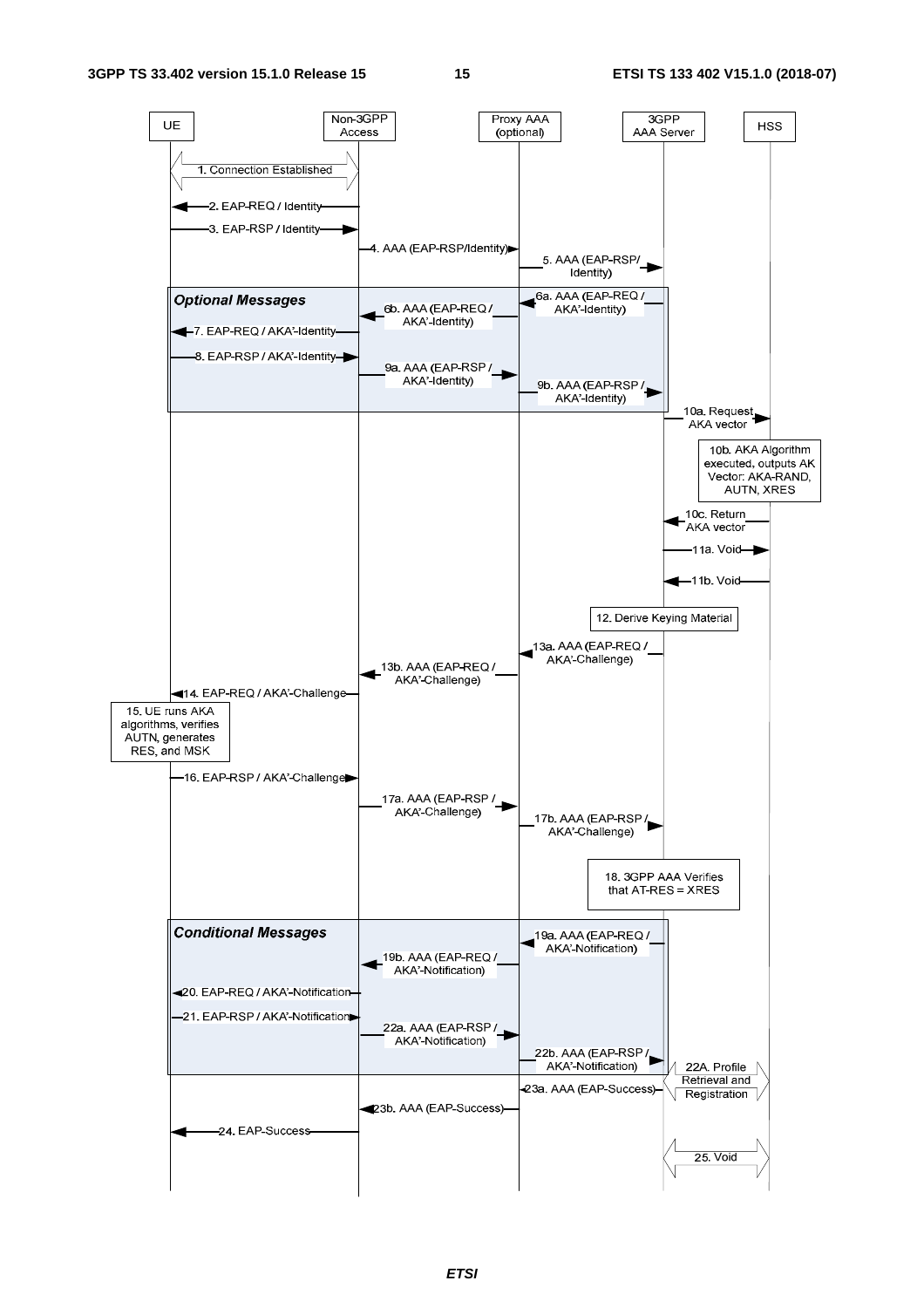#### Figure 6.2-1: Non-3GPP Access Authentication

EAP-AKA' as defined in RFC 5448 [23] shall be used for mutual authentication and key agreement.

- 1. A connection is established between the UE and the trusted non-3GPP access network, using a procedure specific to the non-3GPP access network (which is out of scope for the present document).
- 2. The authenticator in the trusted non-3GPP access network sends an EAP Request/Identity to the UE.
- NOTE 1: EAP packets are transported over this access network using a protocol specific to this access network (which is out of scope for the present document).
- 3. The UE sends an EAP Response/Identity message. The UE shall send its identity complying with Network Access Identifier (NAI) format specified in TS 23.003 [8]. NAI contains either a pseudonym allocated to the UE in a previous run of the authentication procedure or, in the case of first authentication, the IMSI. In the case of first authentication, the NAI shall indicate EAP-AKA' as specified in TS 23.003 [8].
- 4. The message is routed towards the proper 3GPP AAA Server based on the realm part of the NAI as specified in TS 23.003 [8]. The routing path may include one or several AAA proxies. The access type and the identity of the access network in which the authenticator resides, shall be included by the authenticator in the Diameter message. In the case of roaming, the visited network AAA proxy shall also include the visited network identifier in the same Diameter message.

The access network identity is defined separately for each access network type. For each access network type, the access network identity is documented in TS 24.302 [22] to ensure that UE and HSS use the same access network identities as input for key derivation.

- NOTE 2: Diameter referral can also be applied to find the AAA server.
- NOTE 3: The visited network identifier identifies a visited 3GPP network, and is to be distinguished from the access network identifier, which relates to a non-3GPP access network.
- 5. The 3GPP AAA Server receives the EAP Response/Identity message that contains the subscriber identity and the access type over the STa/SWd interface. In the case of roaming, the 3GPP AAA server also receives the visited network identifier in the same Diameter message that carried the EAP Response/Identity message.
- 6. The 3GPP AAA Server requests again the user identity, using the EAP Request/AKA' Identity message. This identity request is performed as the intermediate nodes may have changed or replaced the user identity received in the EAP Response Identity message, as specified in RFC 5448 [23]. However, in order to avoid this new request of the user identity, the home operator should ensure that the Authenticator and all AAA entities between the EAP peer and EAP server process the EAP-Response/Identity message inline with EAP-AKA' as specified in the present document and TS 23.003. Consequently, if the EAP server knows that the EAP-Response/Identity message was processed accordingly, the EAP server shall use the user identity which was received in the EAP-Response/Identity message in step 5 and skip this EAP Request/AKA' Identity request in steps 6 through 9.
- 7. The authenticator in the access network forwards the EAP Request/AKA' Identity message to the UE.
- 8. The UE responds with an identity that depends on the parameters contained in the EAP Request/AKA' Identity message; for details cf. TS 24.302 [22].
- 9. The authenticator in the access network forwards the EAP Response/AKA' Identity to the 3GPP AAA Server. The access type and the identity of the access network in which the authenticator resides, shall be included by the authenticator in this message. In the case of roaming, the visited network AAA proxy shall also include the visited network identifier in the same message.The identity received in this message will be used by the 3GPP AAA Server in the rest of the authentication process.
- 10. The 3GPP AAA Server shall identify the subscriber as a candidate for authentication with EAP-AKA', based on the received identity in the EAP-Response/Identity or EAP Response/AKA' Identity message. If the leading digits in the NAI do not indicate that the UE supports EAP-AKA', the 3GPP AAA server shall abort the authentication. If the UE does indicate that it supports EAP-AKA', the 3GPP AAA server then checks whether it has an unused authentication vector with AMF separation bit  $= 1$  and the matching access network identifier available for that subscriber. If not, a set of new authentication vectors is retrieved from HSS. The 3GPP AAA server includes an indication that the authentication vector is for EAP-AKA', as defined RFC 5448 [23], and the identity of the access network in which the authenticator resides in a message sent to the HSS. A mapping from the temporary identifier (pseudonym in the sense of RFC 4187 EAP-AKA [7]) to the IMSI is required.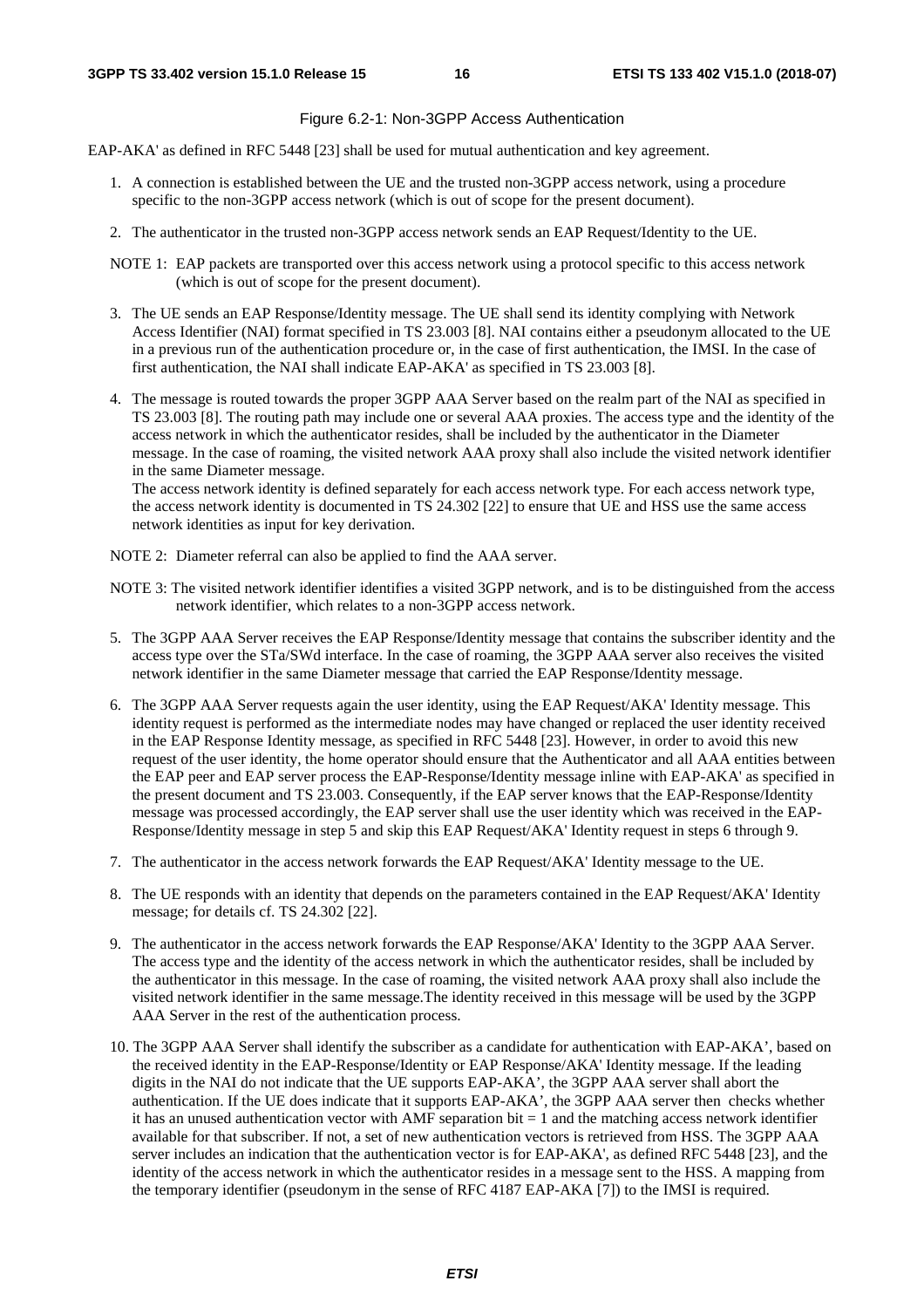NOTE 7a: As the UE moves around the access network identifier may change. But an authentication vector stored in the 3GPP AAA server can only be used if it is associated with the access network identifier of the current access network. This may make stored authentication vectors unusable. Furthermore, as the 3GPP AAA server resides in the home network there is no significant performance advantage in fetching batches of authentication vectors. It is therefore recommended that the 3GPP AAA server fetches only one authentication vector at a time.

Upon receiving from the 3GPP AAA server an indication that the authentication vector is for EAP-AKA' as defined in RFC 5448 [23], the HSS generates an authentication vector with AMF separation bit  $= 1$ . The HSS then transforms this authentication vector into a new authentication vector by computing CK' and IK' per Clauses A.1 and A.2 of the Normative Annex A with <access network identity> being one of the input parameters. The HSS then sends this transformed authentication vector to the 3GPP AAA server.

- NOTE 7b: The 3GPP AAA server does not notice the transformation and treats this authentication vector like any other authentication vector.
	- The HSS and/or 3GPP AAA server need to ensure, based on local policy, that the non-3GPP access requesting the authentication data, which is identified by the information transmitted by the authenticator in step 4, is authorized to use the access network identity used to calculate CK' and IK'. The 3GPP AAA server shall have assurance of the origin of this information. The exact details of how to achieve this are not covered in this specification.

 The HSS shall check if there is a 3GPP AAA Server already registered to serve for this subscriber. In case the HSS detects that another 3GPP AAA Server has already registered for this subscriber, it shall provide the current 3GPP AAA Server with the previously registered 3GPP AAA Server address. The authentication signalling is then routed to the previously registered 3GPP AAA Server with Diameter-specific mechanisms, e.g., the current 3GPP AAA Server transfers the previously registered 3GPP AAA Server address to the 3GPP AAA proxy or the AAA entity in the trusted non-3GPP access network, or the current 3GPP AAA Server acts as a AAA proxy and forwards the authentication message to the previously registered 3GPP AAA Server.

11. Void.

NOTE 8: Void.

12. New keying materials MSK and EMSK are derived from CK' and IK' according to RFC 5448 [23].

NOTE 9: The use of EMSK can refer to subclause 9.2.1 MIPv4.

 A new pseudonym and/or re-authentication ID may be chosen and if chosen they shall be protected (i.e. encrypted and integrity protected) using keying material generated from EAP-AKA'.

13. The 3GPP AAA Server sends RAND, AUTN, a message authentication code (MAC) and two user identities (if they are generated), protected pseudonym and/or protected re-authentication id, to the authenticator in the access network in EAP Request/AKA'-Challenge message. The 3GPP AAA Server shall also include the access network identity in this message. The access network identity is defined in TS 24.302 [22]. The sending of the re-authentication id depends on 3GPP operator's policies on whether to allow fast re-authentication processes or not. It implies that, at any time, the 3GPP AAA Server decides (based on policies set by the operator) to include the re-authentication id or not, thus allowing or disallowing the triggering of the fast re-authentication process.

 The 3GPP AAA Server may send as well a result indication to the authenticator in the access network, in order to indicate that it wishes to protect the success result message at the end of the process (if the outcome is successful). The protection of result messages depends on home operator's policies.

- 14. The authenticator in the access network sends the EAP Request/AKA'-Challenge message to the UE.
- 15. The UE first checks whether the AMF separation bit is set to 1. If this is not the case the UE shall reject the authentication. Otherwise, the UE runs AKA algorithms. The UE verifies that AUTN is correct and hereby authenticates the network. If AUTN is incorrect, the UE rejects the authentication (not shown in this example). If the sequence number is out of synch, the UE initiates a synchronization procedure, c.f. RFC 5448 [23]. If AUTN is correct, the UE computes RES, IK and CK.

 The UE then computes CK' and IK' in the same way as the HSS, per Clauses A.1 and A.2 of the Normative Annex A with <access network identity> being one of the input parameters. The UE derives required additional new keying material, including the key MSK and EMSK, according to RFC 5448 [23] from the new computed CK', IK' and checks the received MAC with the new derived keying material.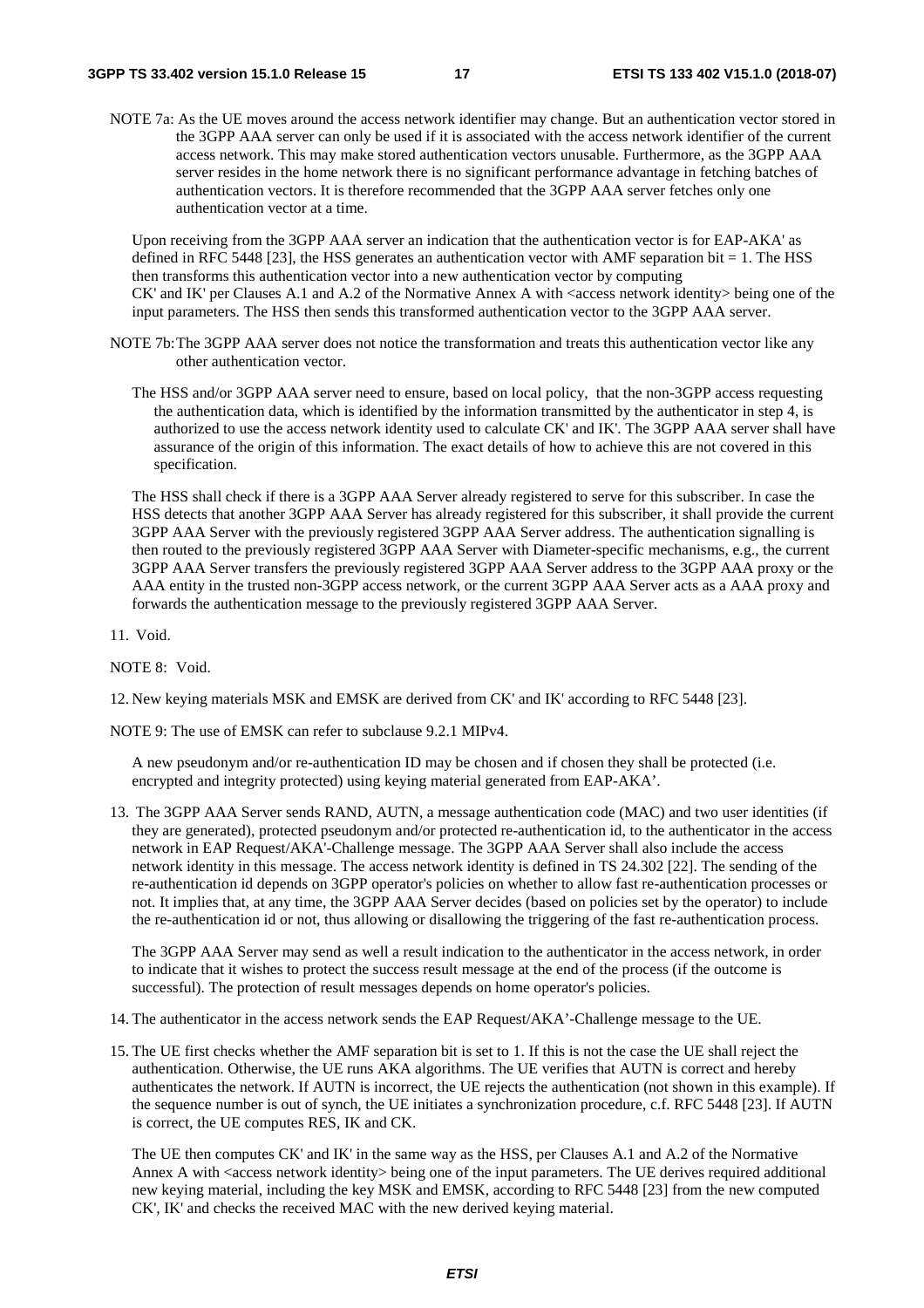If a protected pseudonym and/or re-authentication identity were received, then the UE stores the temporary identity(s) for future authentications.

The access network identity, which is input to key derivation to obtain CK', IK', shall be sent by the 3GPP AAA server in the EAP-request / AKA'-Challenge message as defined in RFC 5448 [23].

RFC 5448 [23] specifies a possibility for the UE to compare the access network identity received from the 3GPP AAA server with the access network identity received locally, e.g. from the link layer. It is defined in 3GPP TS 24.302 [22] for which access networks the comparison is done, how the UE shall determine the locally received network name and what the UE shall do if the check fails. If the comparison is done for a specific access network, it shall be done according to the rules specified in RFC 5448 [23]. The UE - or the human user - may use the network name as a basis for an authorization decision. E.g. the UE may compare the network name against a list of preferred or barred network names.

16. The UE calculates a new MAC value covering the EAP message with the new keying material. UE sends EAP Response/AKA'-Challenge containing calculated RES and the new calculated MAC value to the authenticator in the access network.

 The UE shall include in this message the result indication if it supports such indications and if it received the same indication from the 3GPP AAA Server. Otherwise, the UE shall omit this indication.

- 17. The authenticator in the access network sends the EAP Response/AKA'-Challenge packet to 3GPP AAA Server.
- 18. The 3GPP AAA Server checks the received MAC and compares XRES to the received RES.
- 19. If all checks in step 18 are successful, the 3GPP AAA Server shall send the message EAP Request/AKA'- Notification, previous to the EAP Success message, if the 3GPP AAA Server and the UE have indicated the use of protected successful result indications as in RFC 5448 [23]. This message is MAC protected.
- NOTE 11: Steps 19 to 22 are conditional based on the EAP Server and the UE having indicated the use of protected successful result indications.
- 20. The authenticator in the access network forwards the message to the UE.
- 21. The UE sends the EAP Response/AKA'-Notification.
- 22. The authenticator in the access network forwards the EAP Response/AKA'-Notification message to the 3GPP AAA Server. The 3GPP AAA Server shall ignore the contents of this message
- 22A. The 3GPP AAA Server shall initiate the Subscriber Profile Retrieval and 3GPP AAA Server registration to the HSS. The 3GPP AAA Server shall keep access session information related to the subscriber including the access network identity. The 3GPP AAA Server shall implement a policy to limit the number of active access sessions.
- 23. The 3GPP AAA Server sends the EAP Success message to the authenticator in the access network (perhaps preceded by an EAP Notification, as explained in step 19). The 3GPP AAA Server also includes the key MSK, RFC 5448 [23], in the underlying AAA protocol message (i.e. not at the EAP level). The authenticator in the access network stores the keying material to be used in communication with the authenticated UE as required by the access network.
- 24. The authenticator in the access network informs the UE about the successful authentication with the EAP Success message. Now the EAP AKA' exchange has been successfully completed, and the UE and the authenticator in the access network share keying material derived during that exchange.

#### 25.Void.

NOTE 12: It may happen in handover situations that, due to pre-registration, a subscriber is authenticated in a target access network while still being attached to the source access network.

#### NOTE 13: Void.

The authentication process may fail at any moment, for example because of unsuccessful checking of MACs or no response from the UE after a network request. In that case, the EAP AKA' process will be terminated as specified in RFC 5448 [23] and an indication shall be sent to HSS.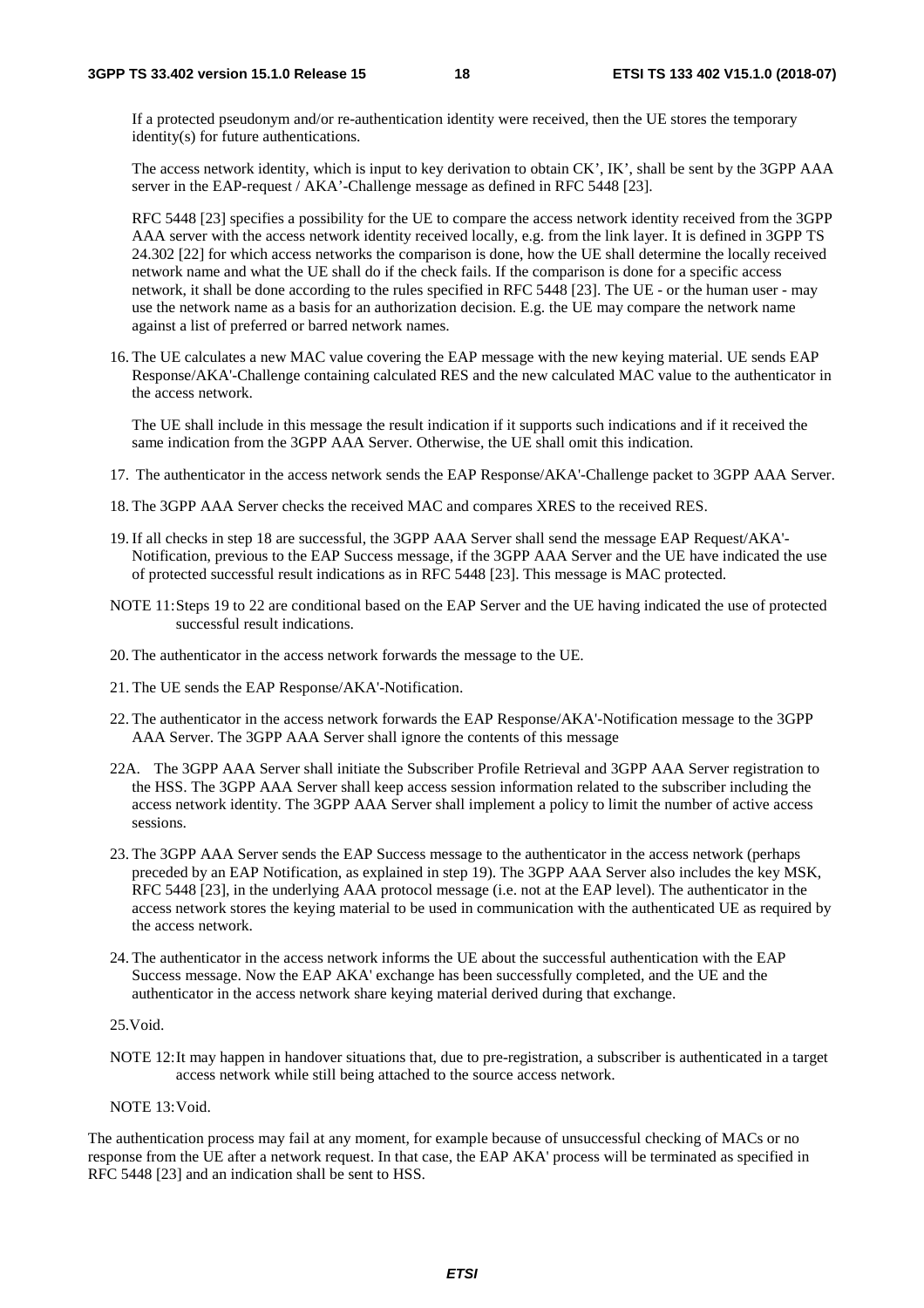## 6.3 Fast re-authentication procedure for trusted access

Fast re-authentication for EAP-AKA' is specified in RFC 5448 [23]. Fast re-authentication re-uses keys derived on the previous full authentication. Fast re-authentication does not involve the HSS nor the credentials used with EAP-AKA' (e.g USIM application in case of terminal with 3GPP access capabilities), and does not involve the handling of AKA authentication vectors, which makes the procedure faster and reduces the load on the HSS and, in particular, the Authentication Centre.

UE and 3GPP AAA server shall implement fast re-authentication for EAP-AKA'. Its use is optional and depends on operator policy. If fast re-authentication for EAP-AKA' is used the 3GPP AAA server shall indicate this to the UE by means of sending the re-authentication identity to the UE as in step 13 of subclause 6.2.

The security level of fast re-authentication for EAP-AKA' is lower as it does not prove the presence of the credentials used with EAP-AKA' (e.g. presence of USIM application in case of terminal with 3GPP access capabilities) on the user side. The operator should take this into account when defining the policy on fast re-authentication.

Fast re-authentications for EAP-AKA' generates new keys MSK, which may be used for renewing session key used for protection in the non-3GPP access network.

The access network identity shall not change when going from the full to the fast re-authentication process. If this happens, the re-authentication process shall be terminated as defined in RFC 5448 [23].

In this section it is described how the process works for trusted non-3GPP access to EPS.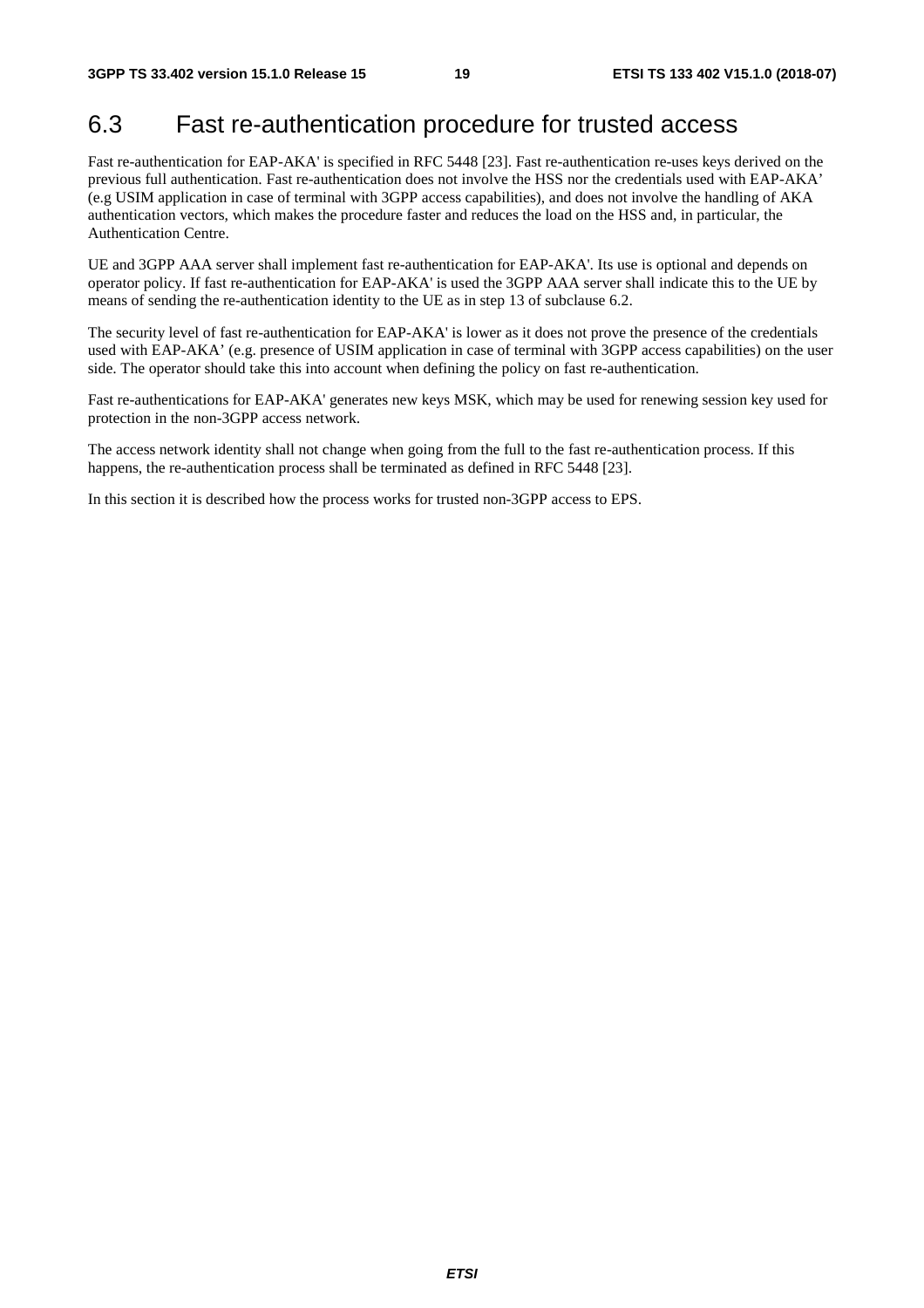

**Figure 6.3-1: Non-3GPP Fast Re-authentication**

- 1) Non-3GPP Access Network sends an EAP Request/Identity to the UE.
- 2) UE replies with an EAP Response/Identity containing a re-authentication identity (this identity was previously delivered by AAA server in a full authentication procedure).
- 3) The Non-3GPP Access Network forwards the EAP Response/Identity to the AAA server. Intermediate Proxy AAA's may perform routing and forwarding functions.
- 4) The AAA server initiates the Counter (which was initialized to one in the full authentication process) and sends it in the EAP Request message, together with the NONCE, the MAC (calculated over the NONCE) and a protected re-authentication ID for a next fast re-authentication. If the AAA server is not able to deliver a reauthentication identity, next time the UE shall force a full-authentication (to avoid the use of the reauthentication identity more than once).
- 5) The 3GPP AAA Server may send a result indication to the UE, in order to indicate that the success result message at the end of the process shall be protected (if the outcome is successful). The protection of result messages depends on home operator's policies.
- 6) The 3GPP AAA server may fail to recognize the identity as it may have been altered by proxies. In this case, the 3GPP AAA server may, as in the case of a full authentication, instead perform an EAP AKA' method specific identity request; i.e. "EAP-Request/AKA' identity [Any identity]" in order to obtain a more reliable identity, in analogy of step 7 of the full EAP AKA' authentication. This should however only be used in case the server fails to recognize the identity, as otherwise the purpose of fast re-authentication is defeated.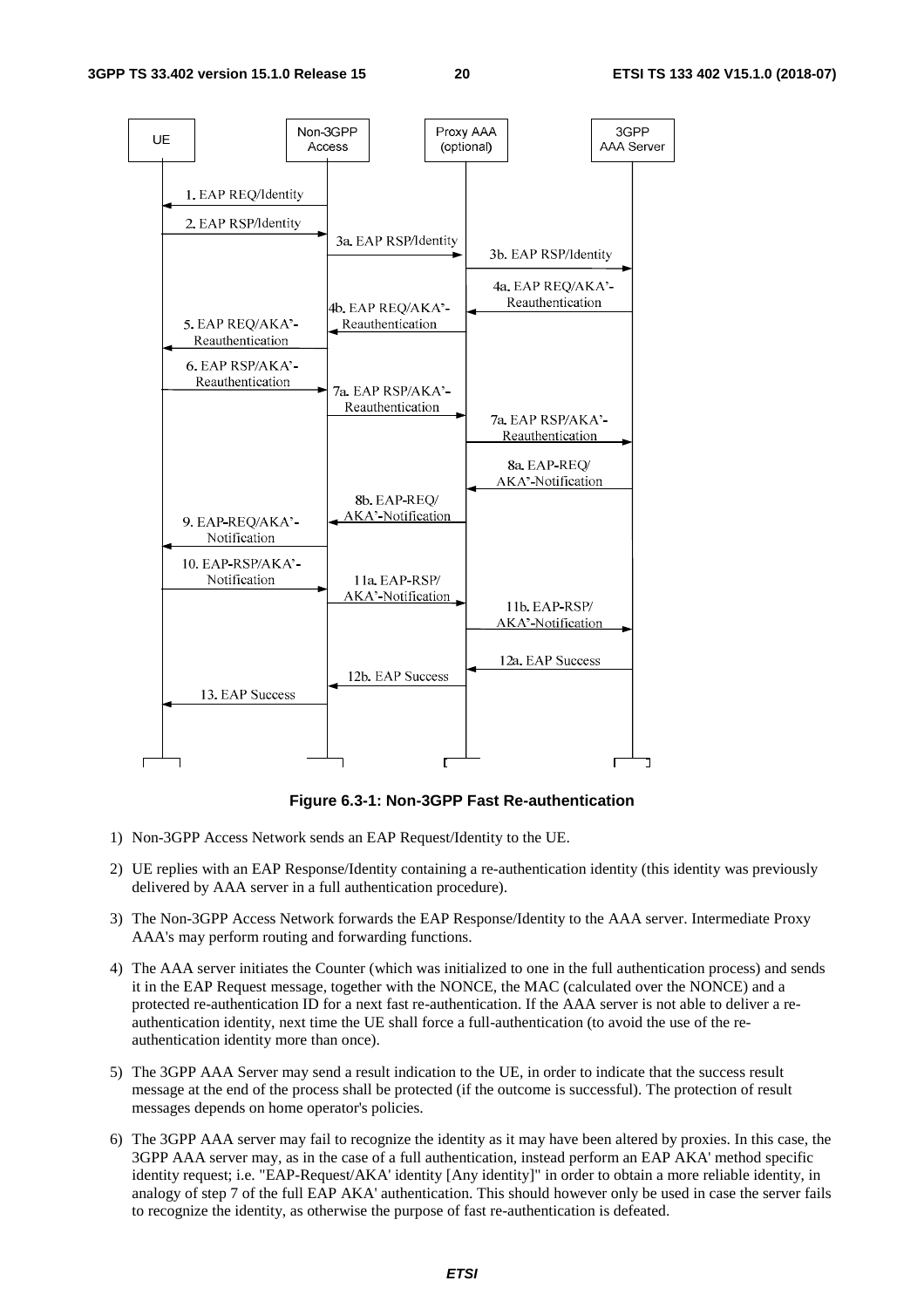- 7) The Non-3GPP Access Network forwards the EAP Request message to the UE.
- 8) The UE verifies that the Counter value is fresh and the MAC is correct, and it sends the EAP Response message with the same Counter value (it is up to the AAA server to step it up) and a calculated MAC.
- 9) The UE shall include in this message the result indication if it received the same indication from the 3GPP AAA. Otherwise, the UE shall omit this indication.
- 10) The Non-3GPP Access Network forwards the response toward the AAA server.
- 11) The AAA server verifies that the Counter value is the same as it sent, and the MAC is correct, and sends the message EAP Request/AKA'-Notification, previous to the EAP Success message, if the 3GPP AAA Server requested previously to use protected success result indications. The message EAP Request/AKA'-Notification is MAC protected, and includes an encrypted copy the Counter used in the present re-authentication process.
- 12) The Non-3GPP Access Network forwards the EAP Request/AKA'-Notification message to the UE.
- 13) The UE sends the EAP Response/AKA'-Notification.
- 14) The Non-3GPP Access Network forwards the EAP Response/AKA'-Notification message toward the 3GPP AAA server. The 3GPP AAA Server shall ignore the contents of this message.
- 15) The AAA server sends an EAP Success message. If some extra keying material was generated for Access Network specific confidentiality and/or integrity protection, then the 3GPP AAA Server includes this derived keying material in the underlying AAA protocol message. (i.e., not at EAP level). The Non-3GPP Access Network stores the keying material which may be used in communication with the authenticated UE.
- 16) The EAP Success message is forwarded to the UE.

The re-authentication process may fail at any moment, for example because of unsuccessful checking of MACs or no response from the UE after a network request. In that case, the EAP AKA' process will be terminated as specified in RFC 5448 [23] and an indication shall be sent to HSS/HLR.

### 6.4 Authentication and key agreement for untrusted access

For untrusted access, UE and the ePDG shall perform mutual authentication during the IPsec tunnel establishment between the UE and the ePDG (SWu reference point). This procedure is specified in clause 8 of the present document.

In addition, before the IPsec tunnel establishment between the UE and the ePDG can be performed, the UE needs to obtain IP connectivity across the access network, which may require an access authentication, which is independent of the EAP-AKA authentication run in conjunction with the IPsec tunnel establishment. This additional access authentication and key agreement is not required for the security of the Evolved Packet Core. However, it may be required for the security of the untrusted non-3GPP access network. Any authentication and key agreement procedure deemed appropriate by the access network provider, including EAP-AKA', may be used.

## 6.5 Authentication and authorization with S2b for Private network access from Untrusted non-3GPP Access networks

### 6.5.1 General

Two procedures for the authentication and authorization for the Private network access are possible with S2b. The first procedure described in clause 6.5.2 is applicable in the scenario where the External AAA Server supports the PAP procedure. The second procedure described in clause 6.5.3 is applicable in the scenario where the External AAA Server supports the CHAP procedure.

- NOTE 1: TS 33.234 [9] also covers the case of the External AAA Server supporting the EAP procedure, but EAP is only supported for I-WLAN, not for S2b (nor for S2a or 3GPP accesses).
- NOTE 2: External network operators wanting to use PAP for authentication are warned that PAP is an obsolete protocol from a security point of view. CHAP provides stronger security than PAP.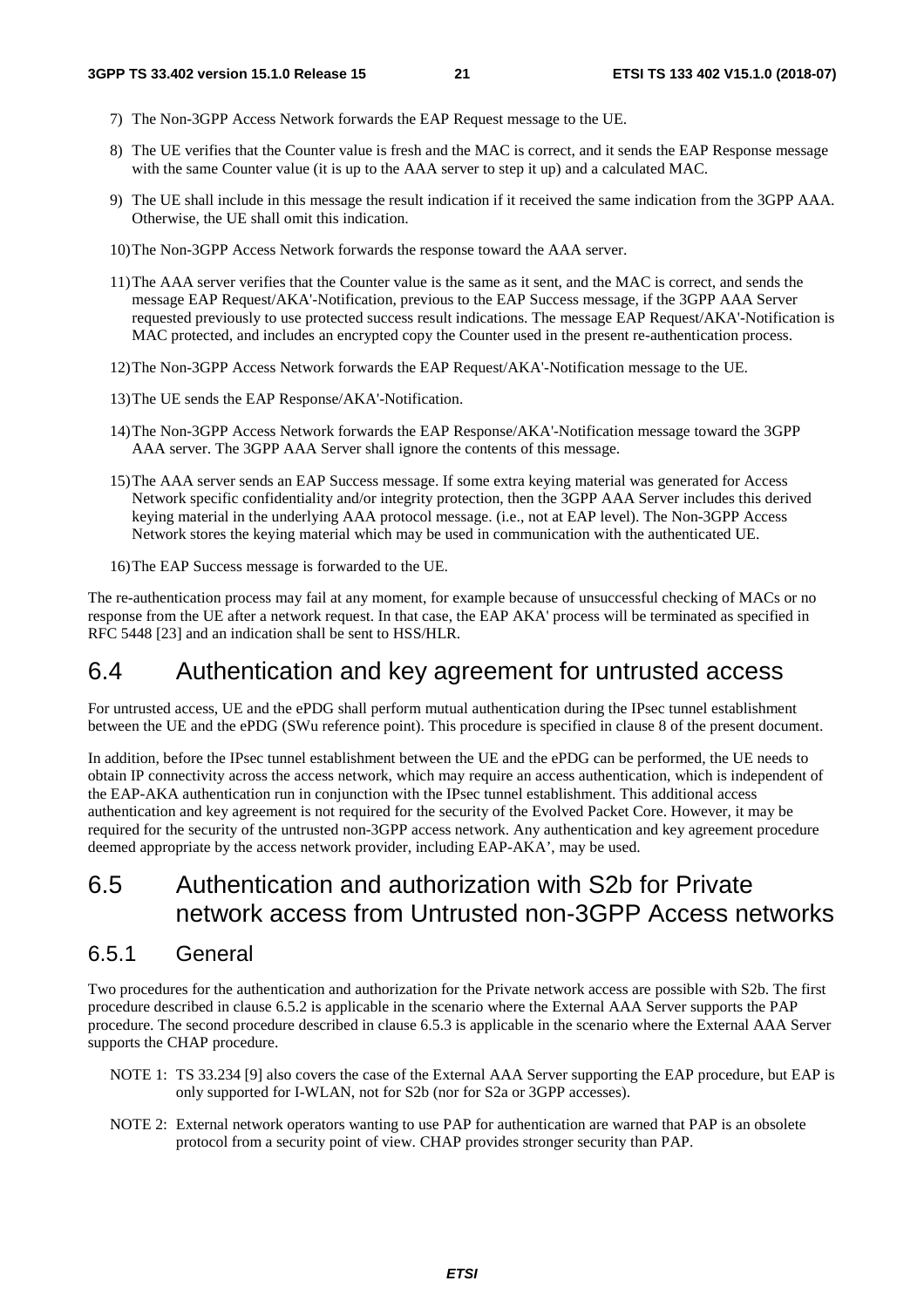### 6.5.2 Authentication and authorization for the Private network access (the External AAA Server performs PAP procedure)

The signalling sequence when the External AAA server performs the PAP procedures in a network based mobility system to authenticate and authorize the UE's access to a Private network over an Untrusted non-3GPP Acess network using S2b is illustrated in Figure 6.5.3-1. In this procedure, the External AAA Server supports the PAP procedure.



#### **Figure 6.5.2-1: Authentication and authorization for the Private network access over S2b (The External AAA Server performs PAP procedure)**

NOTE: The parameters indicated with bold character denote support for "the multiple authentication and authorization", as specified in RFC 4739 [30].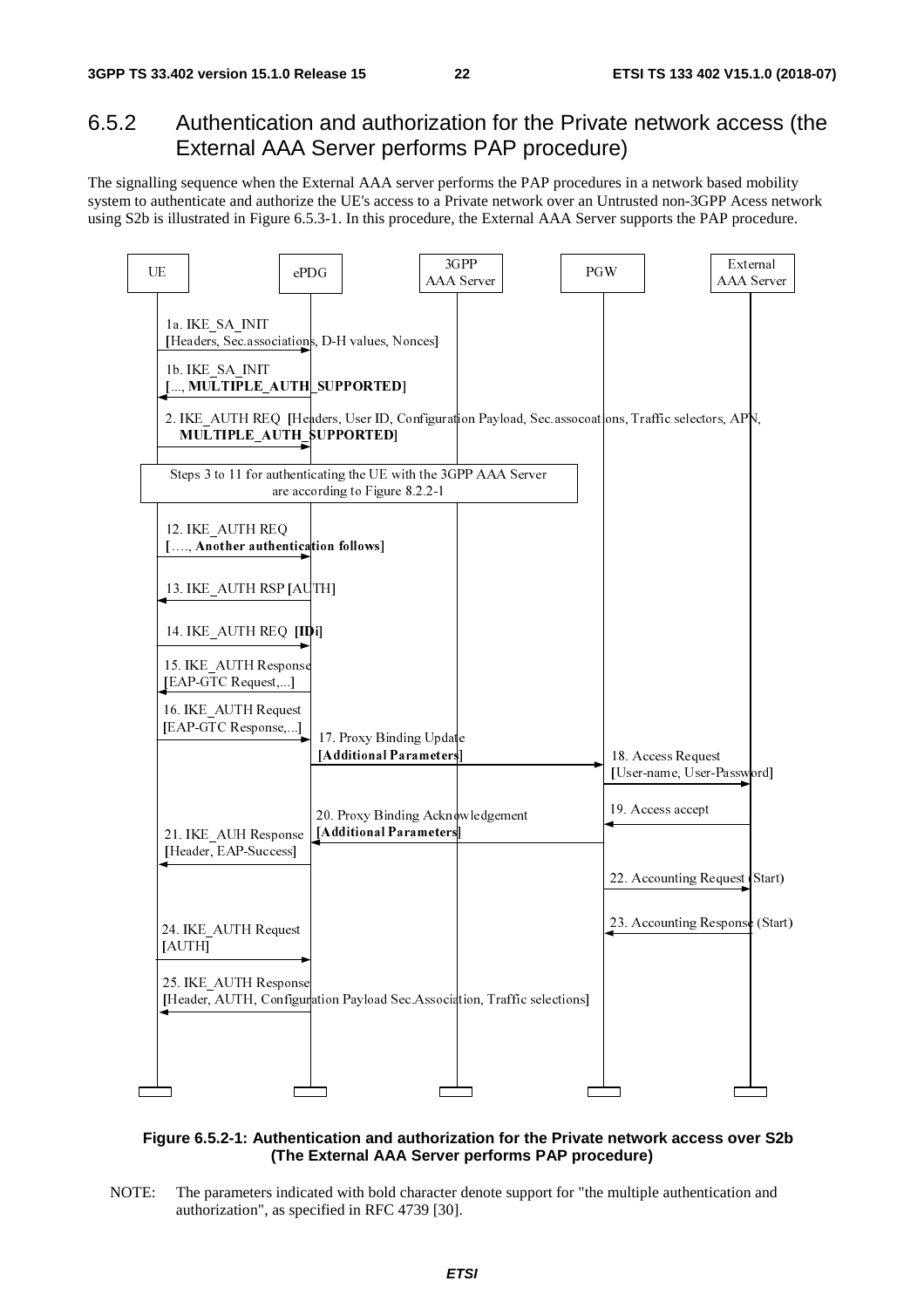- 1. The UE and the ePDG exchange the first pair of IKE\_SA\_INIT messages, in which the ePDG and the UE negotiate cryptographic algorithms, exchange nonces and perform a Diffie-Hellman exchange. If the ePDG supports multiple authentication procedures, it indicates MULTIPLE\_AUTH\_SUPPORTED in step 1b.
- 2. The UE sends the user identity (in the IDi payload) and the APN information (in the IDr payload) to the ePDG and begins negotiation of child security associations. The UE omits the AUTH parameter in order to indicate to the ePDG that it wants to use EAP over IKEv2. The user identity shall be compliant with the Network Access Identifier (NAI) format specified in 3GPP TS 23.003[8], containing the IMSI or the pseudonym as defined for EAP-AKA in RFC 4187 [7]). If the UE's Remote IP address needs to be configured dynamically, then the UE shall send the configuration

payload (CFG\_REQUEST) within the IKE\_AUTH request message to obtain a Remote IP Address. If the APN requires authentication and authorization with the External AAA Server and the ePDG indicated that multiple authentication procedures are supported in step 1b, then MULTIPLE\_AUTH\_SUPPORTED is included.

- 3.-11. The steps 3 to 11 clause 8.2.2 apply here.
- 12. The UE shall take its own copy of the MSK as input to generate the AUTH parameter to authenticate the first IKE\_SA\_INIT message. The AUTH parameter is sent to the ePDG. The UE includes a Notify payload ANOTHER\_AUTH\_FOLLOWS indicating to the ePDG that another authentication and authorization round will follow.
- 13. The ePDG checks the correctness of the AUTH received from the UE and calculates the AUTH parameter which authenticates the second IKE\_SA\_INIT message. The AUTH parameter is sent to the UE.
- NOTE: At this point the UE is authenticated from EPC point of view. PMIP/GTP signalling between ePDG and PDN GW could start anytime after this step but since an additional authentication with the external network was indicated in step 12, the ePDG needs to collect additional authentication parameters from the UE before initiating the PMIP binding update / GTP session creation procedure in Step 15.
- 14. The UE sends the identity in the private network in IDi payload that is used for the next authentication and authorization with the External AAA Server and without an AUTH payload.
- 15. If the External AAA Server supports the PAP procedure, the ePDG sends an EAP-GTC request to the UE for the next authentication.
- 16. The UE returns an EAP-GTC response containing the user's password to the ePDG.
- 17. The ePDG includes the user-name and user-password as Additional Parameters in the PBU it sends to PGW as defined in 3GPP TS 29.275 [32]. The corresponding message in GTP for S2b is Create Session Request as defined in 3GPP TS 29.274 [31].
- 18. The PGW sends a AAA Access request message with user-name and user-password attributes which are copied from the PBU Additional Parameters to the external AAA server.
- 19. The external AAA server returns the Access accept to the PGW.
- 20. The PGW sends PBA (PMIP) /Create Session Response (GTP) to the ePDG with the Additional Parameters indicating authentication success.
- 21. The EAP-success message is sent to the UE over IKEv2.
- 22.-23. The PGW sends the Accounting request (Start) message to the External AAA Server and the External AAA Server returns the Accounting response (Start) message to the PGW if needed.
- 24. The UE shall generate the AUTH parameter calculated by the SK\_pi as a shared secret as specified in RFC 5996 [30] in order to authenticate the first IKE\_SA\_INIT message. The AUTH parameter is sent to the ePDG.
- 25. The ePDG checks the correctness of the AUTH received from the WLAN UE and calculates the AUTH parameter which authenticates the second IKE\_SA\_INIT message. The ePDG shall send the assigned Remote IP address in the configuration payload (CFG\_REPLY), if the WLAN UE requested a Remote IP address through the CFG\_REQUEST. Then the AUTH parameter calculated by the SK\_pr as a shared secret (see RFC 5996 [30]) is sent to the WLAN UE together with the configuration payload, security associations and the rest of the IKEv2 parameters and the IKEv2 negotiation terminates.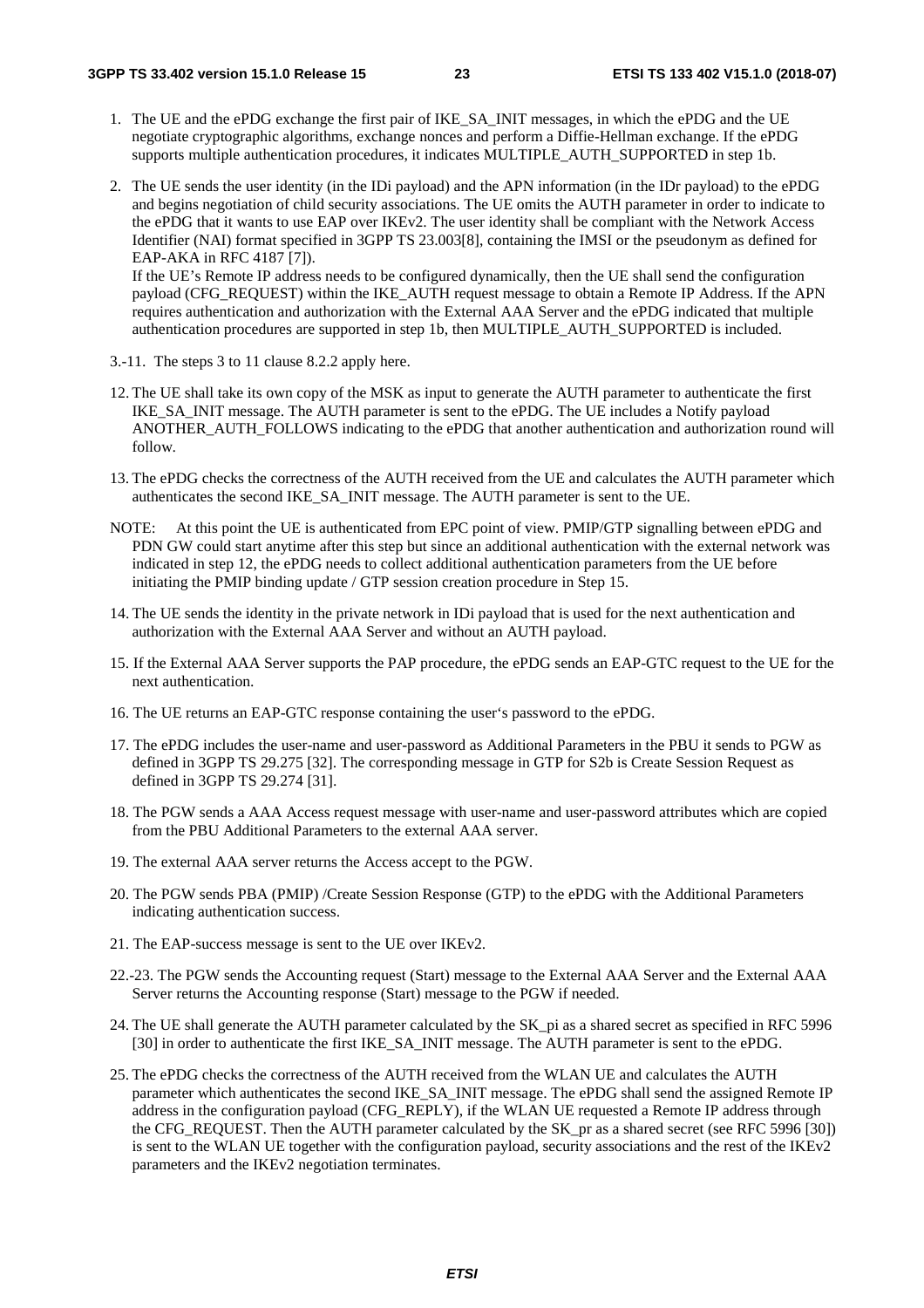#### 6.5.3 Authentication and authorization for the private network access (the external AAA server performs CHAP procedure)

The signalling sequence when the External AAA server performs the CHAP procedures in a network based mobility system to authenticate and authorize the UE's access to a Private network over an Untrusted non-3GPP Acess network is illustrated in Figure 6.5.3-1. In this procedure, the External AAA Server supports the CHAP procedure.



**Figure 6.5.3-1: Authentication and authorization for the Private network access over S2b (The External AAA Server performs CHAP procedure)**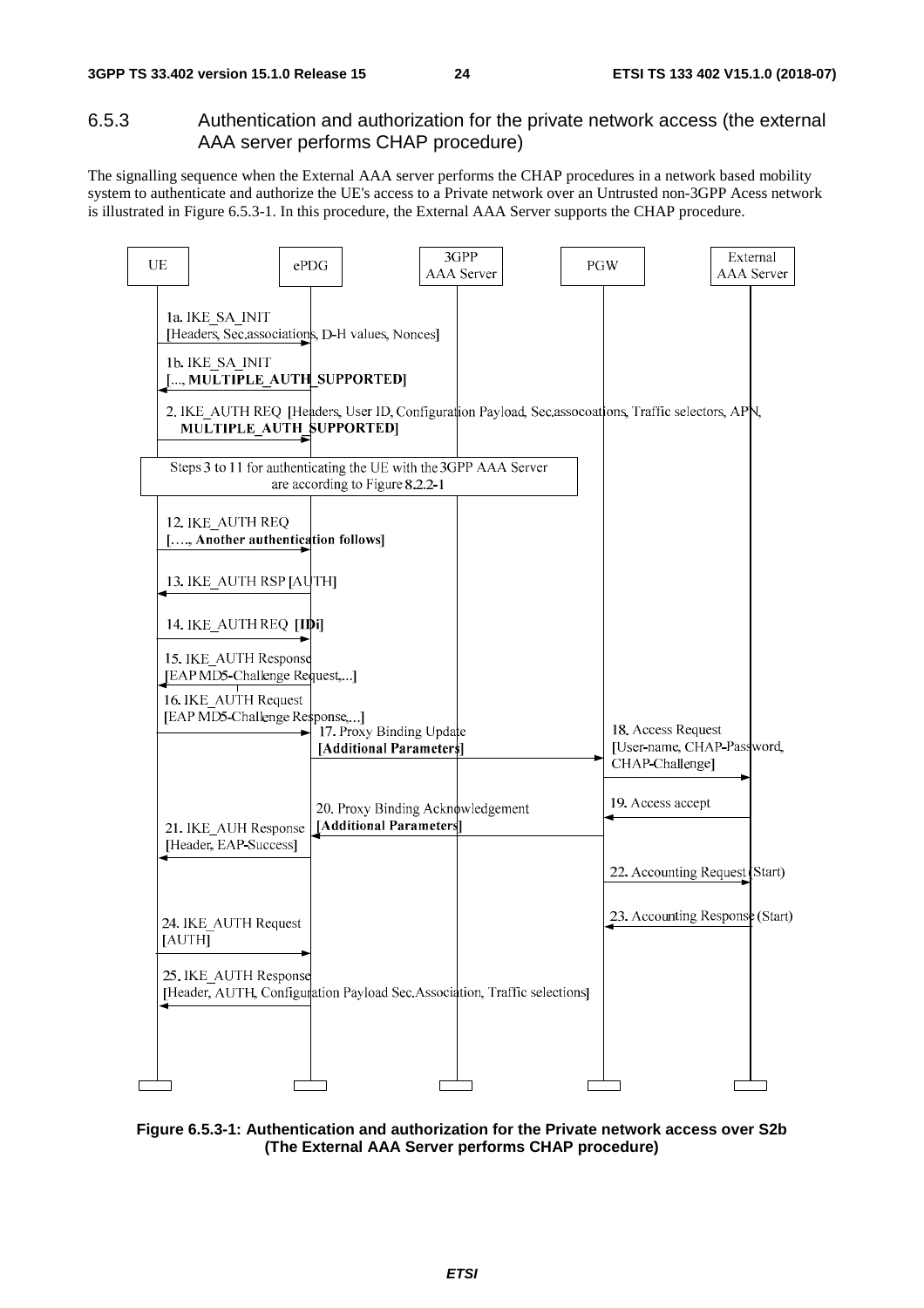- NOTE 1: The parameters indicated with bold character denote support for "the multiple authentication and authorization", as specified in RFC 4739 [33]. Only the PMIP case is shown in this figure for the sake of clarity, but the text below also covers the GTP case.
- 1. The UE and the ePDG exchange the first pair of IKE\_SA\_INIT messages, in which the ePDG and the UE negotiate cryptographic algorithms, exchange nonces and perform a Diffie-Hellman exchange. If the ePDG supports multiple authentication procedures, it indicates MULTIPLE\_AUTH\_SUPPORTED in step 1b.
- 2. The UE sends the user identity (in the IDi payload) and the APN information (in the IDr payload) to the ePDG and begins negotiation of child security associations. The UE omits the AUTH parameter in order to indicate to the ePDG that it wants to use EAP over IKEv2. The user identity shall be compliant with the Network Access Identifier (NAI) format specified in 3GPP TS 23.003 [8], containing the IMSI or the pseudonym as defined for EAP-AKA in RFC 4187 [7]). If the UE's Remote IP address needs to be configured dynamically, then the UE shall send the configuration payload (CFG\_REQUEST) within the IKE\_AUTH request message to obtain a Remote IP Address. If the APN requires authentication and authorization with the External AAA Server and the ePDG indicated that multiple

authentication procedures are supported in step 1b, then MULTIPLE\_AUTH\_SUPPORTED is included.

- 3.-11. The steps 3 to 11 in clause 8.2.2 apply here.
- 12. The UE shall take its own copy of the MSK as input to generate the AUTH parameter to authenticate the first IKE\_SA\_INIT message. The AUTH parameter is sent to the ePDG. The UE includes a Notify payload ANOTHER\_AUTH\_FOLLOWS indicating to the ePDG that another authentication and authorization round will follow.
- 13. The ePDG checks the correctness of the AUTH received from the UE and calculates the AUTH parameter which authenticates the second IKE\_SA\_INIT message. The AUTH parameter is sent to the UE.
- NOTE 2: At this point the UE is authenticated from EPC point of view. PMIP/GTP signalling between ePDG and PDN GW could start anytime after this step but since an additional authentication with the external network was indicated in step 12, the ePDG needs to collect additional authentication parameters from the UE before initiating the PMIP binding update / GTP session creation procedure in Step 15.
- 14. The UE sends the identity in the private network in IDi payload that is used for the next authentication and authorization with the External AAA Server and without an AUTH payload.
- 15. If the External AAA Server supports the CHAP procedure, the ePDGsends an EAP MD5-challenge request to the UE for the next authentication.
- 16. The UE returns an EAP MD5-Challenge response to the ePDG.
- 17. The ePDG includes the user-name, CHAP-password and CHAP-Challenge as Additional Parameters in the PBU it sends to PGW as defined in 3GPP TS 29.275 [32]. The corresponding message in GTP for S2b is Create Session Request as defined in 3GPP TS 29.274 [31].
- 18. The PGW sends a AAA Access request message with user-name, CHAP-password and CHAP-Challenge attributes, which are copied from the Additional Parameters in the PBU, to the External AAA server.
- 19. The External AAA server returns the Access accept to the PGW.
- 20. The PGW sends PBA (PMIP) /Create Session Response (GTP) to the ePDG with the Additional Paramters indicating authentication success.
- 21. The EAP success message is sent to the UE over IKEv2.
- 22.-23. The PGW sends the Accounting request (Start) message to the External AAA Server and the External AAA Server returns the Accounting response (Start) message to the PGW if needed.
- 24. The UE shall generate the AUTH parameter calculated by the SK\_pi as a shared secret as specified in RFC 5996 [30] in order to authenticate the first IKE\_SA\_INIT message. The AUTH parameter is sent to the ePDG.
- 25. The ePDG checks the correctness of the AUTH received from the UE and calculates the AUTH parameter which authenticates the second IKE\_SA\_INIT message. The ePDG shall send the assigned Remote IP address in the configuration payload (CFG\_REPLY), if the UE requested a Remote IP address through the CFG\_REQUEST. Then the AUTH parameter calculated by the SK\_pr as a shared secret (see RFC 5996 [30]) is sent to the UE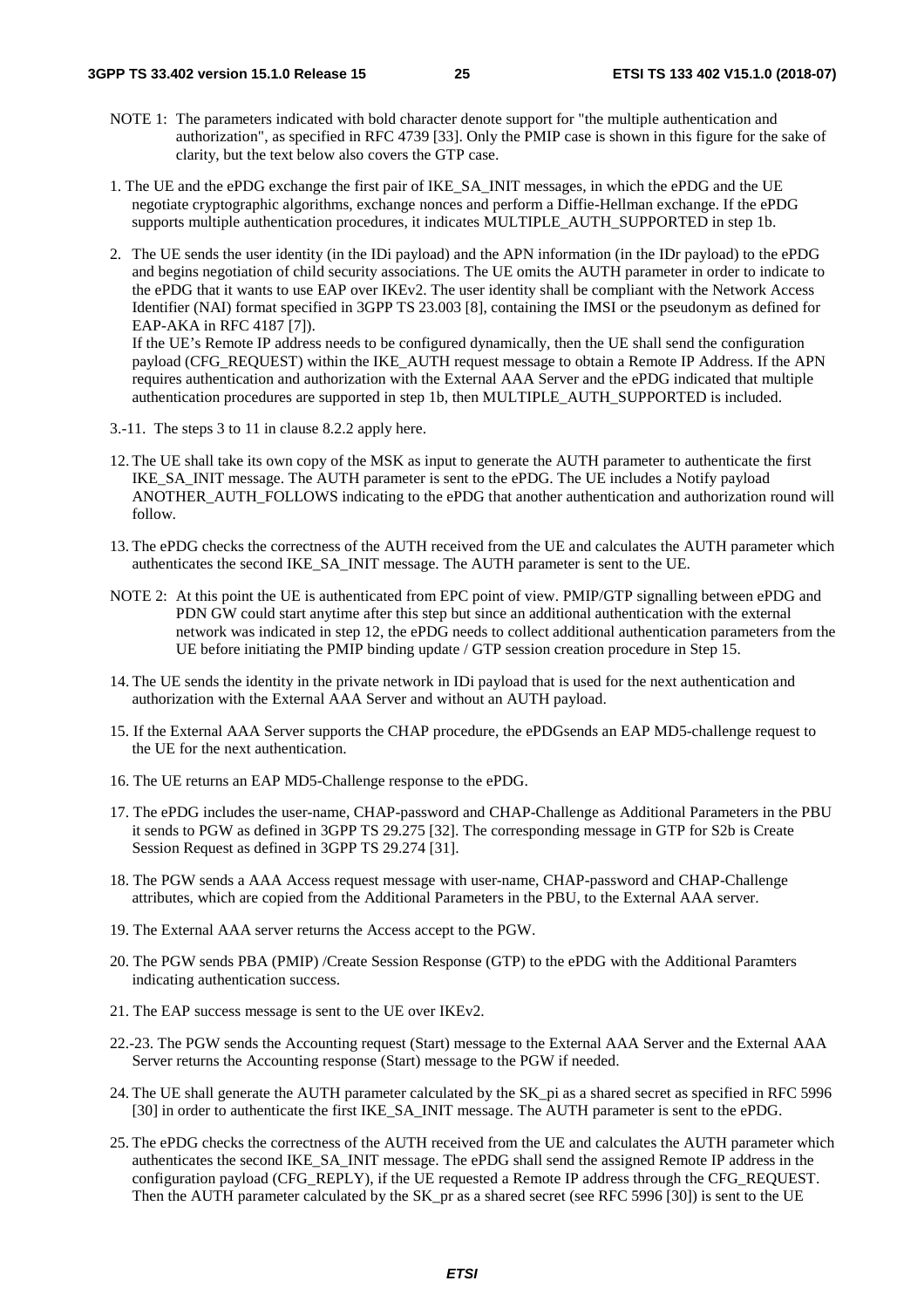together with the configuration payload, security associations and the rest of the IKEv2 parameters and the IKEv2 negotiation terminates.

## 6.6 Re-authentication based on ERP

#### 6.6.1 Introduction

The EAP Re-authentication protocol (ERP) is specified in IETF RFC 6696 [x]. It is independent on the EAP method in use but it permits a re-authentication based on key material (unexpired) derived from a previous authentication. As for the Fast re-authentication method (clause 6.3), it re-uses the key derived from the previous full authentication. It does not involve the HSS, nor the credentials used by EAP-AKA' and does not involve the handling of EAP-AKA' authentication vectors, which makes the procedure faster and reduces the load on (the 3GPP AAA server and) the HSS and, in particular the Authentication Centre.

The ERP protocol permits to perform the re-authentication process at the 3GPP AAA Server avoiding signalling on SWx. It also permits to delegate the re-authentication process to the TWAP (Trusted WLAN AAA Proxy) avoiding signalling on STa (and SWd in case of roaming) or to the 3GPP AAA Proxy avoiding signalling on SWd, thus reducing the load as well on the 3GPP AAA server.

To use ERP, the basic assumption is that ERP is supported by the WLAN. For non-roaming scenarios, the ER server (as described in IETF RFC 6696[x]) may reside in the TWAP or the 3GPP AAA server. In roaming scenarios, there is an additional case where the ER server resides within the 3GPP AAA Proxy.

The EAP server, which resides in the 3GPP AAA server, shall support the ERP related functionalities as defined in IETF RFC 6696 [46].

The ER Authenticator resides in the EAP Authenticator.

### 6.6.2 ERP bootstrapping

#### 6.6.2.1 General

In order to perform re-authentication, the UE and the network shall derive corresponding ERP Keys. Those ERP keys are derived from the EMSK that is derived during the first EAP exchange in clause 6.2 step 12. The ERP implicit bootstrapping consists of deriving the ERP keys and providing those keys to the ER server during the full EAP authentication. At the end of the ERP bootstrap phase both UE and ER server share keying material for further reauthentication.

NOTE: Only the ERP Implicit Bootstrapping mode defined in IETF RFC 6696 [46] is supported.

#### 6.6.2.2 ERP Implicit bootstrapping

In the implicit mode, the ERP Keys are derived during the EAP exchange.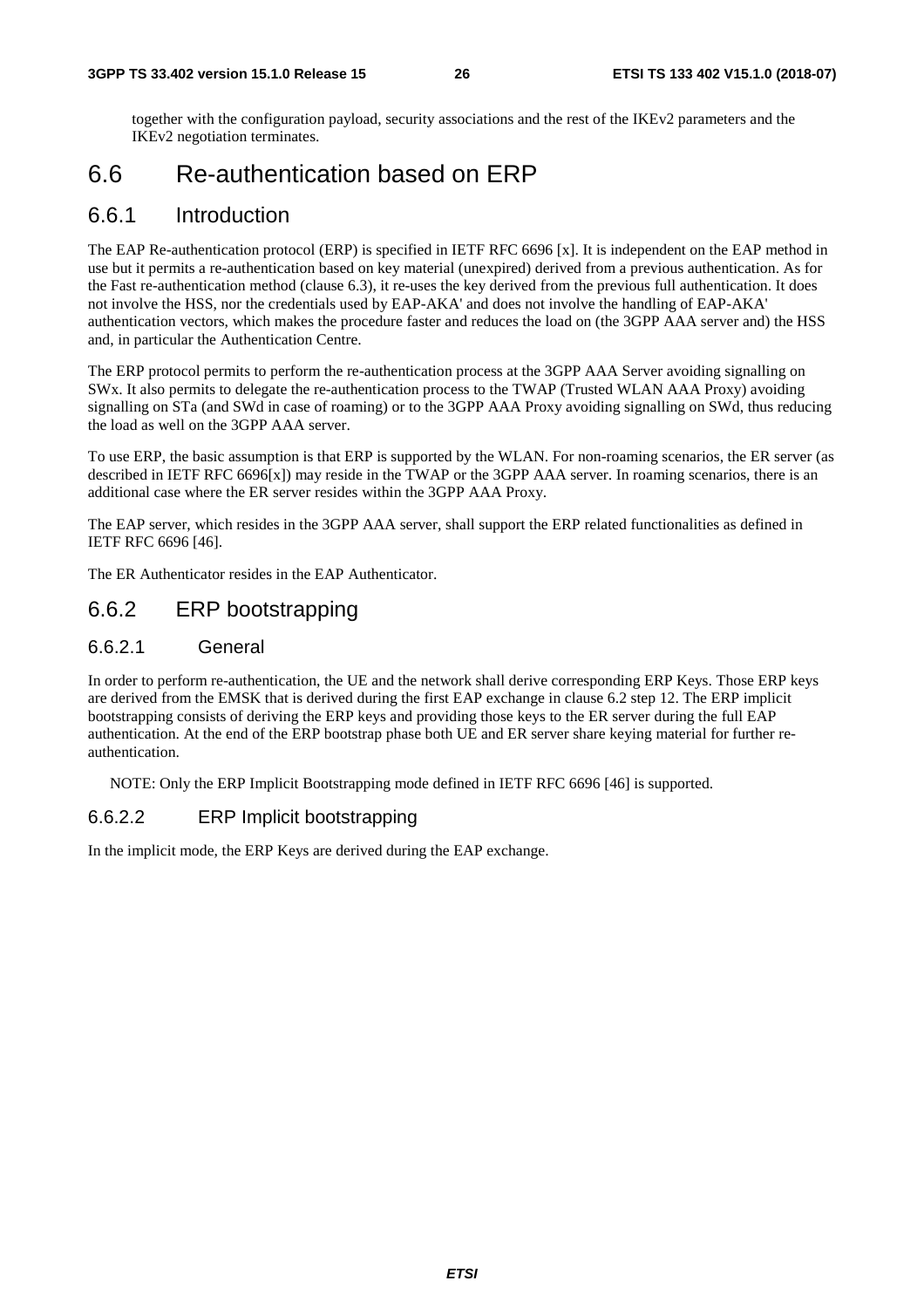

**Figure 6.6.2.2-1: Implicit ERP Bootstrapping** 

- 1. The ER Authenticator sends an EAP Request/Identity to the UE.
- 2. The UE sends an EAP Response/Identity message.
- 3. The ER Authenticator sends the message towards the home EAP server.

If ER server is located in TWAP or 3GPP AAA Proxy:

- 4. The ER server receives the message. It shall include, in the request fowarded to the 3GPP AAA server, the domain name and the ERP-RK-Request to retrieve an ERP key specific for that domain as specified in IETF RFC 6942 [47].
- 5. The complete EAP exchange continues as described in clause 6.2 (from step 6 to step 23a). The HSS indicates to the 3GPP AAA Server if the subscriber is authorized to use ERP.
- 6. If the authentication is successfull and the subscriber is authorized to use ERP and the use of ERP in the visited domain is authorized, the 3GPP AAA server sends the ERP keying material as described in IETF RFC 6942 [47] along with the EAP-Success.
- 7. The ER server removes from the message and stores the ERP Keying material and forwards the Diameter message with the MSK and the ERP-Realm to the ER authenticator.

If ER server is located in the 3GPP AAA server, message 4 and 6 do not apply. In this case, ER server and EAP server are internal to the 3GPP AAA server.

- 5. The complete EAP exchange continues as described in clause 6.2 (from step 6 to step 23a). The HSS indicates to the 3GPP AAA Server if the subsriber is authorized to use ERP.
- 7. If the authentication is successful and the subscriber is authorized to use ERP, the ER serversends the Diameter message with the MSK and the ERP-Realm to the ER authenticator.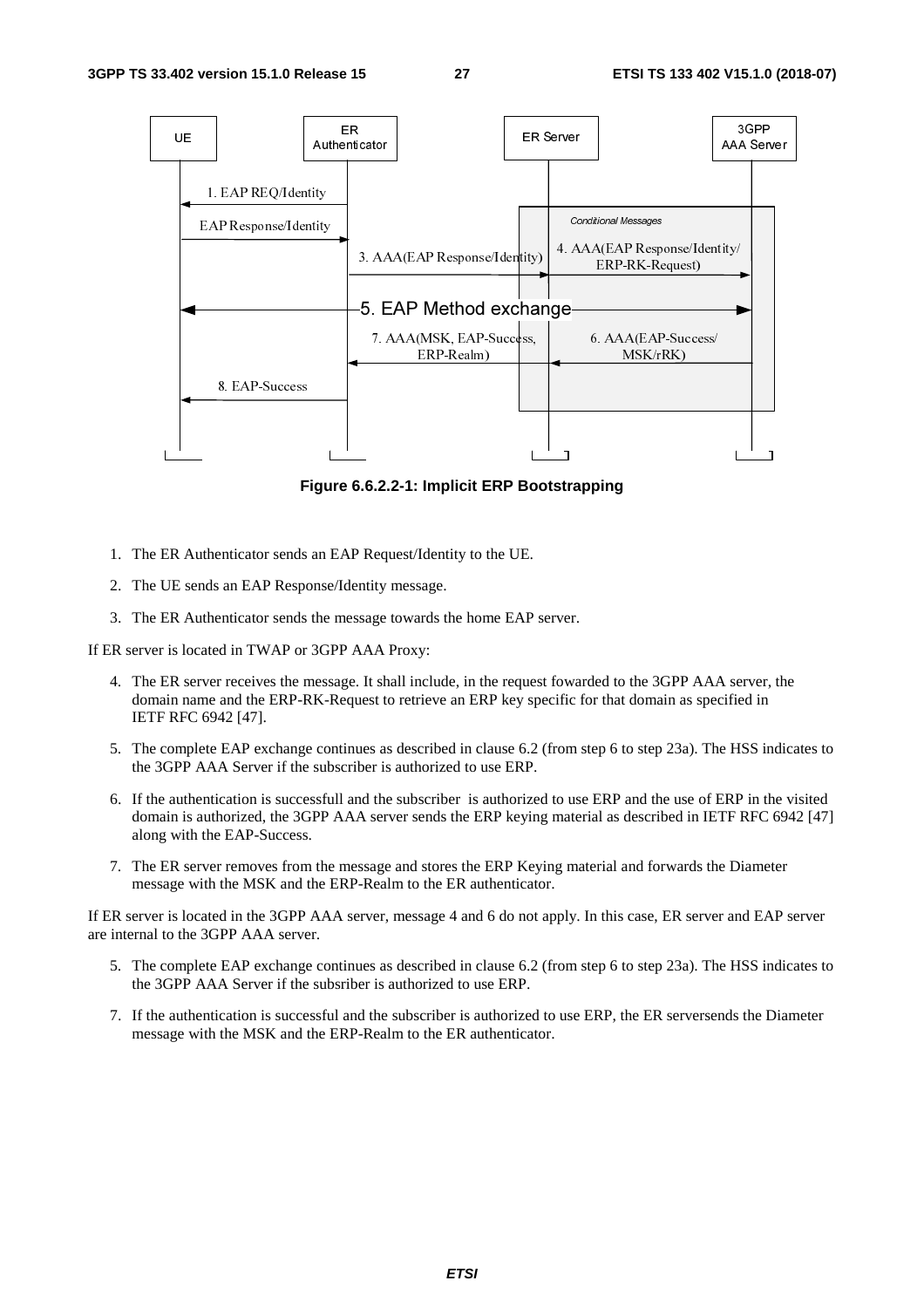#### 6.6.2.3 Void

### 6.6.3 ERP exchange for re-authentication

The UE either by the implicit or the explicit bootstrapping owns necessary keying information for ERP reauthentication.



**Figure 6.6.3-1:ERP Re-authentication exchange** 

- 1) The ERP exchange is optionnally triggered by the ER Authenticator sending an EAP-Initiate/Re-auth-Start.
- 2) The UE sends an EAP-Initiate/Re-auth message to the ER Authenticator.
- 3) The ER Authenticator processes the message as in IETF RFC 6696 [46] and sends a AAA message to the ER server as described in IETF RFC 6942 [47].
- 4) The ER server verifies the validity of the ERP message as described in IETF RFC 6942 [47] and if the reauthentication is successful, it replies to the ER Authenticator with the rMSK.
	- 5) The ER Authenticator retrieves the rMSK and forwards the EAP-Finish/Re-auth to the UE.

### 6.6.4 ERP key derivation

The key derivation mechanism for ERP is described in IETF RFC 6696 [46].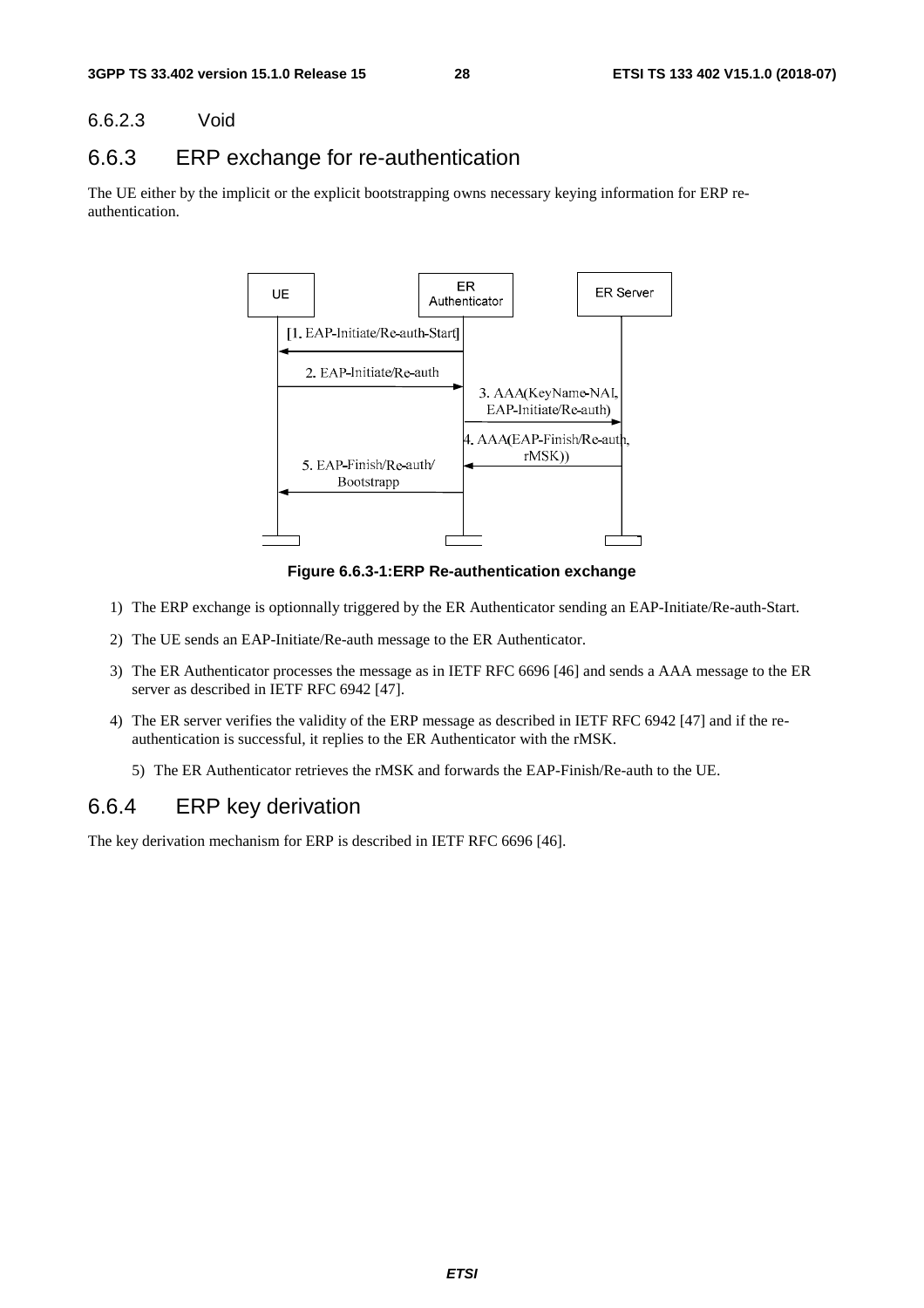## 7 Establishment of security contexts in the target access system

### 7.1 General assumptions

The following sub-clauses describe all the specifics that are related to the establishment of the security context of the non-3GPP target access for the purpose of Interworking with EPS system. The target access system may have other specifics that are used for the establishment of the security context while interworking with EPS system is not considered. These specifics are outside the scope of the present document.

## 7.2 Establishment of security context for trusted non-3GPP access

In this case, the credentials the UE shares with the 3GPP AAA server are used to establish security contexts in the access system.

It is assumed that the EPS user always uses EAP-AKA' credentials (e.g. a USIM application in case of terminal with 3GPP access capabilities) to perform mutual authentication and establish security contexts with the Home Network.

### 7.2.1 CDMA-2000 HRPD EPS interworking

#### 7.2.1.1 EPS-HRPD architecture

Figure 7.2.1.1-1 depicts the basic non-roaming architecture for HRPD-LTE Interworking.



**Figure 7.2.1.1-1: Basic non-roaming architecture for HRPD-LTE Interworking. Interworking reference points are highlighted.** 

NOTE: General Concepts for Interworking between E-UTRAN and CDMA2000 are described in TS 23.402 [5] subclause 4.1.1.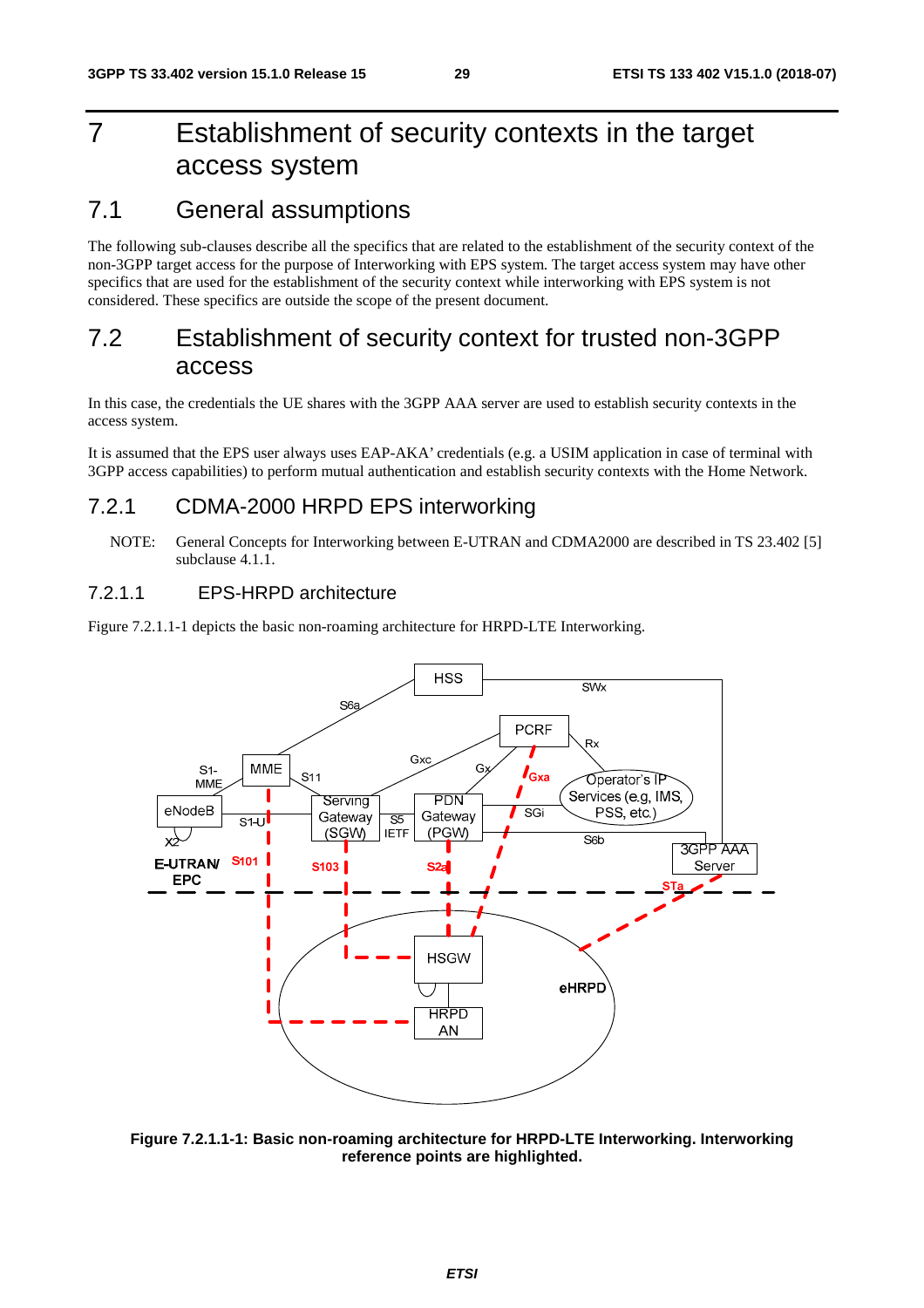#### 7.2.1.2 Network elements

#### 7.2.1.2.1 E-UTRAN

E-UTRAN is described in detail in TS 36.300 [15] with additional functions listed in TS 23.401 [13].

#### 7.2.1.2.2 MME

The details of the MME functionality are described in the TS 23.401 [13], while additional MME functionality, related to the interoperability with non-3GPP systems is described in the TS 23.402 [5].

The following are additional MME functions:

In the EPS, the security functions of the MME are described in TS 33.401 [16]. During the pre-registration towards the EPS from HRPD (as part of HRPD to EUTRAN HO), the procedures and functions are as defined in TS 33.401 [16], with the exception the NAS procedures will occur over S101. This is described in greater detail in clause 10.

- 7.2.1.2.3 Gateway
- 7.2.1.2.3.1 General

The functional split of PDN GW and Serving GW is described in TS 23.401 [13].

7.2.1.2.3.2 Serving GW

The details of the Serving GW functionality are described in the TS 23.401 [13], while additional Serving GW functionality, related to the interoperability with non-3GPP systems is described in the TS 23.402 [5].

#### 7.2.1.2.3.3 PDN GW

The details of the PDN GW functionality are described in the TS 23.401 [13], while additional PDN GW functionality, related to the interoperability with non-3GPP systems is described in the TS 23.402 [5].

#### 7.2.1.2.4 PCRF

The details of the PCRF functionality are described in the TS 23.401 [13] and TS 23.203 [14], while additional PCRF functionality, related to the roaming scenario is described in the TS 23.402 [5].

#### 7.2.1.3 Reference points

#### 7.2.1.3.1 List of reference points

NOTE: S1-MME, S1-U, S2a, S2b, S2c, ,S3, S4, S5-MIP, S6a, Gx, S8, S9, S10, S11, S101, S103 are defined in TS 23.401 [13].

Additional reference points descriptions, related to the interoperability with non-3GPP systems are presented in the TS 23.402 [5].

#### 7.2.1.3.2 Protocol assumptions

The protocol assumptions are described in the TS 23.402 [5].

NOTE: S103 is expected to be based on GRE, and as such does not involve any secure signalling to exchange GRE keys.

#### 7.2.1.4 Security of the initial access to EPS via HRPD

EAP-AKA' access authentication shall be used according to section 6. As a result of EAP-AKA', the two keys, MSK and EMSK, are generated, cf. RFC 5448 [23].

In addition, according to subclause 6.2 of the present document, the 3GPP AAA Server sends the key MSK to the authenticator in the access network. The 3GPP AAA server shall retain the EMSK either until the subsequent EAP-AKA' authentication, or until it receives an indication that the current authenticated session is finished.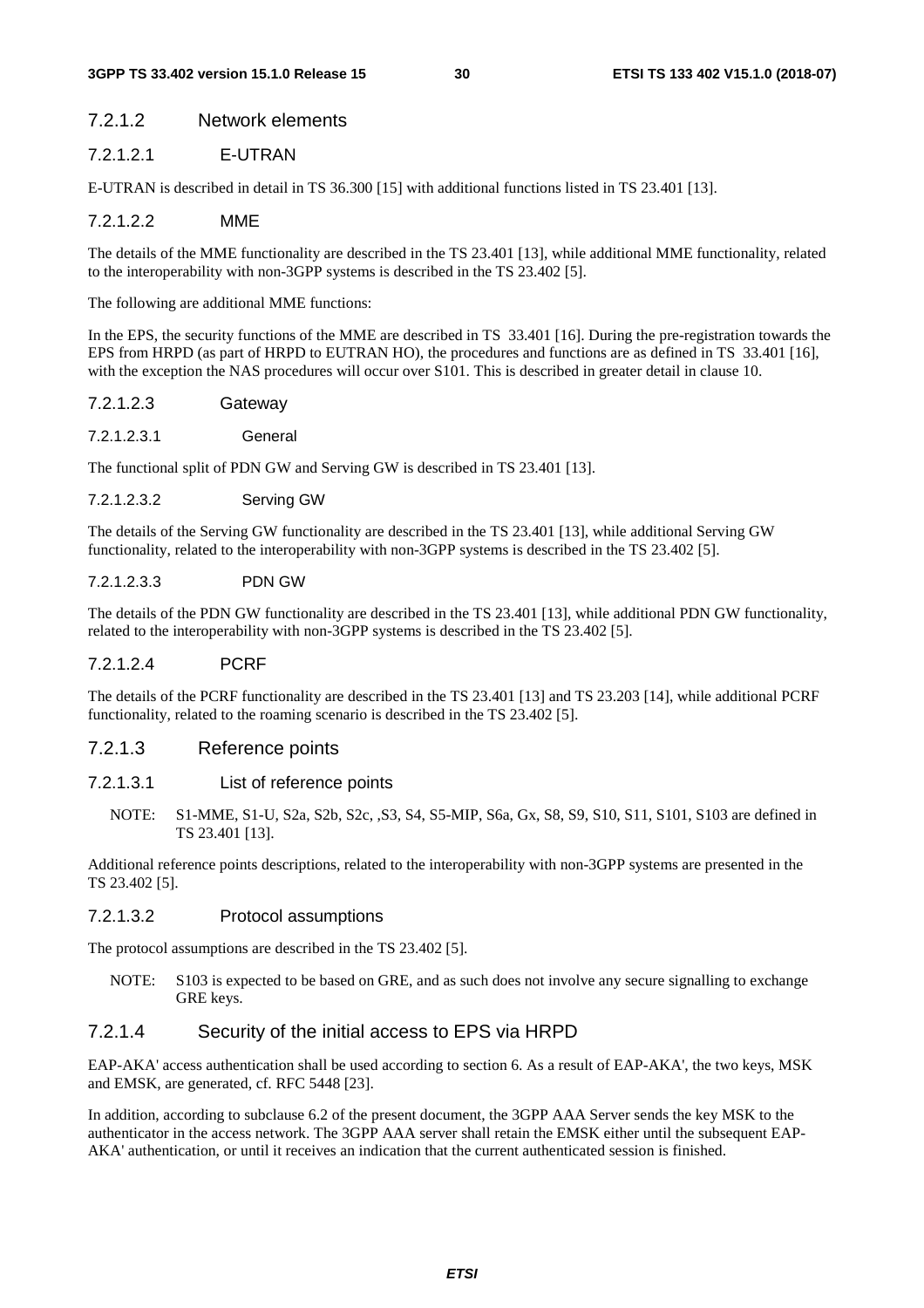The security contexts in the HRPD access network may be based on keys derived from MSK. The HRPD access network is required to ensure that the identity of a user with whom a security context is established is securely tied to the identity of a user authenticated by EAP-AKA'.

The further details of the establishment of security contexts in the HRPD access network are outside the scope of the present document.

NOTE: Initial access to the EPS via HRPD is described in the TS 23.402 [5].

#### 7.2.1.5 Security of handoff and pre-registration

NOTE: Security of handoff and pre-registration is described in the Section 10 of the present document.

### 7.2.2 WIMAX EPS Interworking

General Concepts for interworking between EPS and WIMAX are described in TS 23.402 [5].Computation of mobility keys used for MIPv4 interworking with WiMAX access system is specified in clause 9.2.1

### 7.2.3 Trusted WLAN Access (TWAN)

#### 7.2.3.1 General

A Trusted WLAN Access Network (TWAN) is interfaced with the EPC as a trusted non-3GPP access via the STa interface to the 3GPP AAA Server/Proxy and the S2a interface to the PDN GW as described in clause 16 of TS 23.402 [5].

Authentication and key agreement shall be performed as described in clause 6 and clause 7.2.3.2 of the present document for trusted non-3GPP access. The authenticator shall reside in the TWAN.

The 3GPP AAA Server sendsthe key MSK and key derived from EMSK to the TWAN. The security contexts in the TWAN are based on MSK and key derived from EMSK

The interfaces inside the TWAN shall be integrity- and confidentiality-protected.

NOTE: Integrity- and confidentiality-protection may be provided by cryptographical or physical means.

#### 7.2.3.2 Security for WLAN Control Protocol (WLCP)

#### 7.2.3.2.1 Authentication and key agreement

When multi-connection mode is negotiated as defined in clause 16 of TS 23.402 [39], WLAN Control Protocol (WLCP) is used between the UE and TWAG to control (e.g. setup and teardown) PDN connections over a TWAN access. In this case authentication and key agreement as defined in clause 6.2 of the present document shall be used with the following exceptions and additions:

In step 23, the 3GPP AAA Server derives the WLCP key from the EMSK as defined in Annex A.3, and sends it to the Trusted WLAN AAA Proxy (TWAP) in the TWAN in addition to the MSK, in the underlying AAA protocol message (i.e. not at the EAP level). Upon receiving the EAP Success message, the MSK, and the WLCP key, the TWAP provides the WLCP key, together with the IMSI and the UE MAC address, to the TWAG to be used for protecting the WLCP between the UE and TWAG. The TWAG shall store the received WLCP key together with the IMSI, the UE MAC address and the identity of the tunnel it establishes with the P-GW. The TWAG may also associate the WLCP key with the IP address once the latter has been allocated to the UE. The AAA server, TWAP, and TWAG shall behave as described in this paragraph irrespective of whether the UE MAC address is already in use or not.

NOTE: Using the IP address allocated to the UE, once it has been allocated, as an index for finding the WLCP key needed to verify an incoming WLCP message has the advantage that there is only one WLCP key associated with the IP address while there may be several WLCP keys associated with a UE MAC address when the latter is used at different APs.

Upon successful authentication, the UE derives the WLCP key from the EMSK in the same way as the 3GPP AAA Server does as defined in clause 7.2.3.2.3.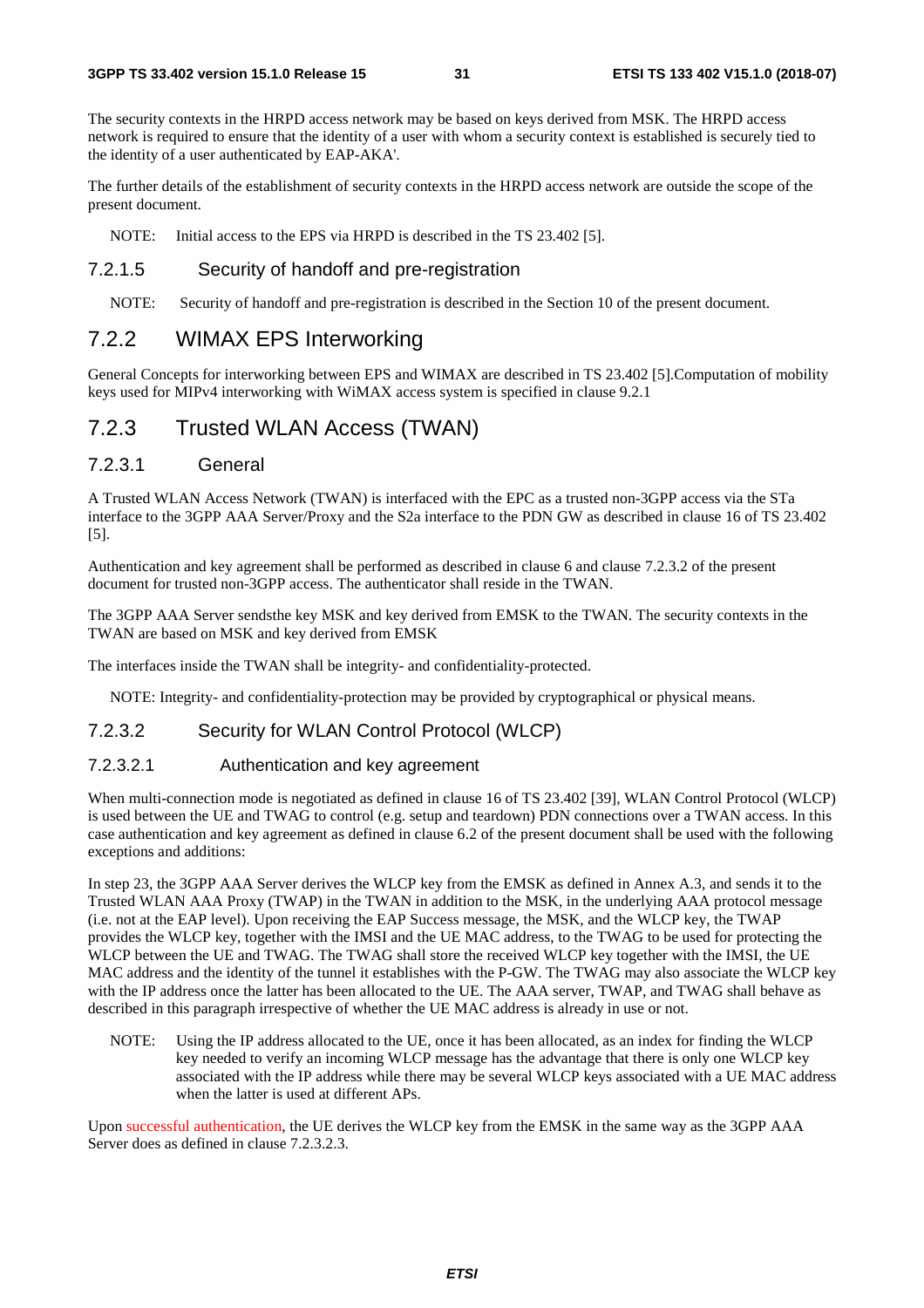#### 7.2.3.2.2 Fast re-authentication

In case of fast re-authentication the procedures as defined in clause 6.3 shall be used with the exception that the WLCP key is derived and handled in the same way as in the clause 7.2.3.2.1.

#### 7.2.3.2.3 Protection of WLCP signalling

DTLS with pre-shared key as defined in RFC 6347 [37] shall be used to protect WLCP signalling between the UE and TWAG. The key for DTLS is the WLCP key derived as defined in Annex A.3.

The UE shall establish a DTLS connection with the TWAG after successful authentication in case of multi-connection mode.

When receiving a WLCP message, the TWAG shall retrieve the WLCP key(s) associated with the UE MAC address or UE IP address, if already allocated, of the message. If DTLS message authentication is successful for a retrieved WLCP key the TWAG shall use the IMSI and tunnel identifier associated with this WLCP key for further handling of the WLCP message.

#### 7.2.3.2.4 DTLS profile

The UE and the TWAG shall support the DTLS profile as defined in TS 33.310 [38], annex E. DTLS confidentiality is optional for use with WLCP..

## 7.3 Establishment of security context between UE and untrusted non-3GPP Access

If authentication and key agreement procedure as described optional in subclause 6.4 is performed then also security contexts may be established between UE and non-3GPP access network. However, such additional establishment of security contexts is not required for the security of the Evolved Packet Core in the case of untrusted access.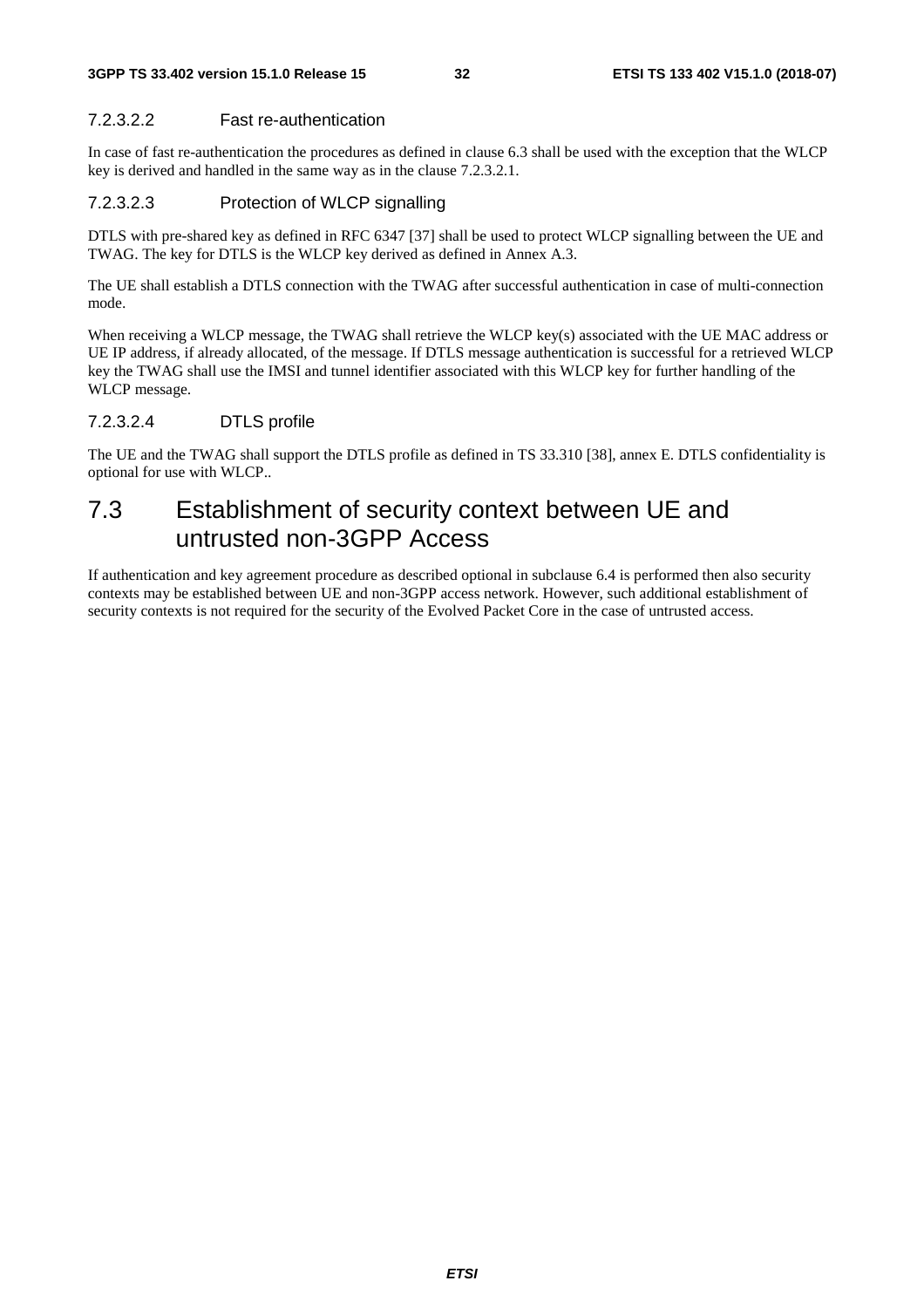## 8 Establishment of security between UE and ePDG

## 8.1 General

This section details the security mechanisms for procedures for untrusted Non-3GPP IP Accesses specified in TS 23.402 [5].

## 8.2 Mechanisms for the set up of UE-initiated IPsec tunnels

### 8.2.1 General

- The UE and the ePDG shall use IKEv2, as specified in RFC 5996 [30], in order to establish IPSec security associations.
- Public key signature based authentication with certificates, as specified in RFC 5996 [30], shall be used to authenticate the ePDG. The ePDG shall authenticate itself to the UE with an identity. This identity shall be the same as the FQDN of the ePDG determined by the ePDG selection procedures defined in TS 23.402 [5]. This identity shall be contained in the IKEv2 ID\_FODN payload and shall match a dNSName SubjectAltName component in the ePDG's certificate.
- EAP-AKA, as specified in RFC 4187 [7], within IKEv2, as specified in RFC 5996 [30], shall be used to authenticate UEs.
- For profile for IKEv2, IPsec ESP and certificate contents and processing refer to subclause 8.2.4.
- For the security aspects of emergency calls, cf. clause 13 of this specification.

### 8.2.2 Tunnel full authentication and authorization

The tunnel end point in the network is the ePDG. As part of the tunnel establishment attempt the use of a certain APN is requested. When a new attempt for tunnel establishment is performed by the UE the UE shall use IKEv2 as specified in RFC 5996 [30]. The authentication of the UE in its role as IKEv2 initiator terminates in the 3GPP AAA Server. The UE shall send EAP messages over IKEv2 to the ePDG. The ePDG shall extract the EAP messages received from the UE over IKEv2, and send them to the 3GPP AAA Server. The UE shall use the Configuration Payload of IKEv2 to obtain the Remote IP address.

The EAP-AKA message parameters and procedures regarding authentication are omitted. Only decisions and processes relevant to the use of EAP-AKA within IKEv2 are explained.

The message flow for the full authentication is depicted in the Figure 8.2.2-1.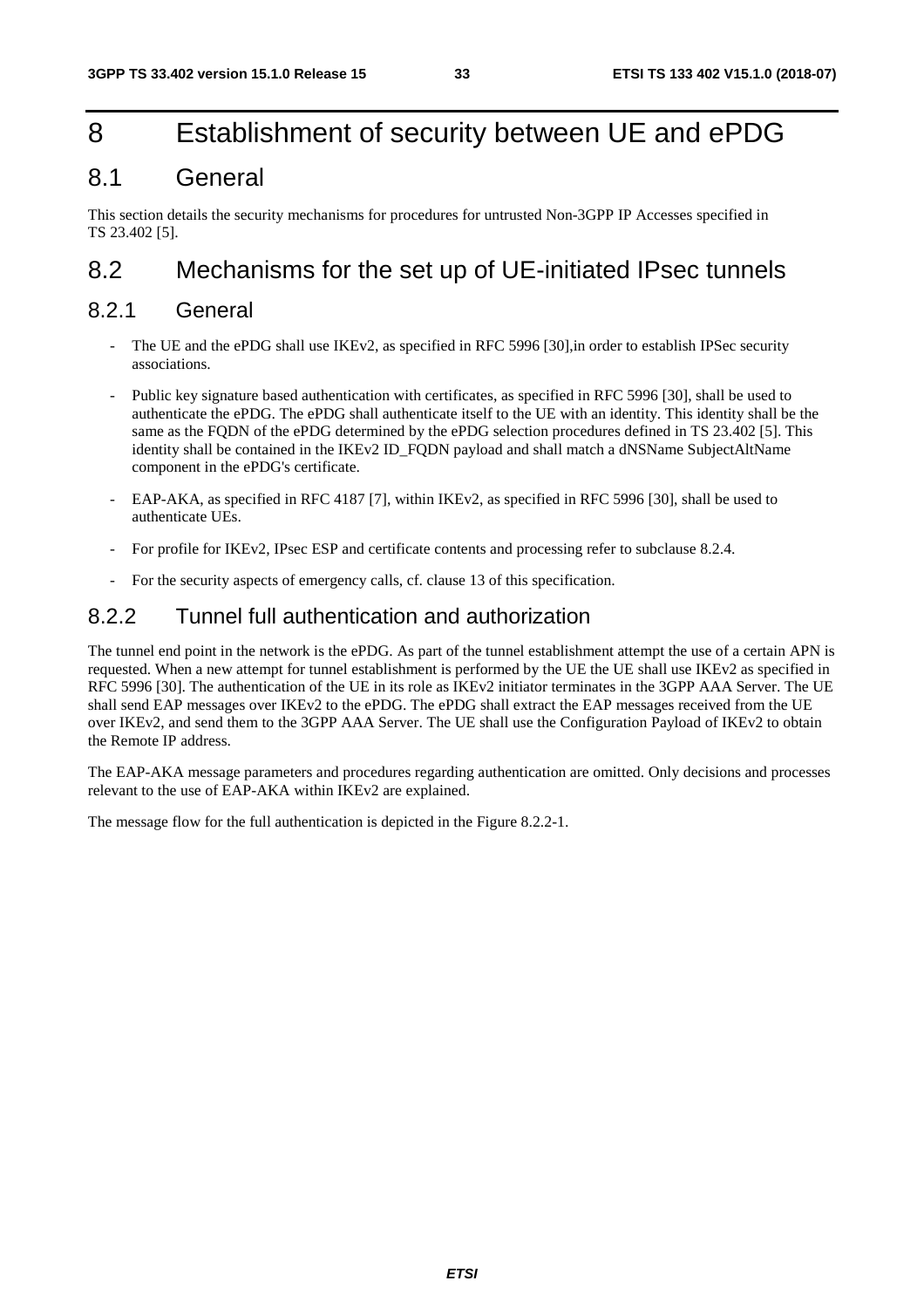

**Figure 8.2.2-1: Tunnel full authentication and authorization** 

As the UE and ePDG generate nonces as input to derive the encryption and authentication keys in IKEv2, replay protection is provided. For this reason, there is no need for the 3GPP AAA Server to request the user identity again using the EAP-AKA specific methods (as specified in RFC 4187 [7]), because the 3GPP AAA Server is certain that no intermediate node has modified or changed the user identity.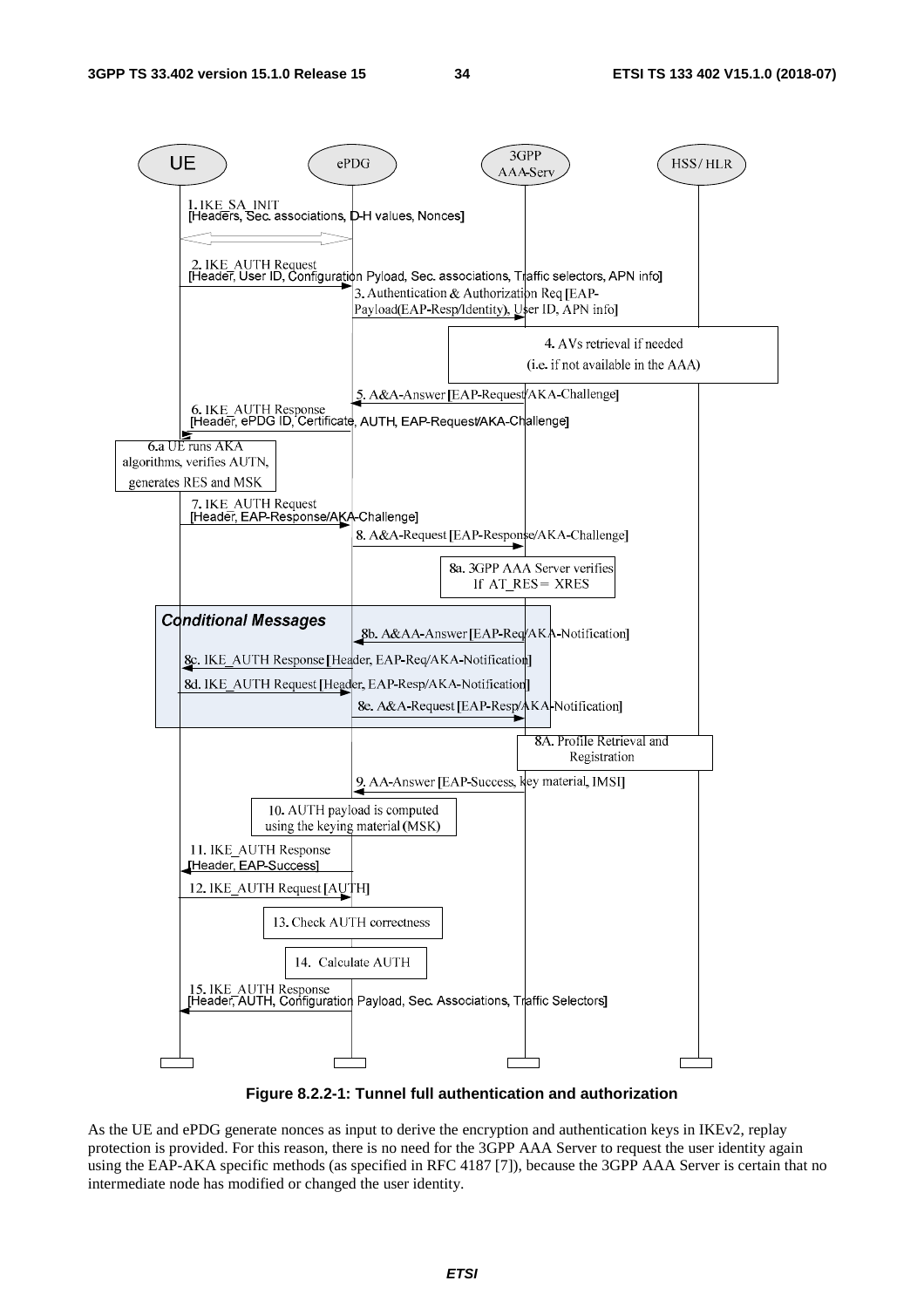- 1. The UE and the ePDG exchange the first pair of messages, known as IKE\_SA\_INIT, in which the ePDG and UE negotiate cryptographic algorithms, exchange nonces and perform a Diffie\_Hellman exchange.
- 2. The UE sends the user identity (in the IDi payload) and the APN information (in the IDr payload) in this first message of the IKE\_AUTH phase, and begins negotiation of child security associations. The UE omits the AUTH parameter in order to indicate to the ePDG that it wants to use EAP over IKEv2. The user identity shall be compliant with Network Access Identifier (NAI) format specified in TS 23.003 [8], containing the IMSI or the pseudonym, as defined for EAP-AKA in RFC 4187 [7]). The UE shall send the configuration payload (CFG\_REQUEST) within the IKE\_AUTH request message to obtain an IPv4 and/or IPV6 home IP Address and/or a Home Agent Address. If the UE is provisioned with the ePDG root certificate, it shall include the CERTREQ payload within the IKE\_AUTH request message to request ePDG's certificate.
- 3. The ePDG sends the Authentication and Authorization Request message to the 3GPP AAA Server, containing the user identity and APN. The UE shall use the NAI as defined in accordance with clause 19.3 of 3GPP TS 23.003 [8], the 3GPP AAA server shall identify based on the realm part of the NAI that combined authentication and authorization is being performed for tunnel establishment with an ePDG which allows only EAP-AKA (and not an I-WLAN PDG as defined in TS 33.234 [9], which would allow also EAP-SIM). The different Diameter application IDs will help the 3GPP AAA Server distinguish among authentications for trusted access, as specified in clause 6 of the present document (which requires EAP-AKA' authentication), and authentications for tunnel setup in EPS (which allows only EAP-AKA).
- 4. The 3GPP AAA Server shall fetch the authentication vectors from HSS/HLR (if these parameters are not available in the 3GPP AAA Server). The 3GPP AAA Server shall lookup the IMSI of the authenticated user based on the received user identity (root NAI or pseudonym) and include the EAP-AKA as requested authentication method in the request sent to the HSS. The HSS shall then generate authentication vectors with AMF separation bit  $= 0$  and send them back to the 3GPP AAA server.
- 5. The 3GPP AAA Server initiates the authentication challenge. The user identity is not requested again.
- 6. The ePDG responds with its identity, a certificate, (if the UE has requested with a CERTREQ payload in step 2), and sends the AUTH parameter to protect the previous message it sent to the UE (in the IKE\_SA\_INIT exchange). The EAP message received from the 3GPP AAA Server (EAP-Request/AKA-Challenge) is included in order to start the EAP procedure over IKEv2.
- 7. The UE checks the authentication parameters and responds to the authentication challenge. The IKE\_AUTH request message includes the EAP message (EAP-Response/AKA-Challenge) containing UE's response to the authentication challenge.
- 8. The ePDG forwards the EAP-Response/AKA-Challenge message to the 3GPP AAA Server.

8.a The AAA checks, if the authentication response is correct.

- 8.b-e If dynamic IP mobility selection is executed embedded to the authentication and authorization, the selected mobility mode is sent to the user in an AKA-Notification request, over Diameter A&A answer and IKE\_AUTH message. The UE responds to this over IKEv2 and the ePDG forwards the response to the 3GPP AAA Server.
- 8A. The 3GPP AAA Server shall initiate the Subscriber Profile Retrieval and 3GPP AAA Server registration to the HSS. The 3GPP AAA Server checks in user's subscription if he/she is authorized for non-3GPP access.
- 9. When all checks are successful, the 3GPP AAA Server sends the final Authentication and Authorization Answer (with a result code indicating success) including the relevant service authorization information, an EAP success and the key material to the ePDG. This key material shall consist of the MSK generated during the authentication process. When the SWm and SWd interfaces between ePDG and 3GPP AAA Server are implemented using Diameter, the MSK shall be encapsulated in the EAP-Master-Session-Key-AVP, as defined in RFC 4072 [10].
- 10. The MSK shall be used by the ePDG to generate the AUTH parameters in order to authenticate the IKE\_SA\_INIT phase messages, as specified for IKEv2 in RFC 5996 [30]. These two first messages had not been authenticated before as there was no key material available yet. According to RFC 5996 [30], the shared secret generated in an EAP exchange (the MSK), when used over IKEv2, shall be used to generated the AUTH parameters.
- 11. The EAP Success/Failure message is forwarded to the UE over IKEv2.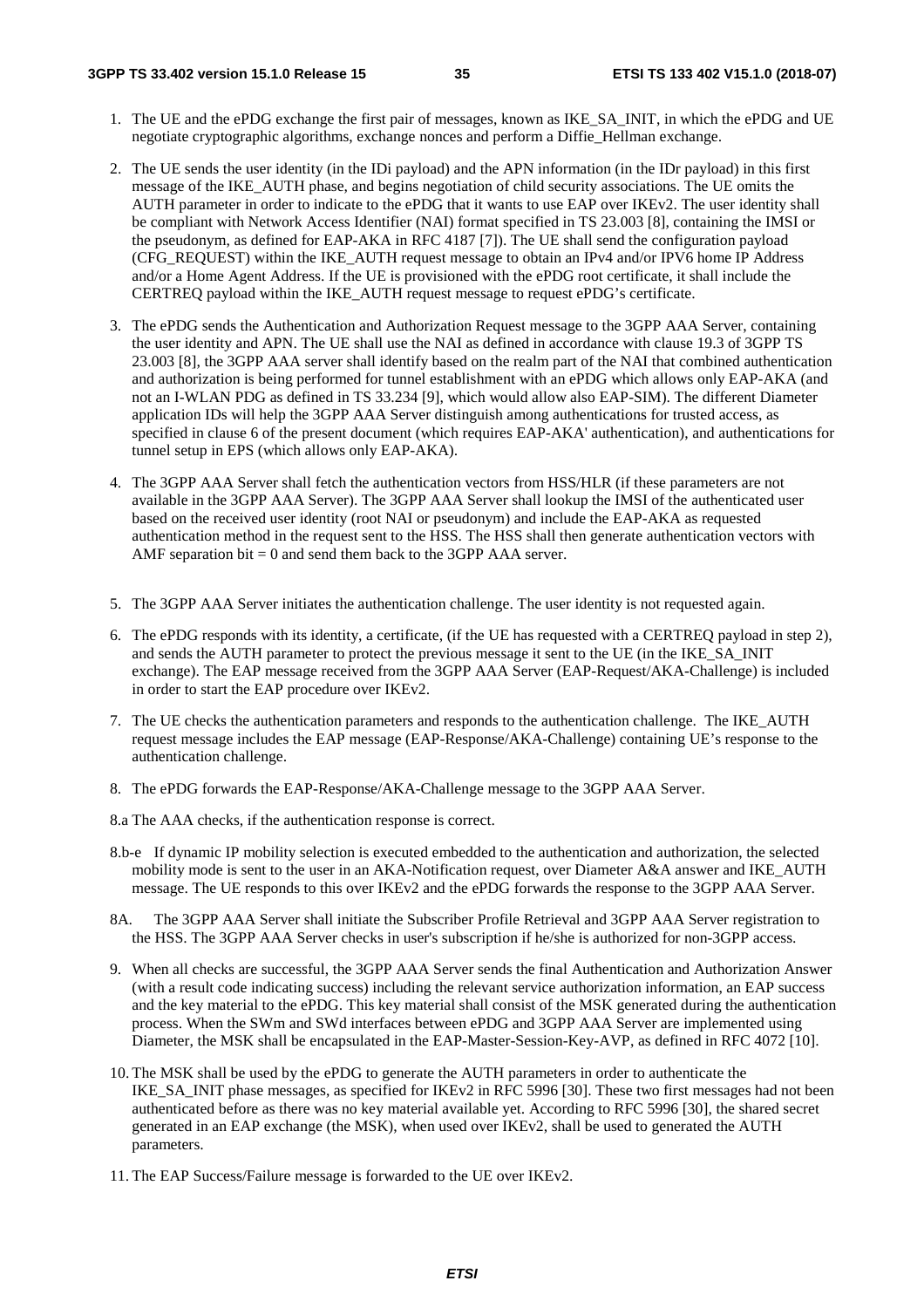- 12. The UE shall take its own copy of the MSK as input to generate the AUTH parameter to authenticate the first IKE\_SA\_INIT message. The AUTH parameter is sent to the ePDG.
- 13. The ePDG checks the correctness of the AUTH received from the UE. At this point the UE is authenticated. In case S2b is used, PMIP signalling between ePDG and PDN GW can now start, as specified in TS 23.402 [5]. The ePDG continues with the next step in the procedure described here only after successful completion of the PMIP binding update procedure.
- 14. The ePDG calculates the AUTH parameter which authenticates the second IKE\_SA\_INIT message. The ePDG shall send the assigned Remote IP address in the configuration payload (CFG\_REPLY).
- 15 The AUTH parameter is sent to the UE together with the configuration payload, security associations and the rest of the IKEv2 parameters and the IKEv2 negotiation terminates.

#### 8.2.3 Tunnel fast re-authentication and authorization

Fast re-authentication for EAP-AKA is specified in RFC 4187 [7]. Fast re-authentication re-uses keys derived on the previous full authentication. Fast re-authentication does not involve the HSS nor the credentials used with EAP-AKA (e.g. USIM application in case of terminal with 3GPP access capabilities), and does not involve the handling of AKA authentication vectors, which makes the procedure faster and reduces the load on the HSS and, in particular, the Authentication Centre.

The UE and the 3GPP AAA server shall implement fast re-authentication for EAP-AKA. Its use is optional and depends on operator policy.

The security level of fast re-authentication for EAP-AKA is lower as it does not prove the presence of the credentials used with EAP-AKA (e.g.presence of USIM application in case of terminal with 3GPP access capabilities) on the user side. The operator should take this into account when defining the policy on fast re-authentication.

Fast re-authentications for EAP-AKA generates new keys MSK, which may be used for renewing session key used for protection in the non-3GPP access network.

The procedure is very similar to the tunnel full authentication and authorization. The only difference is that EAP fast reauthentication is used in this case.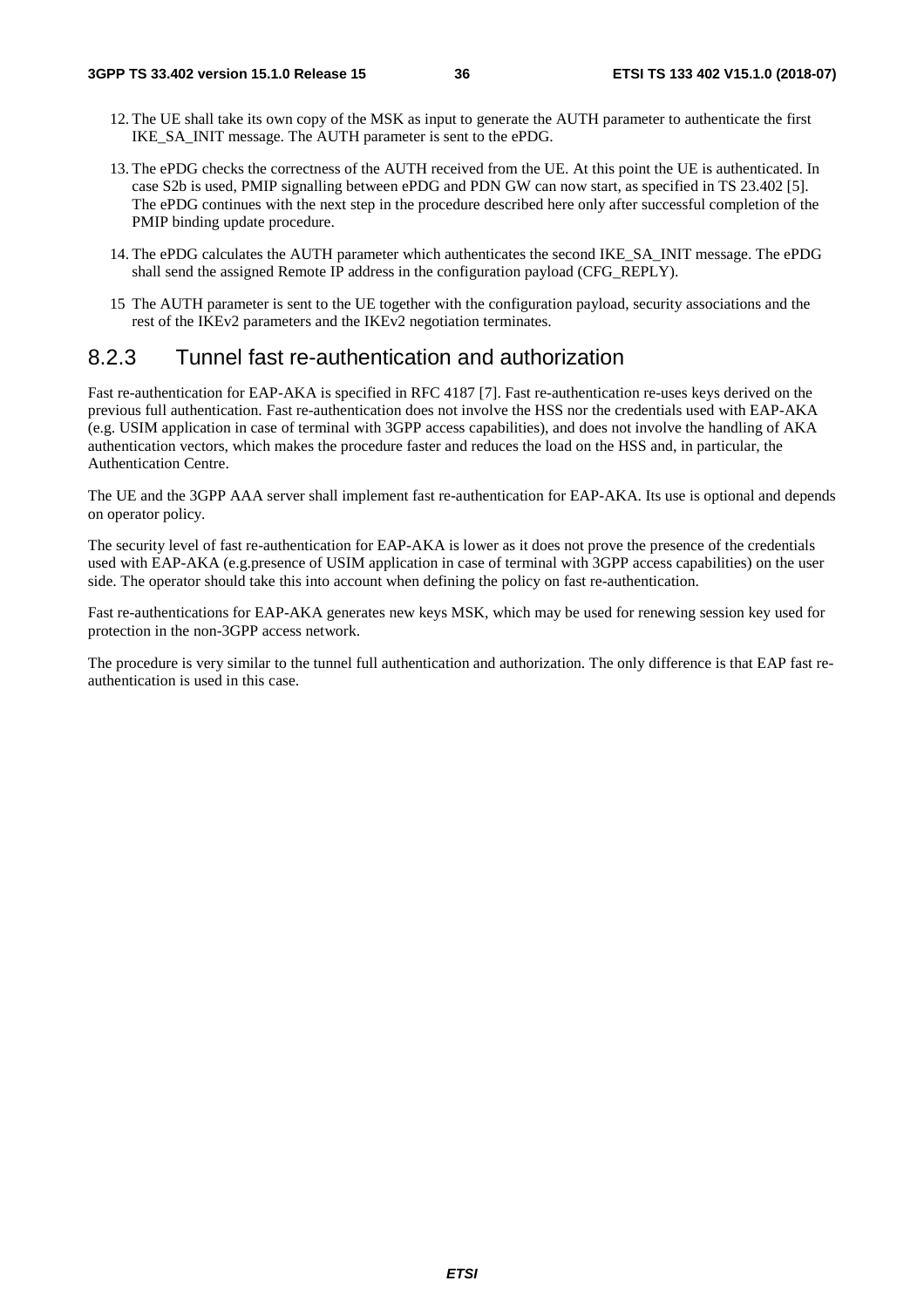

**Figure 8.2.3-1: Untrusted Tunnel - Fast Re-authentication** 

- 1) The UE and the ePDG exchange the first pair of messages, known as IKE\_SA\_INIT, in which the ePDG and UE negotiate cryptographic algorithms, exchange nonces and perform a Diffie\_Hellman exchange.
- 2) The UE sends the fast re-authentication identity (in the IDi payload) and the APN information (in the IDr payload) in this first message of the IKE\_AUTH phase, and begins negotiation of child security associations. The UE omits the AUTH parameter in order to indicate to the ePDG that it wants to use EAP over IKEv2. The fast re-authentication identity used by the UE shall be the one received in the previous authentication process. If the UE's Remote IP address needs to be configured dynamically, then the UE shall send the configuration payload (CFG\_REQUEST) within the IKE\_AUTH request message to obtain a Remote IP Address.
- 3) The ePDG sends the Authentication and Authorization Request message with an EAP-Payload AVP toward the 3GPP AAA Server, containing the fast re-authentication identity. The UE shall use the fast re-authentication identityto create an NAI, as defined in clause 19.3 of 3GPP TS 23.003 [8]. The 3GPP AAA server shall identify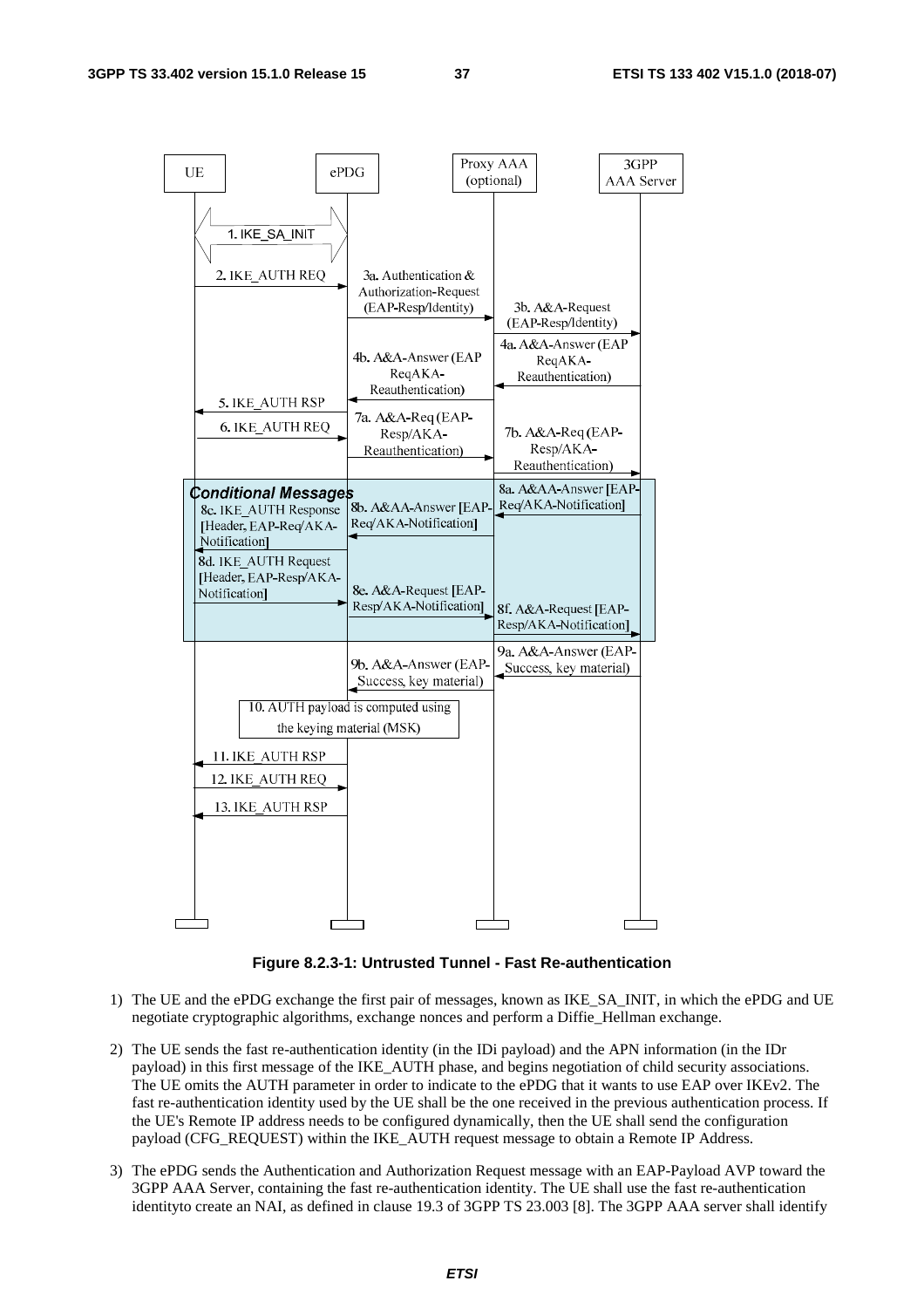based on the realm part of the NAIthat the combined authentication and authorization is being performed for tunnel establishment with an ePDG (and not an I-WLAN PDG as defined in TS 33.234 [9] , which would allow also EAP-SIM). The different Diameter application IDs will help the 3GPP AAA Server distinguish among authentications for trusted access, as specified in clause 6 of the present document(which requires EAP-AKA' authentication), and authentications for tunnel setup in EPS (which allows only EAP-AKA).

- 4) The 3GPP AAA Server initiates the fast re-authentication challenge.
- 5) The ePDG sends an IKE\_AUTH Response message to the UE, containing its identity, a certificate, and the AUTH parameter to protect the previous message it sent to the UE (in the IKE\_SA\_INIT exchange). The EAP message (EAP-Request/AKA-Reauthentication) received from the 3GPP AAA Server is included in order to start the EAP procedure over IKEv2.
- 6) The UE checks the authentication parameters and responds to the fast re-authentication challenge. The IKE\_AUTH request message includes the EAP message (EAP-Response/AKA-Challenge) containing UE's response to the authentication challenge.
- 7) The ePDG forwards the EAP-Response/AKA-Reauthentication message toward the 3GPP AAA Server.
- 8) When all checks are successful, if dynamic IP mobility mode selection is executed during the tunnel setup, the selected IP mobility mode is sent via Diameter and IKEv2signaling to the UE.
- 9) When all checks are successful, the 3GPP AAA Server sends the Authentication Answer including the user's IMSI, the relevant service authorization information, an EAP success and the key material toward the ePDG. This key material shall consist of the MSK generated during the fast re-authentication process. When the SWm interface (ePDG-AAA) is implemented using Diameter, the MSK shall be encapsulated in the EAP-Master-Session-Key AVP, as defined in RFC 4072 [10].
- 10) The MSK shall be used by the ePDG to generate the AUTH parameters in order to authenticate the IKE\_SA\_INIT phase messages, as specified in RFC 5996 [30]. These two first messages had not been authenticated before as there were no key material available yet. According to RFC 5996 [30], the shared secret generated in an EAP exchange (the MSK), when used over IKEv2, shall be used to generated the AUTH parameters.
- 11) The EAP Success message is forwarded to the UE over IKEv2.
- 12) The UE shall take its own copy of the MSK as input to generate the AUTH parameter to authenticate the first IKE\_SA\_INIT message. The AUTH parameter is sent to the ePDG.
- 13) The ePDG checks the correctness of the AUTH received from the UE and calculates the AUTH parameter which authenticates the second IKE\_SA\_INIT message. The ePDG shall send the assigned Remote IP address in the configuration payload (CFG\_REPLY), if the UE requested for a Remote IP address through the CFG\_REQUEST. Then the AUTH parameter is sent to the UE together with the configuration payload, security associations and the rest of the IKEv2 parameters and the IKEv2 negotiation terminates.

#### 8.2.4 Security profiles

#### 8.2.4.1 Profile of IKEv2

When IKEv2 [30] is used in the context of this specification the profile specified in this section shall be supported by the ePDG and the WLAN-UE. IKEv2 shall meet the profiling given in clause 5.4.2 of TS 33.210 [6] and clause 6.2.1b of TS 33.310 [12].

For the certificate based IKEv2 authentication using the ePDG certificate the profiling given in TS 33.310 [12] shall apply.

For NAT traversal, the NAT support of IKEv2 shall be supported as specified in section 2.23 of IETF RFC 5996 [30].

#### 8.2.4.2 Profile of IPSec ESP

When IPSec ESP [30] is used in the context of this specification the profile specified in this section shall be supported. IPsec ESP shall meet the profiling of encryption and authentication transforms given clause 5.3 of TS 33.210 [6] with the following additions: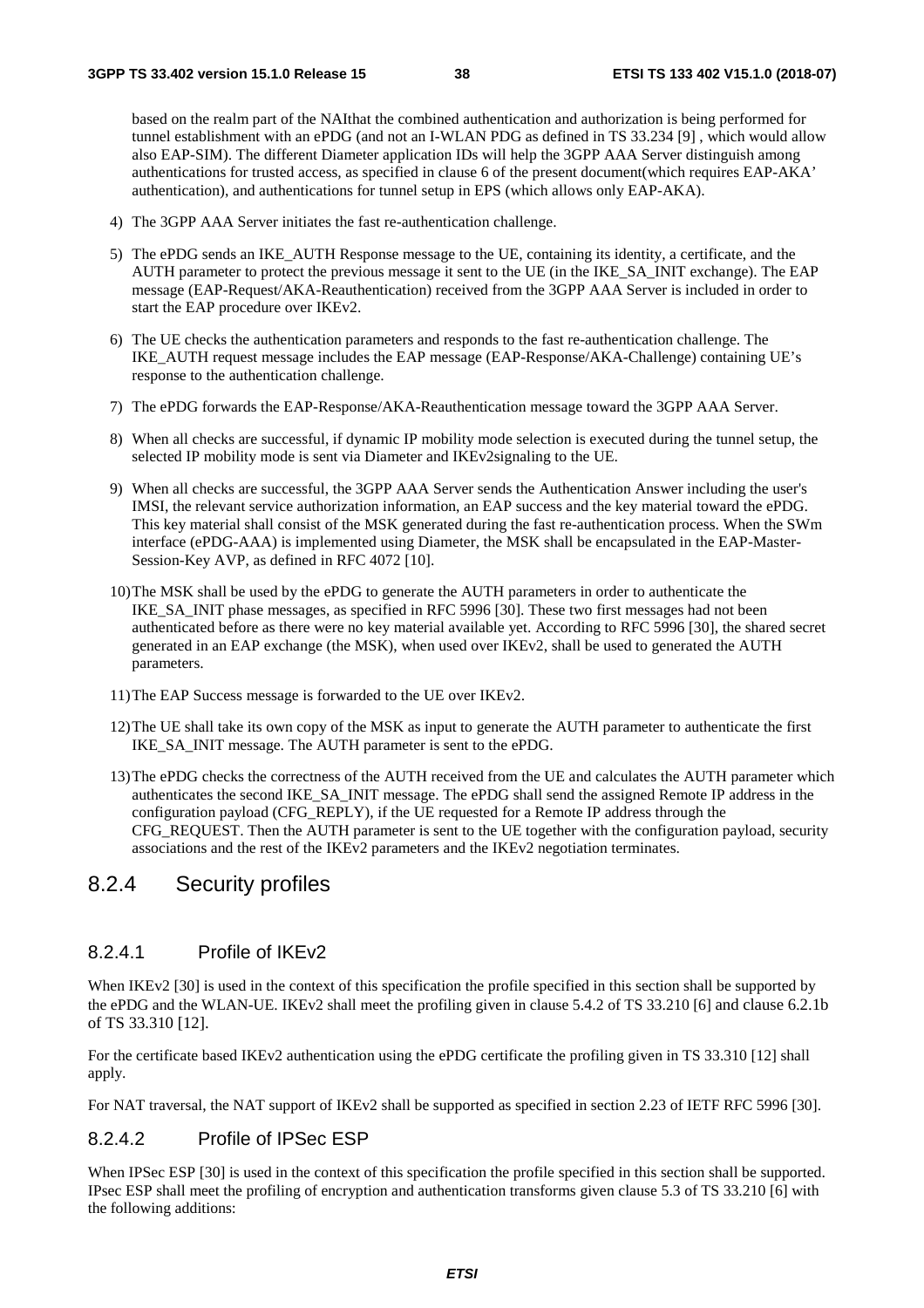- Tunnel mode shall be used.

For NAT traversal, the UDP encapsulation for ESP tunnel mode specified in reference [35] shall be supported.

#### 8.2.4.3 Profile for ePDG certificates

Certificates used for authentication of the ePDG shall meet the certificate profiles given in TS 33.310 [12] as follows: clause 6.1.3, for SEG certificates shall apply to ePDG certificates, and clause 6.1.4 for SEG CA certificates shall apply to any CA certificates used in a chain to validate ePDG certificates, with the following additions and exceptions:

- a) The subject name may be empty in ePDG certificates.
- b) The issuerUniqueID or subjectUniqueID fields shall not be present.
- c) The SubjectAltName extension shall contain at least one dNSName component.
- d) CA certificates should contain the NameConstraints extension with appropriate dNSName components in the permittedSubtrees field.
- e) The keyCertSign bit shall be set in CA certificates, and digitalSignature bit shall be set in ePDG certificates.
- f) The CRLDistributionPoint extension may be present, and shall not be marked critical. At least one of the distribution points should use HTTP for retrieving the CRL.
- g) The AuthorityInformationAccess extension may be present with id-ad-ocsp access method, and shall not be marked critical.
- h) Other extensions should not be used; if they are, they shall not be marked as critical.
- i) The root CA and any intermediate CAs shall be trusted by the operator, but may be located outside the security domain of the operator.

#### **Certificate processing requirements:**

- a) UE shall send one or more CERTREO payloads with encoding value  $4$  (X.509 certificate Signature).
- b) IKEv2 Certificate encoding value shall be 4 (X.509 certificate Signature).
- c) UE shall not assume that any except the first IKEv2 CERT payload is ordered in any way.
- d) UE shall be able to support certificate paths containing up to four certificates (e.g. self-signed CA certificate, intermediate CA 1, intermediate CA 2, ePDG certificate) (and may support longer path lengths), where the intermediate CA certificates and the ePDG certificate are obtained from the IKEv2 CERT payload and the selfsigned CA certificate is obtained from a UE local store of trusted root certificates.
- e) ePDG shall not send paths containing more than four certificates.
- f) UE shall be prepared to receive irrelevant certificates, or certificates they do not understand.
- g) UE shall be able to process certificates (for e.g. chain building) even if naming attributes are unknown.
- h) UE shall support both UTCTime and GeneralizedTime encoding for validity time.
- i) UE shall check the validity time, and reject certificates that are either not yet valid or are expired.
- j) UE shall support processing of the BasicConstraints, NameConstraints, and KeyUsage extensions.
- k) UE may check the validity of the certificates using CRLs or OCSP [42]. Support for CRLs is optional in the UE. Support for OCSP is mandatory in the UE. In addition, the UE and the ePDG may support the extensions to IKEv2, which enable the use of OCSP for in-band signalling of certificate revocation status, according to [43]. The signature algorithm for CRLs and OCSP responses shall comply with the requirements for the CRL profile in TS 33.310 [12], clause 6.1a. If the OCSP profile in [42] is used, support for WAP specific protocols shall not be required.
- NOTE 2: A UE that initiates 3GPP IP Access according to the tunnel full authentication and authorization procedure, may want to check the validity of the ePDG certificate, but it might not gain access to the OCSP server. This situation can be handled in the following way: After the UE initiated tunnel is successfully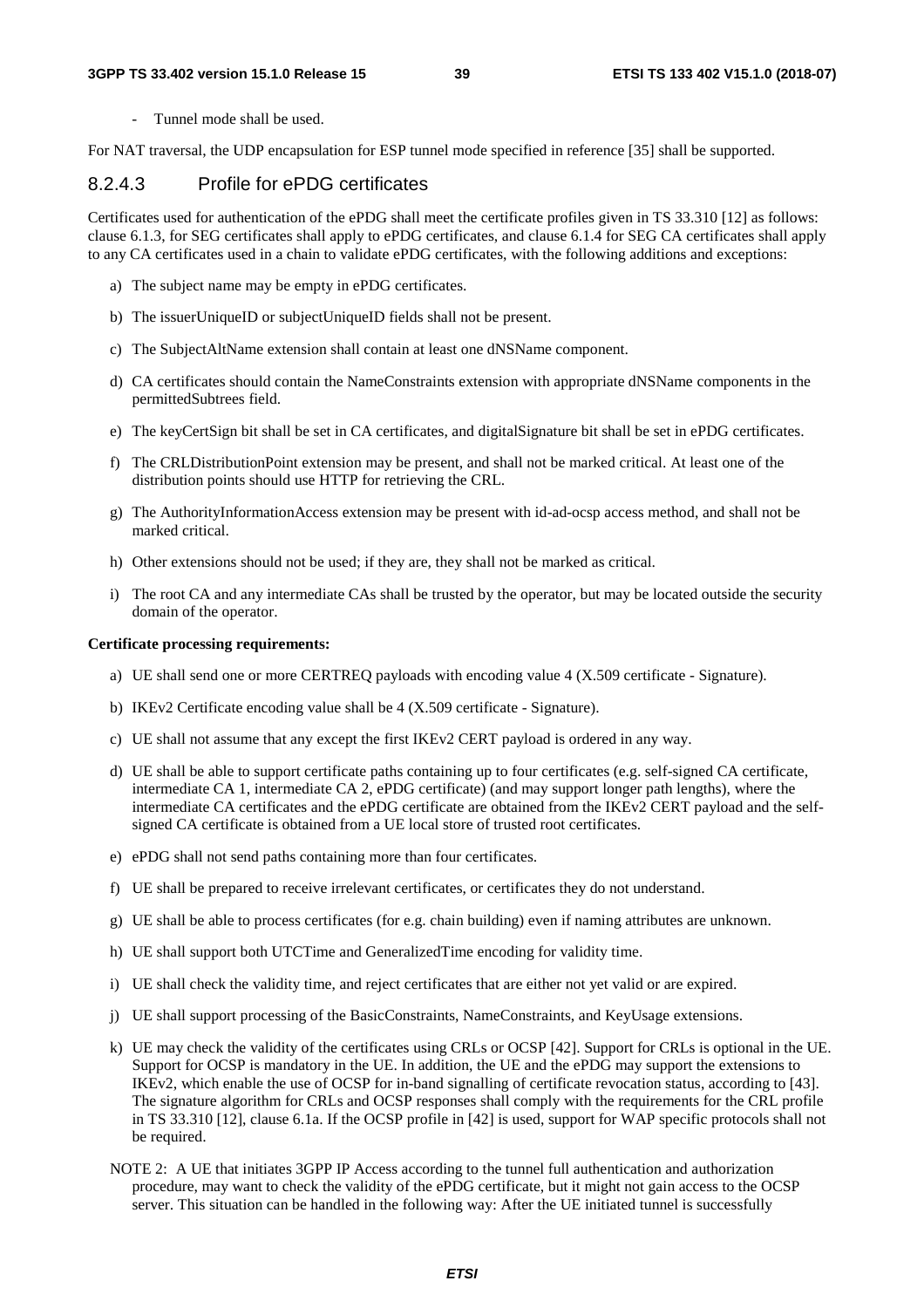established and before user data is transmitted in the tunnel, the UE sends an OCSP request message to OCSP server. When the UE receives the OCSP response, it checks the certificate status. If the certificate of ePDG is valid, the UE will allow user data to be transmitted to the ePDG in the tunnel. If the certificate is not valid, the UE may terminate the tunnel that just was established.

### 8.2.5 Handling of IPsec tunnels in mobility events

#### 8.2.5.1 General

The below sections describe the handling of IPsec tunnels in the idle and active mode mobility events when the target access has a UE and an ePDG, e.g. I-WLAN 3GPP IP Access System. In general, the IPsec tunnel handling during mobility events is managed by the end nodes where the IPsec tunnel is terminated, i.e. the UE and the ePDG.

In the case when the UE moves from the coverage area of the source ePDG and connect to another ePDG or a different access, the management of the IPsec tunnel between the UE and the source ePDG should be handled as follows:

- 1. The UE may keep all related IPsec tunnel security association parameters until its lifetime expires.
- 2. If after repeated attempts to contact the UE, the source ePDG concludes that the other endpoint (UE) has failed and all of its attempts have gone unanswered for a timeout period as specified in RFC 5996 [30], the source ePDG may delete all the UE IPsec tunnel SA parameters.
- 3. If the source ePDG receieves an indication from a trusted network element that the UE has moved outside its coverage area, e.g. 3GPP AAA server, the source ePDG can delete all of the UE IPsec tunnel security association parameters.

#### 8.2.5.2 Idle mode mobility

When the UE moves from a source access where the UE is connected to an ePDG to a target access that involves the UE and the same ePDG, the UE shall use MOBIKE as per RFC 4555 [18] to update the ePDG with its new IP address. However, when the UE moves where the target access involves the UE and a different ePDG, the UE shall establish a new IPsec tunnel with the new ePDG as described in subclause 8.2.2.

On the other hand, if the UE is connected to EPS without being connected to an ePDG and then moves to a target access which involves the UE and an ePDG, the UE SHALL establish a new IPsec tunnel with the new ePDG as described in subclause 8.2.2.

#### 8.2.5.3 Active mode mobility

When the UE moves from a source access where the UE is connected to an ePDG to a target access that involves the UE and the same ePDG, the UE shall use MOBIKE as per RFC 4555 [18] to update the ePDG with its new IP address. However, when the UE moves where the target access involves the UE and a different ePDG, the UE shall establish a new IPsec tunnel with the new ePDG as described in subclause 8.2.2.

On the other hand, if the UE is connected to EPS without being connected to an ePDG and then moves to a target access which involves the UE and an ePDG, the UE SHALL establish a new IPsec tunnel with the new ePDG as described in subclause 8.2.2.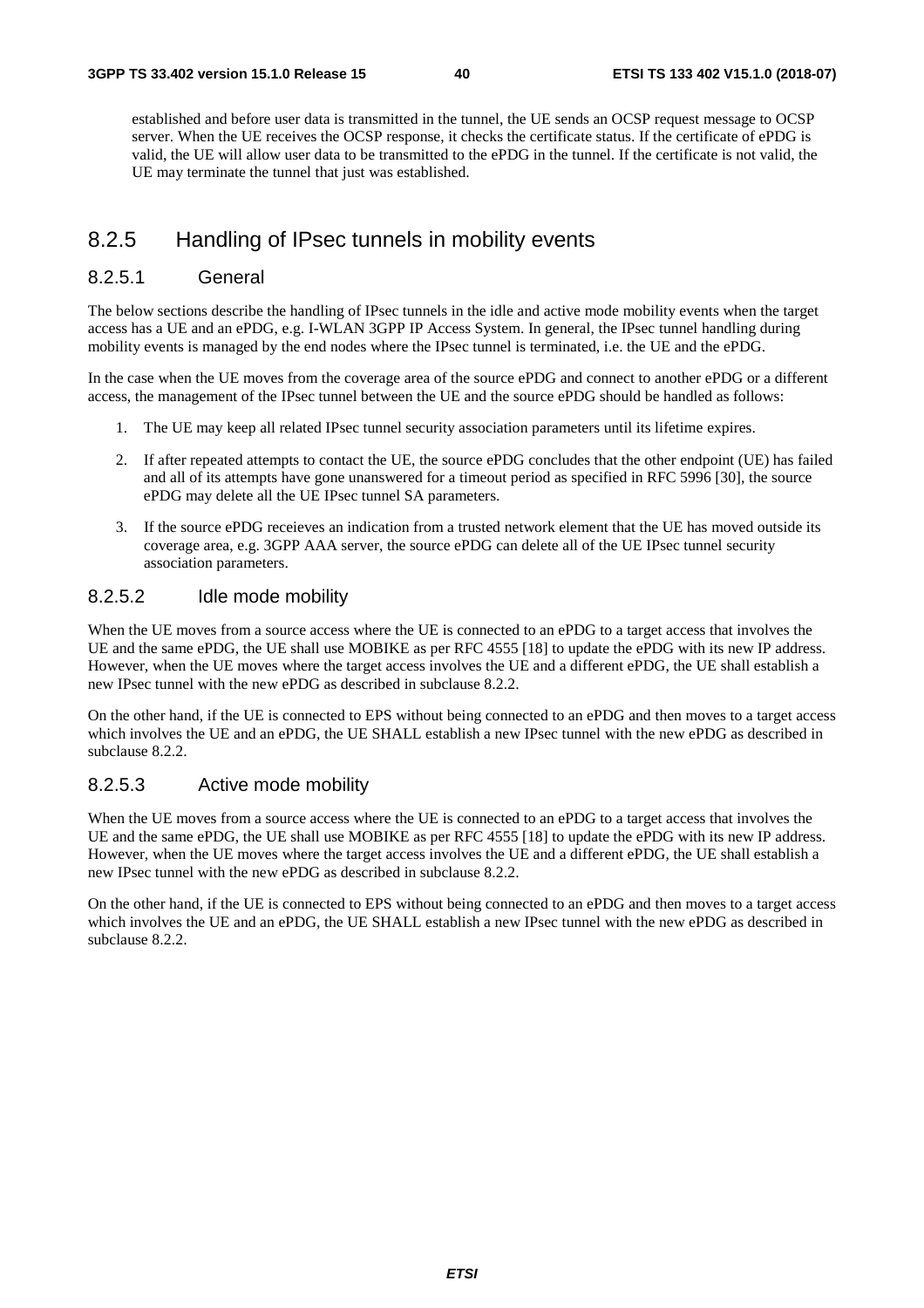## 9 Security for IP based mobility signalling

### 9.1 General

Clause 9.2 covers security for host based mobility and section 9.3 covers security for network based mobility.

### 9.2 Host based Mobility

#### 9.2.1 MIPv4

9.2.1.1 General

MIPv4 FACoA and DSMIPv6 host based mobility protocols are supported over S2a and S2c interfaces respectively TS 23.402 [5].

The MIPv4 security is based on MIP Authentication extensions as defined in RFC 3344 [17]. The MIPv4 signalling messages shall be protected between the UE and the node acting as HA (i.e PDN GW) using MIP authentication extensions and optionally between the UE and the node acting as FA (non-3GPP access specific).

#### 9.2.1.2 Bootstrapping of MIPv4 FACoA parameters

#### 9.2.1.2.1 Procedures



#### **Figure 9.2.1.2.1-1: MIPv4 bootstrapping**

The event that triggers Authentication and Authorization in step 1 between the Trusted Non-3GPP IP Access and the EAP Server, depends on the specific access technology cfr.TS 23.402 [5].

1) The Non-3GPP access specific authentication procedure based on EAP-AKA' is performed as specified in clause 6.2. Depending on the type of non-3GPP access system, the PDN GW address (HA address) may be determined at this point. The details of this procedure and IPMM protocol selection procedure are specified in TS 23.402 [5]. If the network selects mobility management protocol as MIPv4 FACoA for the UE, then the UE and the EPC derive the keys required for MIPv4 bootstrapping.

The key EMSK that result from the EAP-AKA' authentication procedure is used to derive MIPv4 bootstrapping keys. Section 9.2.1.2.2 shows the derivation of MIPv4 bootstrapping keys in the UE and in the 3GPP AAA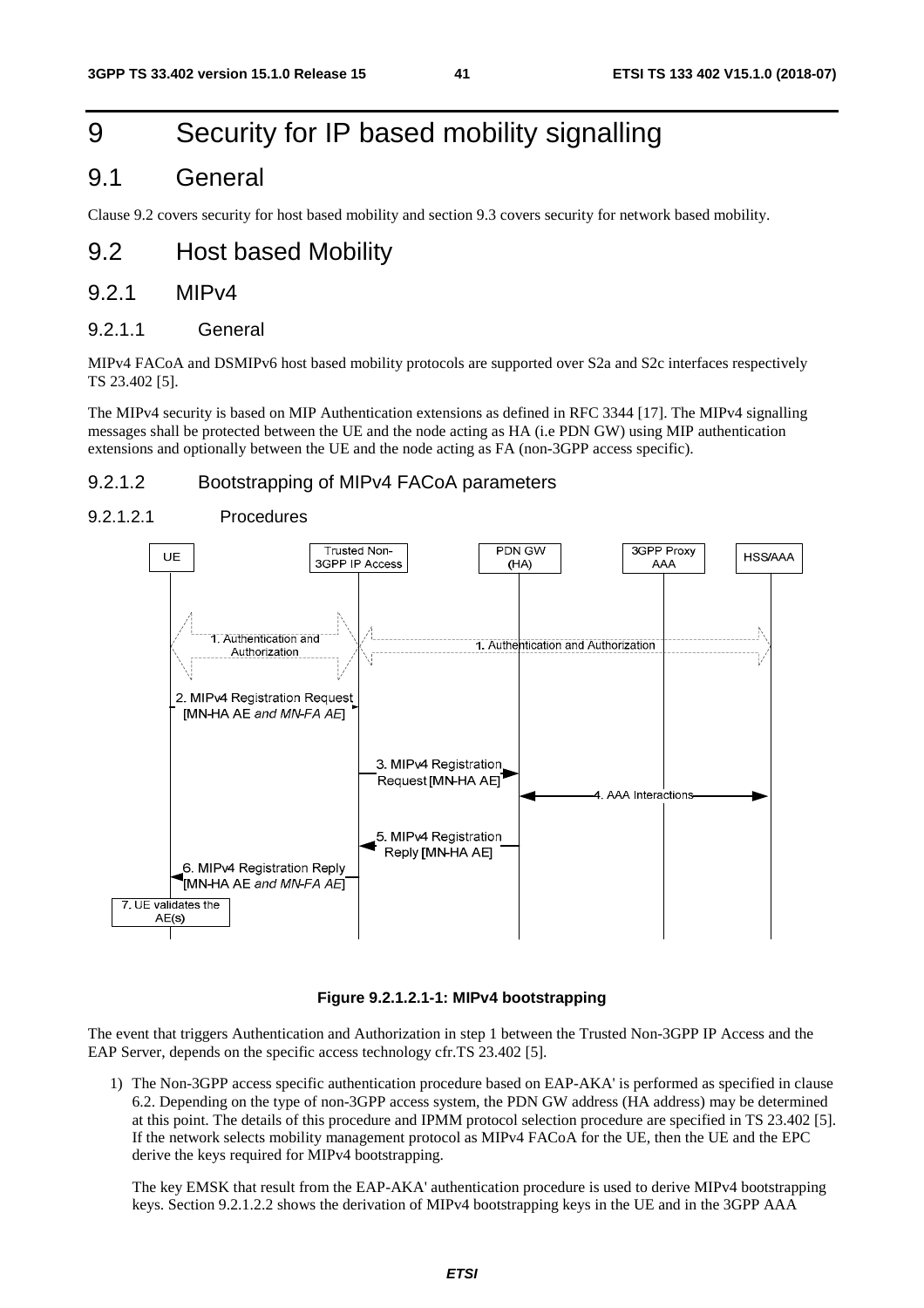server and the key distribution from the 3GPP AAA server to the mobility agents. The trusted non-3GPP network receives a set of mobility keys and other keys in the Access-Accept message as a result of successful authentication.

- 2) The UE sends a Registration Request (RRQ) message to the FA as specified in TS 23.402 [5]. The UE includes the MN-HA Authentication Extension (AE) and optionally the MN-FA Authentication Extension (AE) as specified in RFC 3344 [17].
- 3) The FA processes the message according to RFC 3344 [17] and validates the MN-FA Authentication extension if present. The FA then forwards the RRQ message to the PDN GW. The RRQ message shall be protected between the FA and the PDN GW according to TS 33.210 [6].
- 4) The selected PDN GW obtains Authentication and Authorization information from the AAA/HSS.
- 5) The PDN GW validates the MN-HA authentication extension. After successful authentication extension validation, the PDN GW sends a Registration Reply (RRP) to the UE through the FA. The RRP message shall be protected between the PDN GW and the FA according to TS 33.210 [6].
- 6) The FA processes the RRP according to RFC 3344 [17]. The FA then forwards the RRP message to the UE. The FA includes the MN-FA authentication extension, if the FA received MN-FA authentication extension in the RRQ message.
- 7) The UE validates the MN-HA authentication extension and MN-FA authentication extension, if present.

#### 9.2.1.2.2 MIPv4 Key Derivation

The Mobile IP Root Key (MIP-RK) is generated at the 3GPP AAA Server and the UE. The MIP-RK is generated from the EMSK according to RFC 5295[19] using the following formula:

 $MIP-RK-1 = HMAC-SHA256(EMSK, usage-data | 0x01)$ 

MIP-RK-2 = HMAC-SHA256(EMSK, MIP-RK-1 | usage data  $(0x02)$ )

 $MIP-RK = MIP-RK-1$  |  $MIP-RK-2$ 

where:

"|"denotes concatenation

usage-data = key label + " $0$ " + length

key label = miprk@wimaxforum.org in ASCII

length  $= 0x0200$  the length in bits of the MIP-RK expressed as a 2 byte unsigned integer in network order

The length of the MIP-RK is 64 octets. The lifetime of MIP-RK is set to the lifetime of EMSK. The MIP-RK is stored in the 3GPP AAA Server. At the 3GPP AAA Server each user session is associated with a single MIP-RK. The MIP-RK is used to generate mobility keys. The MIPv4 keys are generated at the 3GPP AAA Server and at the UE. The keys generated at the 3GPP AAA Server are transported to the HA and the Authenticator in the trusted non-3GPP network by the use of the AAA protocol.

Security Parameter Indices (SPI) is generated from the MIP-RK as follows:

MIP-SPI = the 4 most significant bytes of HMAC-SHA256 (MIP-RK, "SPI CMIP PMIP "| APN))

 $SPI-CMIP4 = MIP-SPI$ ,

Values MIP-SPI+1, MIP-SPI+2, and MIP-SPI+3 are reserved.

APN is used as an input parameter for deriving unique MIP-SPI, MN-HA key and MN-FA key per PDN connection. For default PDN connection, the UE does not provide an APN. In this case APN shall be omitted from the derivation of MIP-SPI, MN-HA key and MN-FA key.

The MIP-SPI and SPI-CMIP4 are derived at the UE and at the 3GPP AAA server.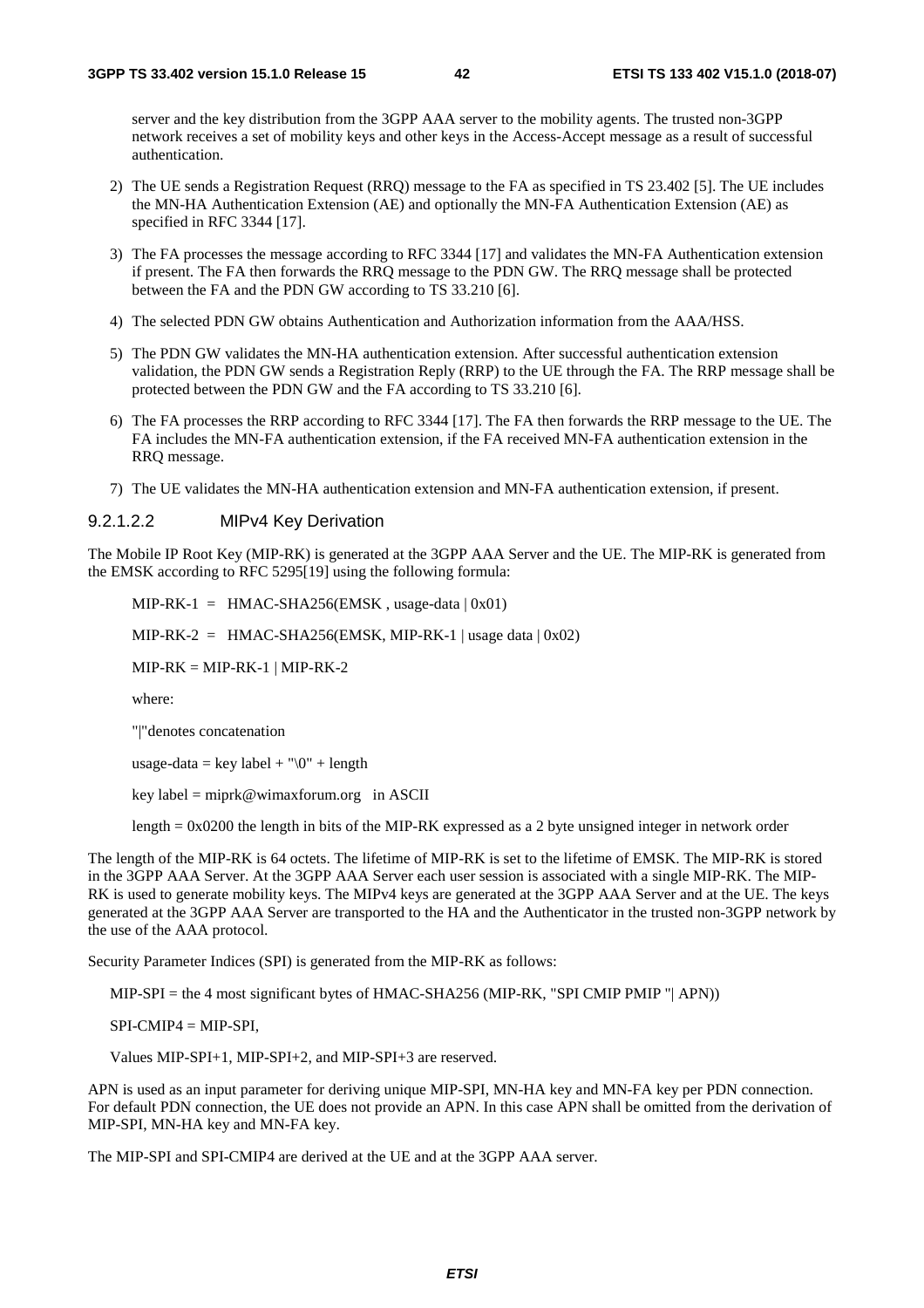The following procedure prevents collision between SPI values used for different Mobility keys, for example, mobility keys used by other access technologies, during the same Mobile IP session. The procedure SHALL be executed as follows:

- a. First, if the absolute value of the difference between the MIP-SPI and any currently active SPI is less than 4, the MIP-SPI value SHALL be incremented by FOUR until the current condition is satisfied.
- b. Next, if the MIP-SPI value is less than THREE smaller than the maximum possible value of SPI ( $2^{32}$  1), the MIP-SPI value SHALL be incremented by 259.
- c. Last, the process specified in Step 1 SHALL be applied again until the condition specified in Step 1 is satisfied.

The SPI value is used by the UE, HA, and 3GPP AAA server to identify the MN-HA key used to compute the MN-HA Authentication Extension in the RRQ message. In addition, MIP-SPI is distributed to the authenticator during Access Authentication, in AAA protocol attribute FA-RK-SPI, to identify the FA-RK key. FA-RK key and FA-RK-SPI will be used to further derive MN-FA key and MN-FA-SPI, to compute the MN-FA Authentication Extension in the RRQ message. When the lifetime of the MIP-RK expires the lifetime of the SPIs derived from it shall also expire.

The derivation of mobility key is given below:

MN-HA = HMAC-SHA1(MIP-RK," CMIP4 MN HA" | HA-IPv4 | MN-NAI | APN)

The lifetime of all MN-HA keys shall be set to the lifetime of the MIP-RK. During the initial attach or additional PDN connectivity, the UE may not know the HA IP address. In this case, the UE use ALL-ZERO-ONE-ADDR [21] in the RRQ message to request for dynamic HA assignment. Under this case, the UE shall derive the MN-HA key using the ALL-ZERO-ONE-ADDR as the HA-IPv4 address and use this key for deriving MN-HA Authentication Extension and send in the RRQ. Then the HA informs this to the 3GPP AAA server in the AAA protocol message. In response from the 3GPP AAA server, the HA will receive RRQ-MN-HA-KEY that is calculated based on ALL-ZERO-ONE-ADDR address and also MN-HA key that is calculated based on HA IP address. The HA shall use the RRQ-MN-HA-KEY for validation of MN-HA Authentication Extension in the received RRQ. The HA then use MN-HA key for deriving RRP MN-HA Authentication Extension and sends the HA IP address as part of the RRP message. The UE shall recalculate the MN-HA key using the HA IP address received in the RRP and use this key for MN-HA Authentication Extension validation for the RRP. If the MN-HA authentication extension is valid, the new MN-HA key shall be in effect.

The derivation of FA-RK and MN-FA mobility keys are given below:

FA-RK = HMAC-SHA1(MIP-RK, "FA-RK")

MN-FA = HMAC-SHA1(FA-RK, "MN FA" | FA-IP | MN-NAI | APN)

The FA-RK is generated by the 3GPP AAA Server and distributed to the Authenticator. It is used by the Authenticator to derive MN-FA keys as requested by the FA. The MN-FA key is derived based on the FA-IP address to separate keys between different FAs for the same authentication session. The lifetime of FA-RK and MN-FA shall be set to the lifetime of the MIP-RK. The SPI associated with the MN-FA (MN-FA-SPI) is set to the same value of FA-RK-SPI distributed during Access Authentication.

During EAP-Re-authentication, the 3GPP AAA server and the UE generate new MIP-RK, SPI, MN-HA and FA-RK. The old MIP-RK and its derivatives (MN-HA, FA-RK, MN-FA) shall be deprecated after confirming that the newly generated mobility keys in the 3GPP AAA server and the UE are the same. Upon receipt of an MIP-RRQ from the UE, the HA shall determine whether re-authentication has occurred since the last MIP-RRQ by comparing the SPI contained in the MN-HA Authentication extension of the received MIP-RRQ to the locally stored value. If the two SPIs are different, the HA shall assume that re-authentication has occurred, and the new MN-HA key shall be retrieved from the 3GPP AAA server. After verifying the MIP-RRQ message with the new MN-HA key and creating the MIP-RRP Authentication Extension, the HA deprecate the old key. The UE shall deprecate the old key, once it successfully verifies the MIP-RRP using the new key.

| 9.2.1.2.3 | Key Usage |
|-----------|-----------|
|           |           |

| Kev           | <b>Generated by</b>            | Used at                      |
|---------------|--------------------------------|------------------------------|
| <b>IMN-HA</b> | <b>IUE and 3GPP AAA server</b> | <b>IHA and UE</b>            |
| <b>FA-RK</b>  | <b>IUE and 3GPP AAA server</b> | <b>IUE and Authenticator</b> |
| <b>IMN-FA</b> | <b>IUE and Authenticator</b>   | IFA and UE                   |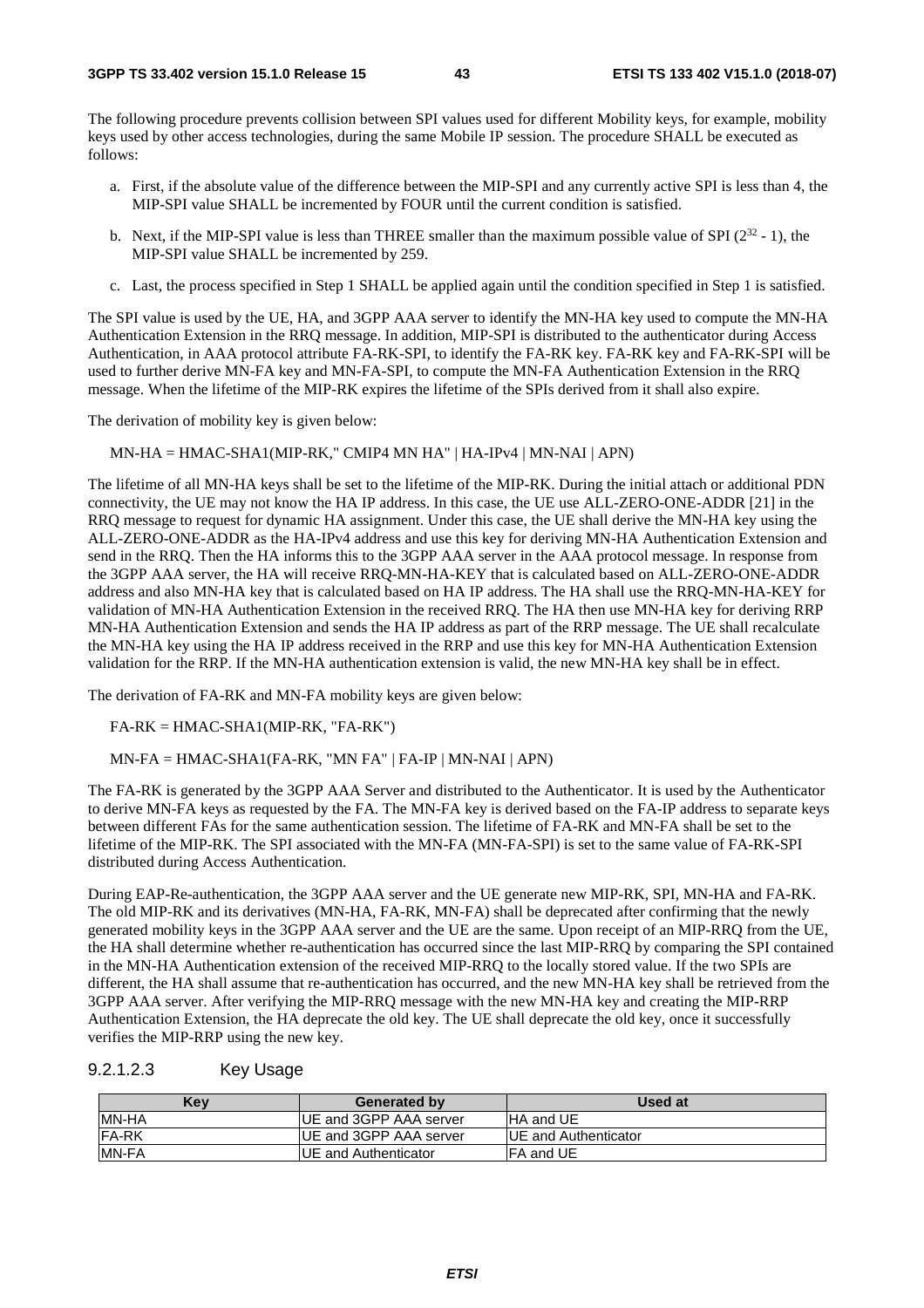The keys that are used by the UE are generated by the UE and shall not be transported outside the UE. The keys generated by the 3GPP AAA Server are transported to the HA or the Authenticator using AAA protocols.

#### 9.2.1.2.4 Key Distribution for MIPv4

In this section, key distribution for MIP4 is described. Two scenarios are possible, where in the first scenario Authenticator and FA are co-located and in the case of FA relocation, also the Authenticator changes based on EAP reauthentication. In the second scenario, no re-authentication takes place when the FA is relocated, so the anchor Authenticator is continued to be used, and provisions the new FA with the required mobility keys. However key handling between Authenticator and FA is out of scope of the present document.

The Authenticator receives FA\_RK in the RADIUS/DIAMETER Access-Accept message as a result of successful authentication. The keys are stored at the authenticator.

The 3GPP AAA Server distributes the MN-HA key, if requested, to the HA using RADIUS/DIAMETER Access-Accept.

#### 9.2.2 DS-MIPv6

#### 9.2.2.1 General

The DS-MIPv6 security is based on IPsec as defined in RFC 4877 [2]. The IPsec security association is established between the UE and the node acting as HA (i.e. PDN GW).

The following principles apply:

- The UE and the HA shall use IKEv2, as specified in RFC 5996 [30], in order to establish IPsec security associations.
- Public key signature based authentication with certificates, as specified in RFC 5996 [30], is used to authenticate the HA. The HA shall authenticate itself to the UE with an identity. This identity shall be the same as the FQDN of the HA if the HA is found via DNS cfr. TS 23.402 [5].
- EAP-AKA, as specified in RFC 4187 [7], within IKEv2, as specified in RFC 4877 [2] and RFC 5996 [30], is used to authenticate UEs.

The following properties are needed to provide secure S2c over a Trusted Non-3GPP Access:

- The Trusted Access will authenticate the UE and provide a secure link for the data to be transferred from the UE to the Trusted Access.
- The Trusted Access protects against source IP address spoofing.
- The Trusted Access and PDN GW will have a secure link between them to transfer the user's data across.
- The Trusted Access and EPC need to co-ordinate when the UE detaches from the Trusted Access in order to ensure that the IP address that was assigned to the UE is not be used by another UE without EPC being aware of the change (i.e. enable the PDN GW to remove the CoA address binding for the old UE).

These properties ensure that the traffic the PDN GW is receiving has originated at the UE while UE is attached to the Trusted Access. These properties may be provided using enhanced security mechanisms defined in clause 9.2.2.4.

NOTE 1: If Trusted Access and EPC do not co-ordinate regarding UE detachment then the UE that was re-assigned the IP address would be capable of impersonating traffic until the binding in PDN GW timed out. NOTE 2: Procedures internal to the Trusted Access are outside the scope of the present document.

The allocation of IP addresses in the access network may provide the last property listed above. If the IP address is not re-allocated until after the MIP Binding has expired or IKE Dead Peer Detection has been run. This means that the PDN GW will no longer associate the old UE to the IP address once the new UE gets the IP address and hence there is no risk of impersonation attacks.

PCC may also be used to provide the last property listed above in access networks that support it. In the case that PCC is used, a GW control session is established between the Trusted Access and the PCRF. This GW control session is identified by the UE ID and the IP address allocated to the UE (i.e. CoA if DSMIPv6 is used). Using the GW control session, the UE is restricted to limited access; in particular, the Trusted Access restricts the forwarding of the packets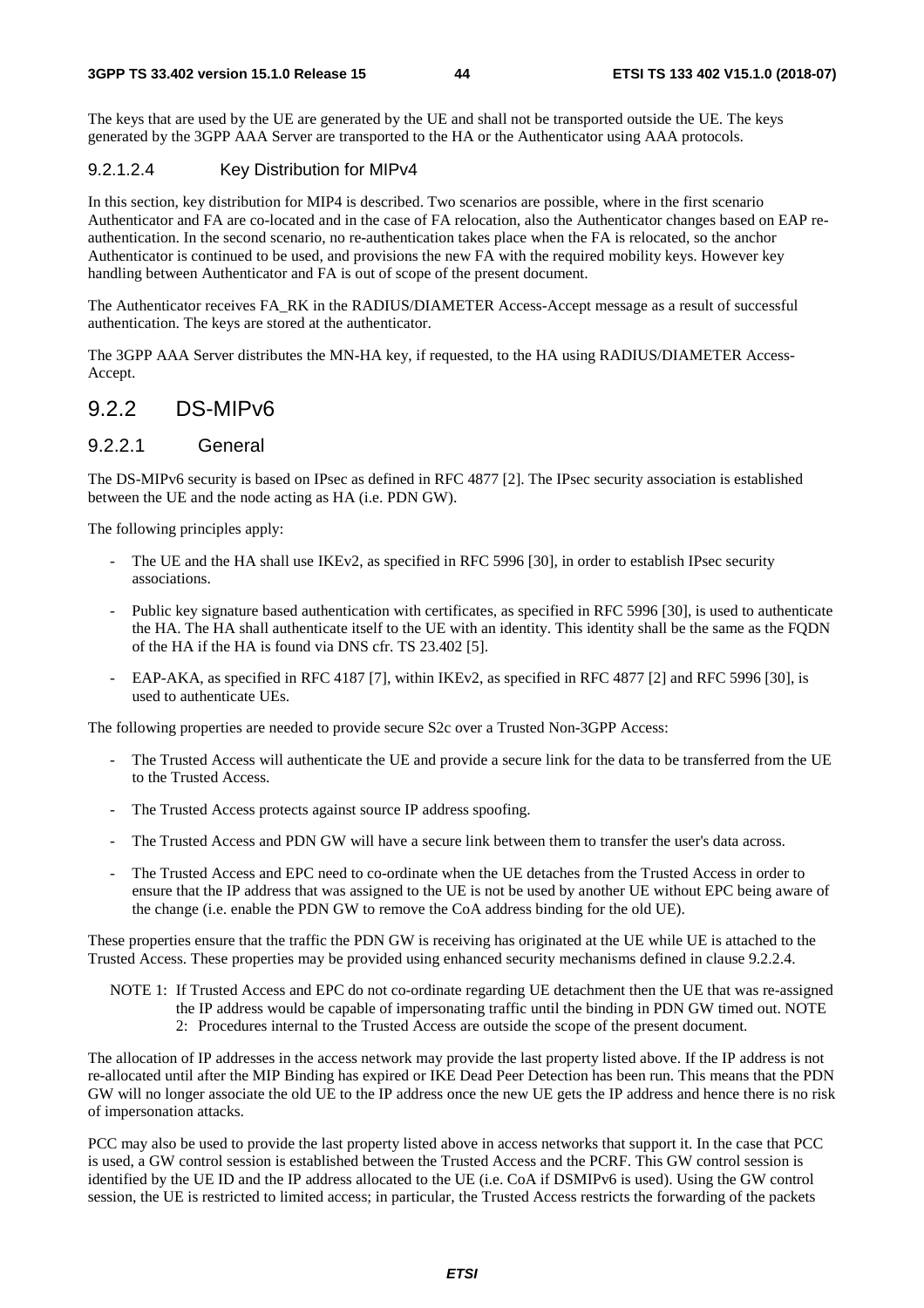only to IKEv2 and BU messages until the binding at the PDN GW is established. The Trusted Access knows when the binding is established at the PDN GW because it receives an update of the GW control session. The flows for this control of policy are given in section(s) 6.3 and 6.6.2 of TS 23.402. This prevents a UE that attaches to the Trusted Access from sending non-signalling traffic to the PDN GW until it has completed a BU with the PDN GW and prevents an impersonation attack.

#### 9.2.2.2 Bootstrapping of DSMIPv6 parameters

#### 9.2.2.2.1 Full Authentication and authorization

The first procedure that must be performed by the MN is the discovery of the HA address, which in case of EPS is the IP address of the PDN GW. The detailed of this procedure are specified in TS 23.402 [5] and TS 24.303 [20].

As soon as the Mobile Node has discovered the PDN GW address, it establishes an IPsec Security Association with the Home Agent itself through IKEv2. The detailed description of this procedure is provided in RFC4877 [2]. The IKEv2 Mobile Node to Home Agent authentication is performed using Extensible Authentication Protocol (EAP).

When the Mobile Node runs IKEv2 with its Home Agent, it shall request an IPv6 Home Network Prefix through the Configuration Payload in the IKE\_AUTH exchange by including an MIP6\_HOME\_PREFIXattribute.

When the Home Agent processes the message, it allocates a Home Network Prefix and sends it a CFG\_REPLY message. The UE shall then auto-configure a Home Address from the IPv6 prefix received from the HA.

The IPv6 Home Network Prefix allocation through IKEv2 allows to bind the Home Address with the IPsec security association so that the MN can only send Binding Updates for its own Home Address and not for other MN's Home Addresses.

Figure 9.2.2.2.1-1 provides the flow for the initial DS-MIPv6 bootstrapping, focusing on the security aspects of the flow.



**Figure 9.2.2.2.1-1: DS-MIPv6 bootstrapping based on IKEv2**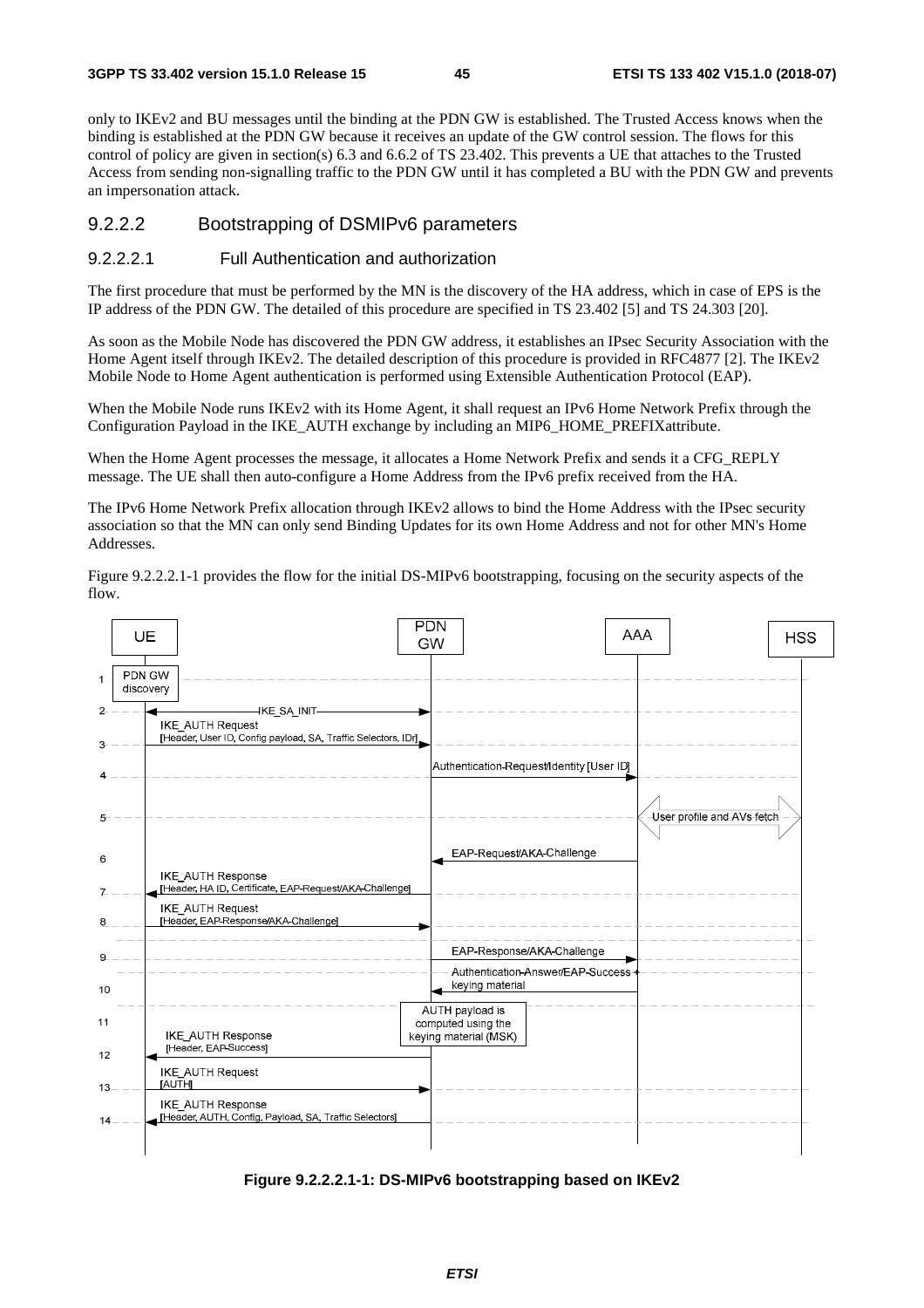- 1) The UE discovers the PDN GW address based on the procedure specified in TS 23.402 [5].
- 2) The UE starts an IKEv2 exchange with the PDN GW. The first part of this exchange is an IKE\_SA\_INIT exchange. In this phase the PDN GW and UE negotiate cryptographic algorithms, exchange nonces and perform a Diffie-Hellman exchange.
- 3) The UE sends the user identity (in the IDi payload) and the APN identifier (in the IDr payload) in this first message of the IKE\_AUTH phase, and begins negotiation of child security associations. The UE omits the AUTH parameter in order to indicate to the PDN GW that it wants to use EAP over IKEv2. The user identity shall be compliant with Network Access Identifier (NAI) format specified in TS 23.003 [8], containing the IMSI or the pseudonym, as defined for EAP-AKA in RFC 4187 [7]). The UE shall send the configuration payload (CFG\_REQUEST) within the IKE\_AUTH request message to obtain an IPv6 Home Network Prefix as specified in 3GPP TS 24.303 [20]. The UE shall include the Traffic Selectors to protect DS-MIPv6 signalling as specified in RFC4877 [2].
- 4) The PDN GW sends the Authentication Request message with an EAP AVP to the 3GPP AAA Server, containing the user identity, APN and a parameter indicating that the authentication is being performed for DS-MIPv6 security. For the communication between PDN GW and 3GPP AAA server, cf. also [4].
- 5) The 3GPP AAA Server shall fetch the user profile and authentication vectors from HSS/HLR (if these parameters are not available in the 3GPP AAA Server). The 3GPP AAA Server shall include the parameter received in step 4 indicating that the authentication is being performed for DSMIPv6 in the request to the HSS. The HSS shall then generate authentication vectors with AMF separation bit  $= 0$  and send them back to the 3GPP AAA server. The AAA checks that the UE is authorised to use the APN.
- 6) Based on the identity received, the 3GPP AAA server selects an Authentication Vector (RAND, AUTN, CK, IK, XRES) for the UE. The 3GPP AAA Server then initiates the authentication challenge by sending the EAP-Request/AKA-Challenge containing RAND and AUTN as described by RFC 4187 [7]. The user identity is not requested again, as in a normal authentication process, because there is the certainty that the user identity received in the EAP Identity Response message has not been modified or replaced by any intermediate node. The reason is that the user identity was received via an IKEv2 secure channel which can only be decrypted and authenticated by the end points (the PDN GW and the UE).
- 7) The PDN GW responds to the UE with its identity, a certificate, and sends the AUTH parameter to protect the previous message it sent to the UE (in the IKE\_SA\_INIT exchange). The EAP message received from the 3GPP AAA Server (EAP-Request/AKA-Challenge), which contains RAND and AUTN, is included in order to start the EAP procedure over IKEv2.
- 8) The UE checks whether the AUTN is correct [11] and if so calculates CK, IK and RES and passes these to the UE. The UE checks the IKE authentication parameters and responds to the authentication challenge. The IKE\_AUTH request message includes the EAP message (EAP-Response/AKA-Challenge) containing UE's response to the authentication challenge.
- 9) The PDN GW forwards the EAP-Response/AKA-Challenge message to the 3GPP AAA Server.
- 10) The 3GPP AAA Server checks the EAP message including that RES = XRES and then calculates MSK from CK and IK as described in RFC 4187 [7]. The 3GPP AAA Server sends the Authentication Answer including an EAP success and the key material to the PDN GW. This key material shall consist of the MSK generated during the authentication process. In case of PDN GW reallocation upon attach on S2c, the AAA shall include the target PDN GW's identity as specified in 3GPP TS 23.402 [5].
- 11) The AUTH payload is computed using the received MSK.
- 12) The EAP Success message is forwarded to the UE over IKEv2.
- 13) The UE also generates MSK as input to generate the AUTH parameter to authenticate the first IKE\_SA\_INIT message. The AUTH parameter is sent to the PDN GW.
- 14) The PDN GW checks the correctness of the AUTH received from the UE and calculates the AUTH parameter which authenticates the second IKE\_SA\_INIT message. The PDN GW shall send the assigned Home Network prefix in the configuration payload (CFG\_REPLY) as specified in 3GPP TS 24.303 [20], except in the case of PDN GW reallocation upon attach on S2c, when the PDN GW shall send to the UE the target PDN GW's address as specified in 3GPP TS 23.402 [5]. Then the AUTH parameter is sent to the UE together with the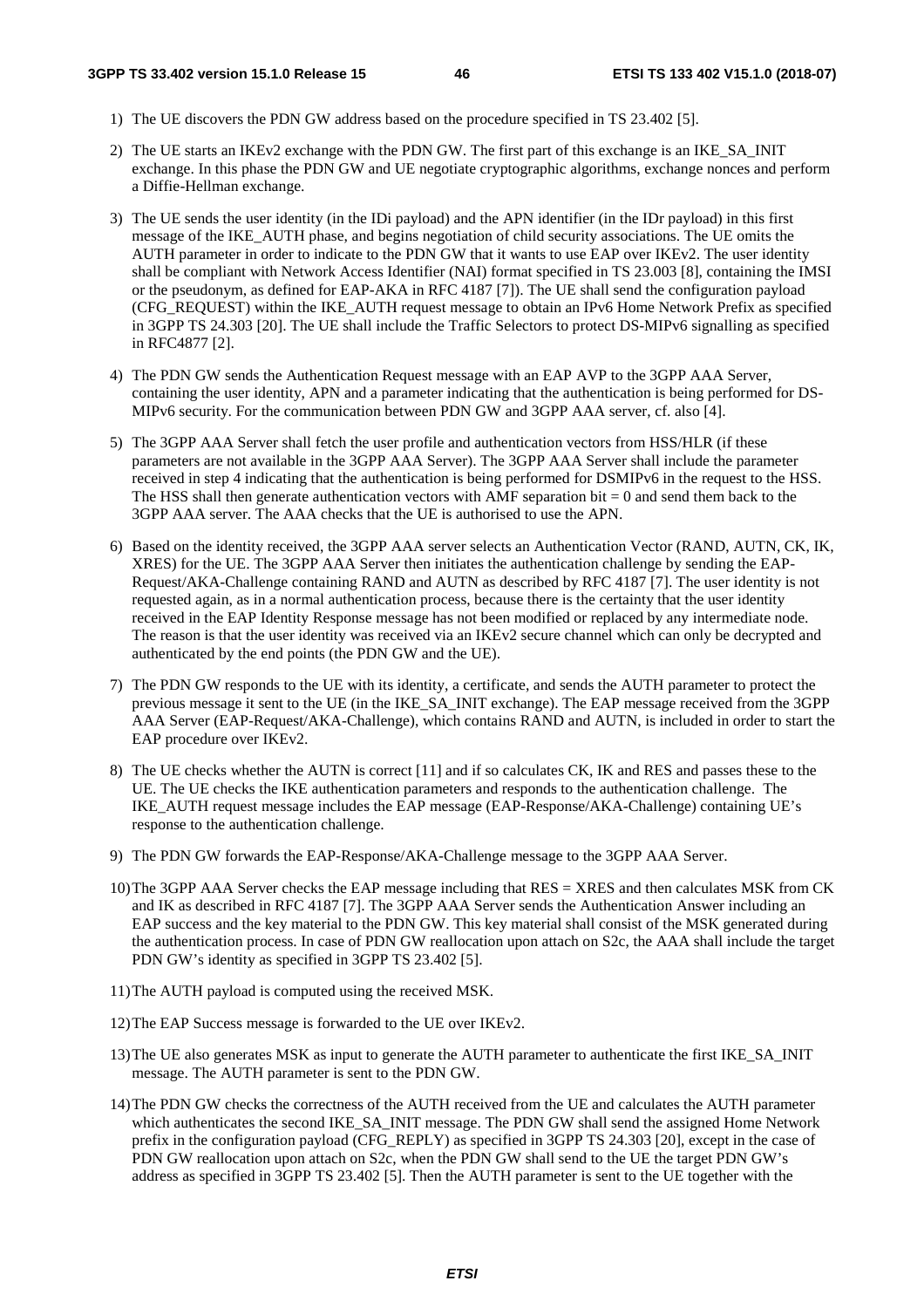configuration payload, security associations and the rest of the IKEv2 parameters and the IKEv2 negotiation terminates.

In the case PDN GW reallocation, the UE shall begin a new DSMIPv6 bootstrapping with the target PDN GW.

#### 9.2.2.2.2 Fast re-authentication and authorization

Fast re-authentication for EAP-AKA is specified in RFC 4187 [7]. Fast re-authentication re-uses keys derived on the previous full authentication. Fast re-authentication does not involve the HSS nor the credentials used with EAP-AKA (e.g. USIM application in case of terminal with 3GPP access capabilities), and does not involve the handling of AKA authentication vectors, which makes the procedure faster and reduces the load on the HSS and, in particular, the Authentication Centre.

The UE and the 3GPP AAA server shall implement fast re-authentication for the use of EAP-AKA with DSMIPv6. Its use is optional and depends on operator policy.

The security level of fast re-authentication for EAP-AKA is lower as it does not prove the presence of the EAP-AKA credentials (e.g. USIM application in case of terminal with 3GPP access capabilities) on the user side. The operator should take this into account when defining the policy on fast re-authentication.

Fast re-authentications for EAP-AKA generates new keys MSK, which may be used for renewing session key used for protection in the non-3GPP access network.

The procedure is very similar to the tunnel full authentication and authorization. The only difference is that EAP fast reauthentication is used in this case.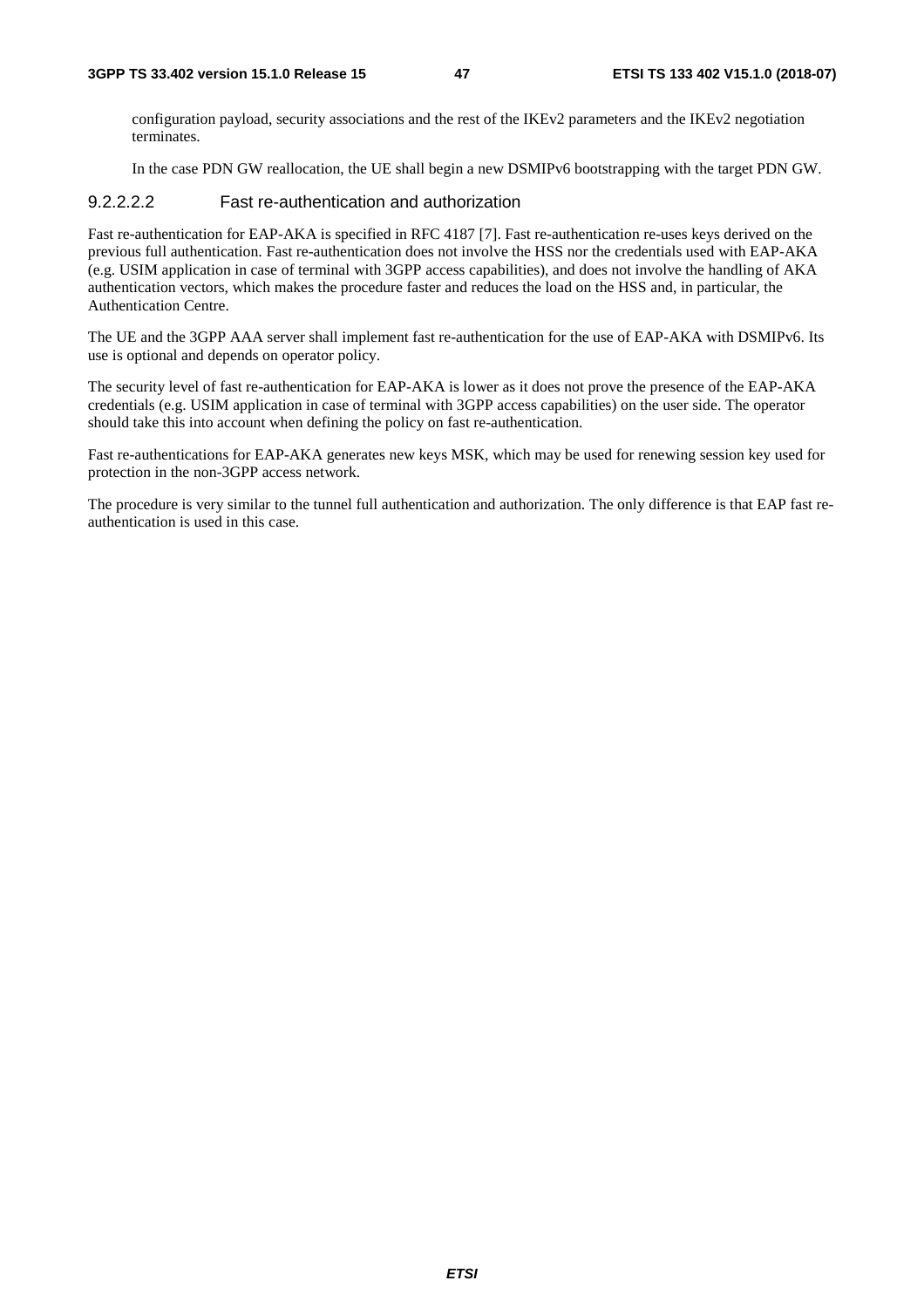

**Figure 9.2.2.2.2-1: Fast Re-authentication for DSMIPv6** 

- 1) The UE and the PDN GW exchange the first pair of messages, known as IKE\_SA\_INIT, in which the PDN GW and UE negotiate cryptographic algorithms, exchange nonces and perform a Diffie\_Hellman exchange.
- 2) The UE sends the re-authentication identity (in the IDi payload) and the APN information (in the IDr payload) in this first message of the IKE\_AUTH phase, and begins negotiation of child security associations. The UE omits the AUTH parameter in order to indicate to the PDN GW that it wants to use EAP over IKEv2. The reauthentication identity used by the UE shall be the one received in the previous authentication process. If the UE's Remote IP address needs to be configured dynamically, then the UE shall send the configuration payload (CFG\_REQUEST) within the IKE\_AUTH request message to obtain a Remote IP Address.
- 3) The PDN GW sends the Authentication Request message with an EAP AVP toward the 3GPP AAA Server, containing the re-authentication identity. The PDN GW shall include the APN and a parameter indicating that the authentication is being performed for DSMIPv6 with a PDN GW. This will help the 3GPP AAA Server distinguish among authentications for DSMIPv6, trusted access, as specified in clause 6 of the present document, authentications for tunnel setup in I-WLAN (which would allow also EAP-SIM) and authentications for tunnel setup in EPS (which allow only EAP-AKA). The AAA checks that the UE is authorised to use the APN.
- 4) The 3GPP AAA Server initiates the fast re-authentication challenge.
- 5) The PDN GW sends an IKE\_AUTH Response message to the UE, containing its identity, a certificate, and the AUTH parameter to protect the previous message it sent to the UE (in the IKE\_SA\_INIT exchange). The EAP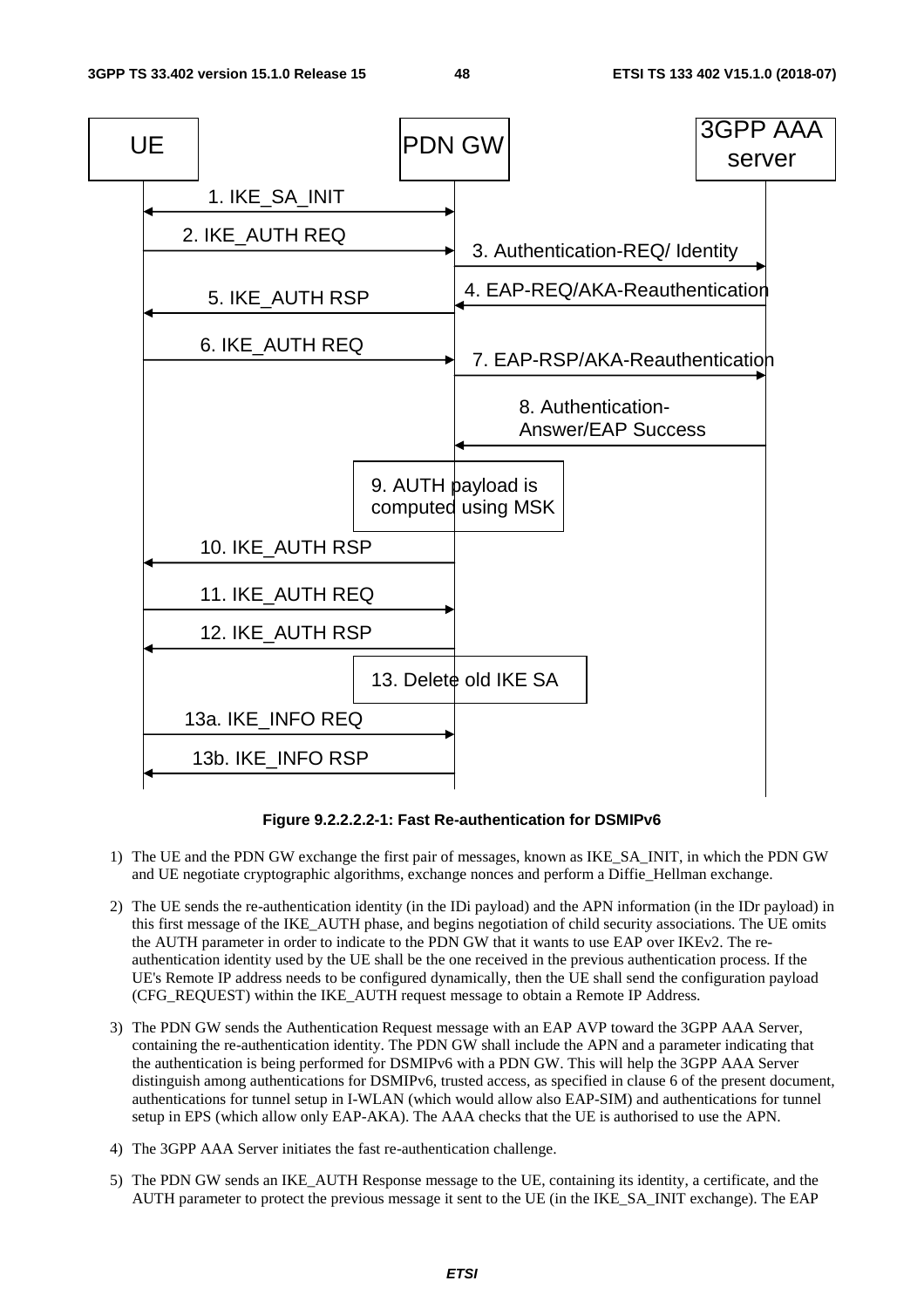message (EAP-Request/AKA-Reauthentication) received from the 3GPP AAA Server is included in order to start the EAP procedure over IKEv2.

- 6) The UE checks the authentication parameters and responds to the fast re-authentication challenge. The IKE\_AUTH request message includes the EAP message (EAP-Response/AKA-Challenge) containing UE's response to the authentication challenge.
- 7) The PDN GW forwards the EAP-Response/AKA-Reauthentication message toward the 3GPP AAA Server.
- 8) When all checks are successful, the 3GPP AAA Server sends the Authentication Answer including an EAP success and the key material toward the PDN GW. This key material shall consist of the MSK generated during the fast re-authentication process. When the Wm interface (ePDG-AAA) is implemented using Diameter, the MSK shall be encapsulated in the EAP-Master-Session-Key parameter, as defined in RFC 4072 [10].
- 9) The MSK shall be used by the PDN GW to generate the AUTH parameters in order to authenticate the IKE\_SA\_INIT phase messages, as specified in RFC 5996 [30]. These two first messages had not been authenticated before as there was no key material available yet. According to RFC 5996 [30], the shared secret generated in an EAP exchange (the MSK), when used over IKEv2, shall be used to generated the AUTH parameters.
- 10) The EAP Success message is forwarded to the UE over IKEv2.
- 11) The UE shall take its own copy of the MSK as input to generate the AUTH parameter to authenticate the first IKE\_SA\_INIT message. The AUTH parameter is sent to the PDN GW.
- 12) The PDN GW checks the correctness of the AUTH received from the UE and calculates the AUTH parameter which authenticates the second IKE\_SA\_INIT message. The PDN GW shall send the assigned Remote IP address in the configuration payload (CFG\_REPLY), if the UE requested for a Remote IP address through the CFG\_REQUEST. Then the AUTH parameter is sent to the UE together with the configuration payload, security associations and the rest of the IKEv2 parameters and the IKEv2 negotiation terminates.

#### 9.2.2.3 Security Profiles

The profiles for IKEv2 and IPsec ESP as defined in clauses 8.2.4.1 and 8.2.4.2 of the present specification shall be used with the exception that ESP in transport mode shall be used.

For PDN GW certificates, the certificate profiles as defined in clause 8.2.4.3 of the present specification shall be used.

#### 9.2.2.4 Enhanced Security Support

The UE and the PDN GW may support integrity protection and/or confidentiality protection of user plane traffic exchanged over the S2c tunnel when the UE is in a trusted non-3GPP access.This is achieved as follows: after the establishment of the s2c tunnel, the UE or the PDN GW may trigger the creation of a pair of IPsec child SAs as specified in RFC 4877 [2]. This may be deactivated by the UE or the PDN GW by initiating the deletion of the corresponding child SAs.

The profiles for IKEv2 and IPsec ESP in tunnel mode as defined in clause 8.2.4.2 of the present specification shall be used.

### 9.3 Network based Mobility

#### 9.3.1 Proxy Mobile IP

9.3.1.1 Introduction

Subclause 9.3.1.2 defines the security requirements and mechanisms for Proxy Mobile IP (PMIP) when used in EPS. In particular, it addresses how PMIP messages need to be protected within the Evolved Packet Core and how PMIP protection needs to be handled if the PMIP messages originate from a trusted non-3GPP network node.

#### 9.3.1.2 PMIP security requirements

*Trust model:*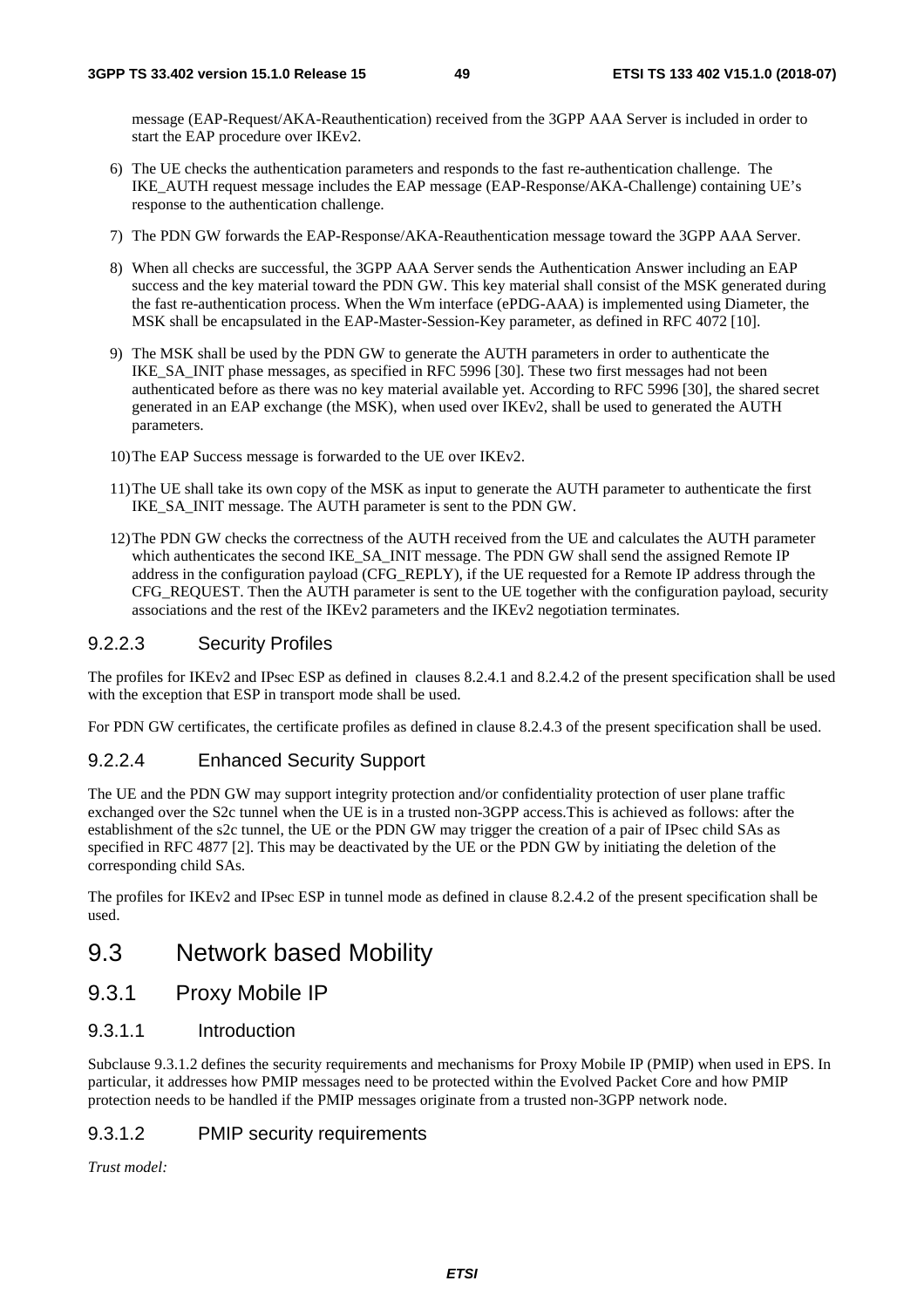• For the reference points S2a (MAG in trusted non-3GPP access network) and S2b, S5 and S8 (MAG in ePDG or Serving GW), the MAG shall be trusted by the LMA to register only those Mobile Nodes that are attached.

*Requirements on mechanisms for securing PMIP messages on the reference points S2a, S2b, S5 and S8:* 

Security for PMIP messages between MAG and LMA shall be provided:

- either by a chain of security associations in a hop-by-hop fashion according to TS 33.210 [6]. For each hop in such a chain, one security association per direction shall be used for all PMIP messages relating to any user, or
- *-* by one security association per direction for all PMIP messages relating to any user in an end-to-end fashion according to TS 33.210 [6] for the intra-domain case.

In order to protect PMIP messages, integrity protection is required, confidentiality protection is optional.

*Strong access authentication:* 

• PMIP shall be used only in conjunction with AKA-based access authentication.

#### 9.3.1.3 PMIP security mechanisms

TS 33.210 [6] shall be applied to secure PMIP messages on the reference points S2a, S2b, S5 and S8. TS 33.310 [12] may be applied regarding the use of certificates with the security mechanisms of TS 33.210 [6].

NOTE: For the case of an interface between two entities in the same security domain, TS 33.210 [6] does not mandate the protection of the interface by means of IPsec.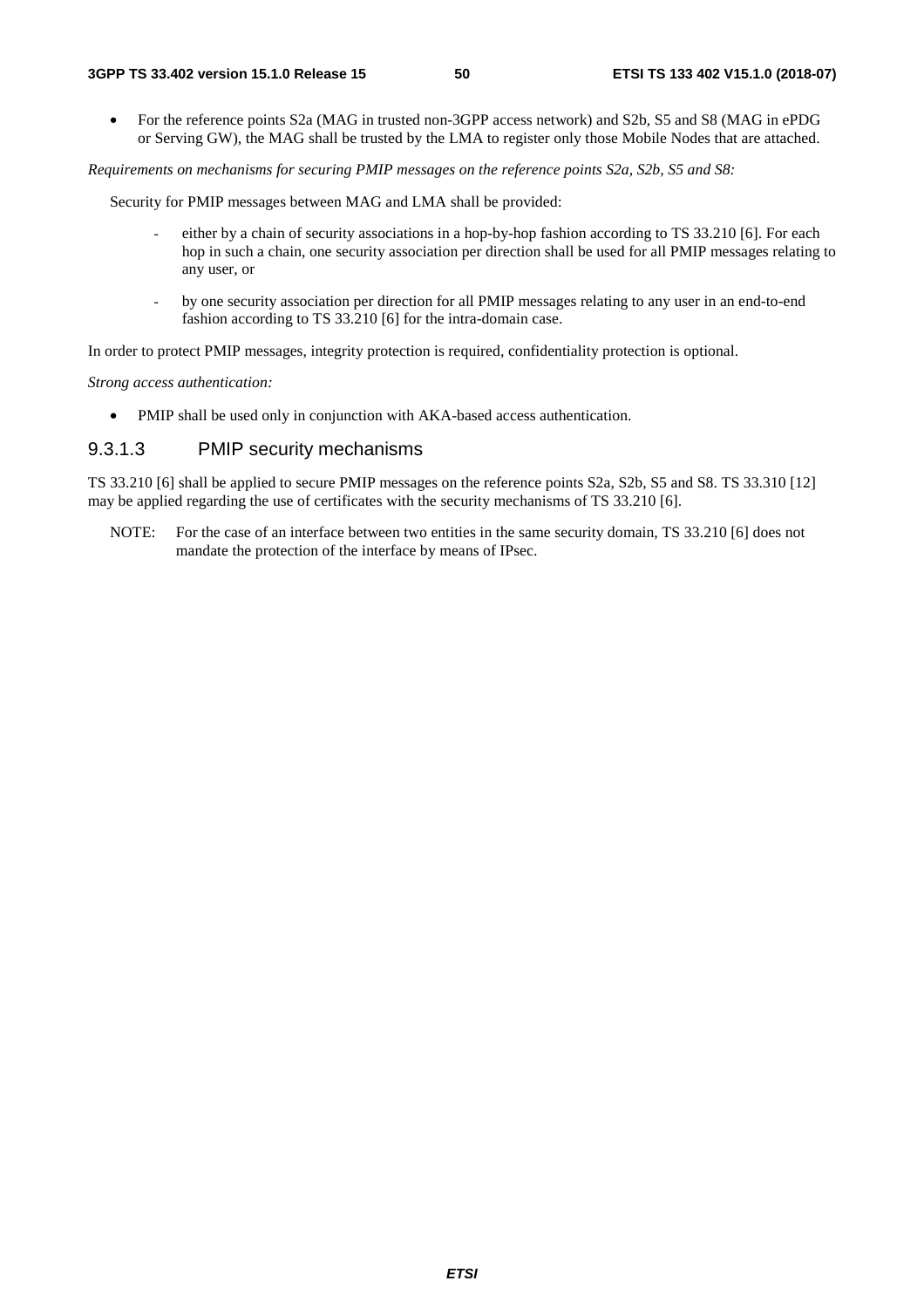## 10 Security interworking between 3GPP access networks and non-3GPP access networks

## 10.1 General

The requirements and specifics for the security interworking of 3GPP access networks with different non-3GPP access networks during idle mode and active mode mobility are described in the following subclauses.

## 10.2 CDMA2000 Access Network

This clause captures all the security requirements for the interworking between HRPD and E-UTRAN during idle mode and active mode mobility. The present document assumes that no security context exchange is performed between E-UTRAN and HRPD access systems.

### 10.2.1 Idle Mode Mobility

The security interworking specifics between E-UTRAN and HRPD during idle mode mobility are defined in this clause which covers the UE idle mobility in both directions, i.e. from E-UTRAN to HRPD and HRPD to E-UTRAN.

### 10.2.1.1 E-UTRAN to HRPD Interworking

For pre-registration, the UE interacts directly with HRPD system to perform authentication through the HS-GW and establish security association with this system directly. The procedures are the same as in the case when the UE connects directly to the HRPD access network except that it is tunneled over the E-UTRAN/EPS. In these procedures, the UE follows the authentication and key agreement procedure described in subclause 6.2. Tunneled signaling is exchanged over S101 interface which shall be secured as described in clause 11.

NOTE: Network domain security as specified in TS 33.210 [6] and TS 33.310 [12] applies to secure signalling between eAN/PCF in the HRPD access network and MME in the serving network.

In the case when the UE is not aware of its movement from E-UTRAN to HRPD, the UE may access the HRPD system directly without performing a pre-registration through E-UTRAN/EPS system.

For UEs with an established emergency call the authentication is subject to the requirements in clause 13.

#### 10.2.1.2 HRPD to E-UTRAN Interworking

The security interworking specifics of the UE idle mode mobility from HRPD to E-UTRAN follows the EPS network entry procedures as described in TS 33.401 [16].

### 10.2.2 Active mode mobility

The security interworking specifics during active mode mobility between E-UTRAN and HRPD are defined in this clause which covers the UE active mobility in both directions, i.e. from E-UTRAN to HRPD and HRPD to E-UTRAN.

#### 10.2.2.1 E-UTRAN to HRPD Interworking

The UE behaviour is the same as in E-UTRAN-HRPD security Interworking for idle mode mobility described in subclause 10.2.1.

#### 10.2.2.2 HRPD to E-UTRAN Interworking

The UE interacts directly with the MME to perform authentication with EPS and establish a security association with this system directly. The procedures are the same as in the case when the UE connects directly to the E-UTRAN system, except that it is tunneled over the HRPD AN. In these procedures, the UE uses EPS-AKA with the MME.

## 11 Network Domain Security

For all interfaces between network elements relevant in the context of the present document,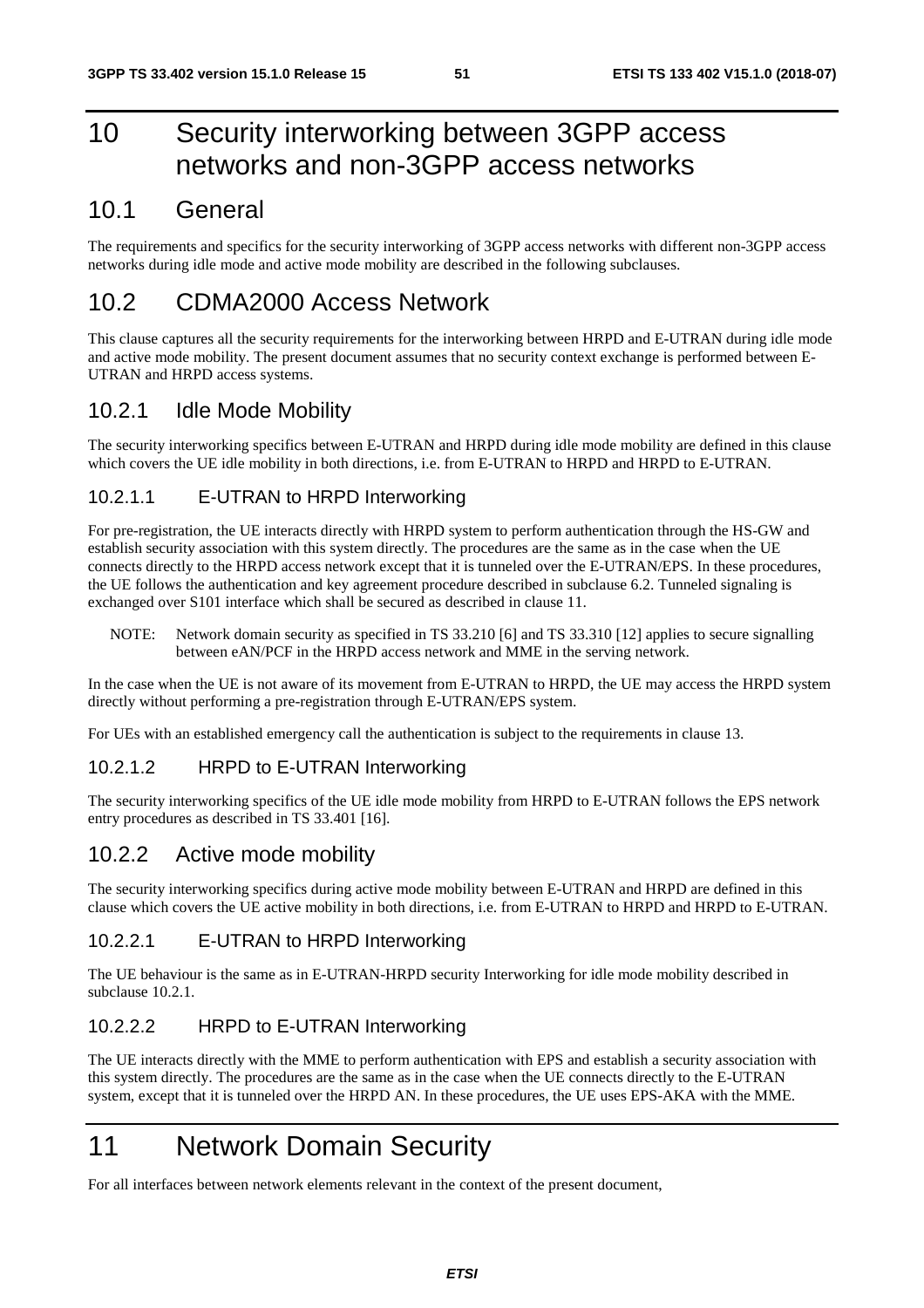- TS 33.210 [6] shall be applied to secure signalling messages on the reference points unless specified otherwise, and
- TS 33.310 [12] may be applied regarding the use of certificates with the security mechanisms of TS 33.210 [6] unless specified otherwise in the present document.

## 12 UE-ANDSF communication security

### 12.1 UE-ANDSF communication security requirements

In order to address the security of communication over S14 reference point (i.e. between UE and ANDSF), the following requirements apply:

- UE and ANDSF shall be mutually authenticated:
- The UE shall be able to verify that the ANDSF is authorized to serve it.
- Signalling over S14 reference point shall be integrity protected
- Signalling over S14 reference point shall be confidentiality protected.
- Signalling over S14 reference point shall be protected against possible replay attacks.

## 12.2 UE-ANDSF communication security solution

UE and ANDSF server shall establish a security association to protect the messages of Access Network Info Request and Access Network Info Response. UE and ANDSF server shall mutually authenticate each other. UE and ANDSF server shall use the following mechanism to meet the security requirements as specified in clause 12.1:

For ANDSF pull messages, PSK TLS with GBA based shared key-based mutual authentication between UE and ANDSF server as specified by clause 5.4 of TS33.222 [24].

For ANDSF push messages one of the following mechanisms shall be used:

- If a PSK TLS connection has been established as a part of a pull message and is still available, the available PSK TLS session shall be used.
- Otherwise, PSK TLS with GBA push based shared key-based mutual authentication between the UE and the ANDSF server shall be used. GBA push is specified in TS 33.223 [29].
- NOTE: If a TLS connection is released, it can only be re-established by the client side, i.e. UE, even though the TLS session including security association would be alive on both sides. TLS connection, in turn, is dependent on the underlying TCP connection.

The ANDSF shall request the User Security Settings (USS) from the BSF and deducts the authorization information for this UE from USS as specified in TS 29.109 [25].

For the authorization of the ANDSF server to the UE, the UE shall check that the ANDSF that the UE discovered and is connecting to is on the configured list of ANDSF names.

NOTE: For the case of an interface between two entities in the same security domain, TS 33.210 [6] does not mandate the protection of the interface by means of IPsec.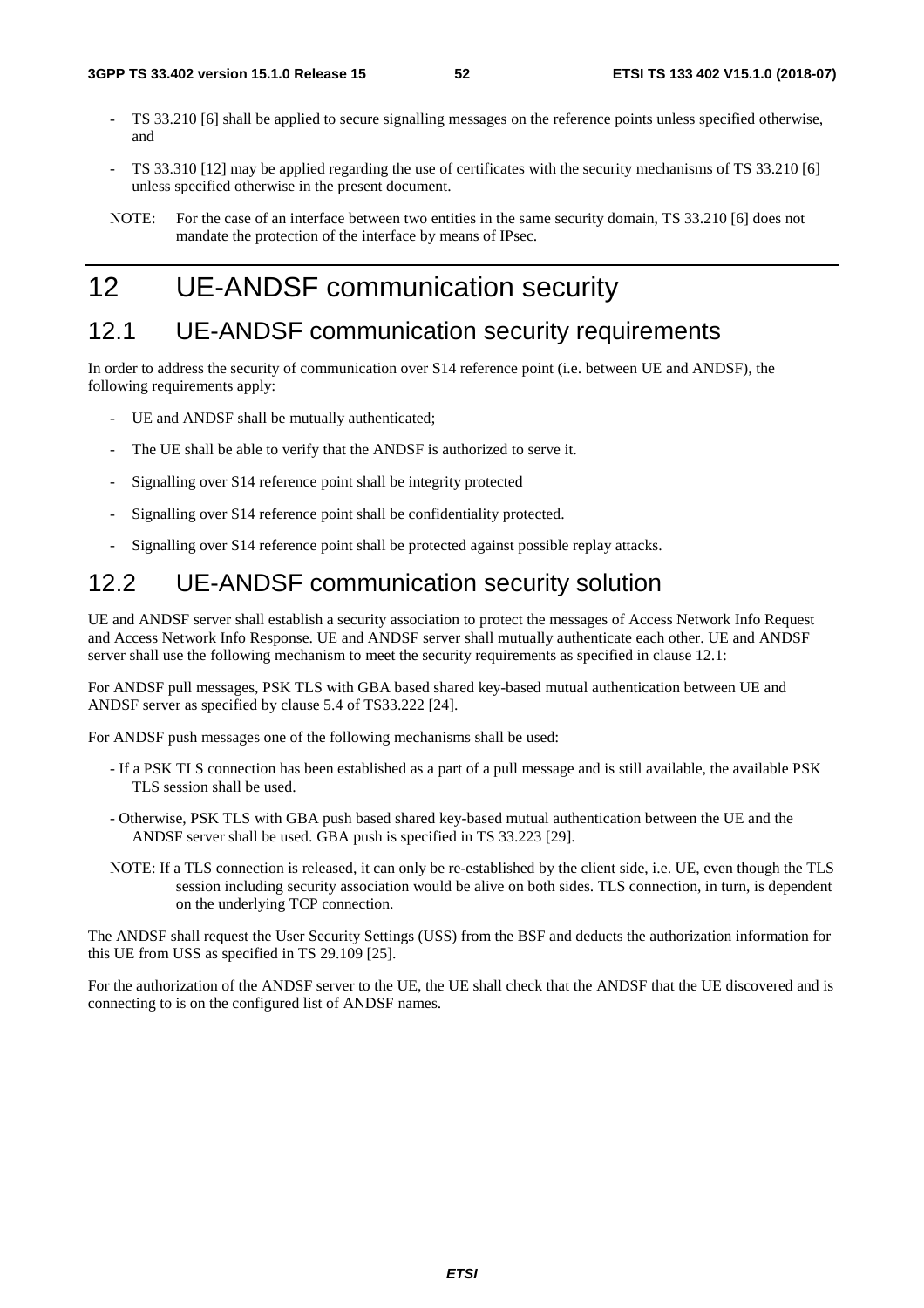## 13 Security aspects of emergency call handling

## 13.1 General

NOTE: Support for EPS emergency calling is defined in the TS 23.402 [5]. Per TS 23.402 [5], this release of this specification is limited to support of handover of emergency sessions from E-UTRAN access to HRPD access only. In this release of this specification, handover of IMS Emergency Sessions from HRPD access to E-UTRAN access is not supported.

 Support for IMS Emergency sessions over an WLAN access is supported as specified in subclause 4.5.7.2 of TS 23.402[5]. Rel-14 added support for emergency services over trusted and untrusted WLAN for:

- UEs with IMSI's that cannot be authenticated (for eg., unauthorized IMSI),
- UEs without IMSIs (UICC-less UEs).

## 13.2 Requirements for emergency call handling

If the UE is authenticated in E-UTRAN and has an emergency call established and at that point attempts a hand over to HRPD, authentication and authorization of the UE to HRPD is executed according to operator policy and local regulatory requirements. If the HRPD network chooses to perform authentication and authorization at the handover and either one of them fail, then it is up to operator policy and local regulatory requirements whether the UE shall be allowed to get service from the HRPD network.

If the UE has established an unauthenticated emergency call in E-UTRAN and attempts a handover to HRPD, then it is up to local regulations and operator policy if the UE shall receive service from HRPD network. E-UTRAN provides an indication to HRPD access whether the UE has been authenticated in E-UTRAN or not, as described in TS 23.402 [5].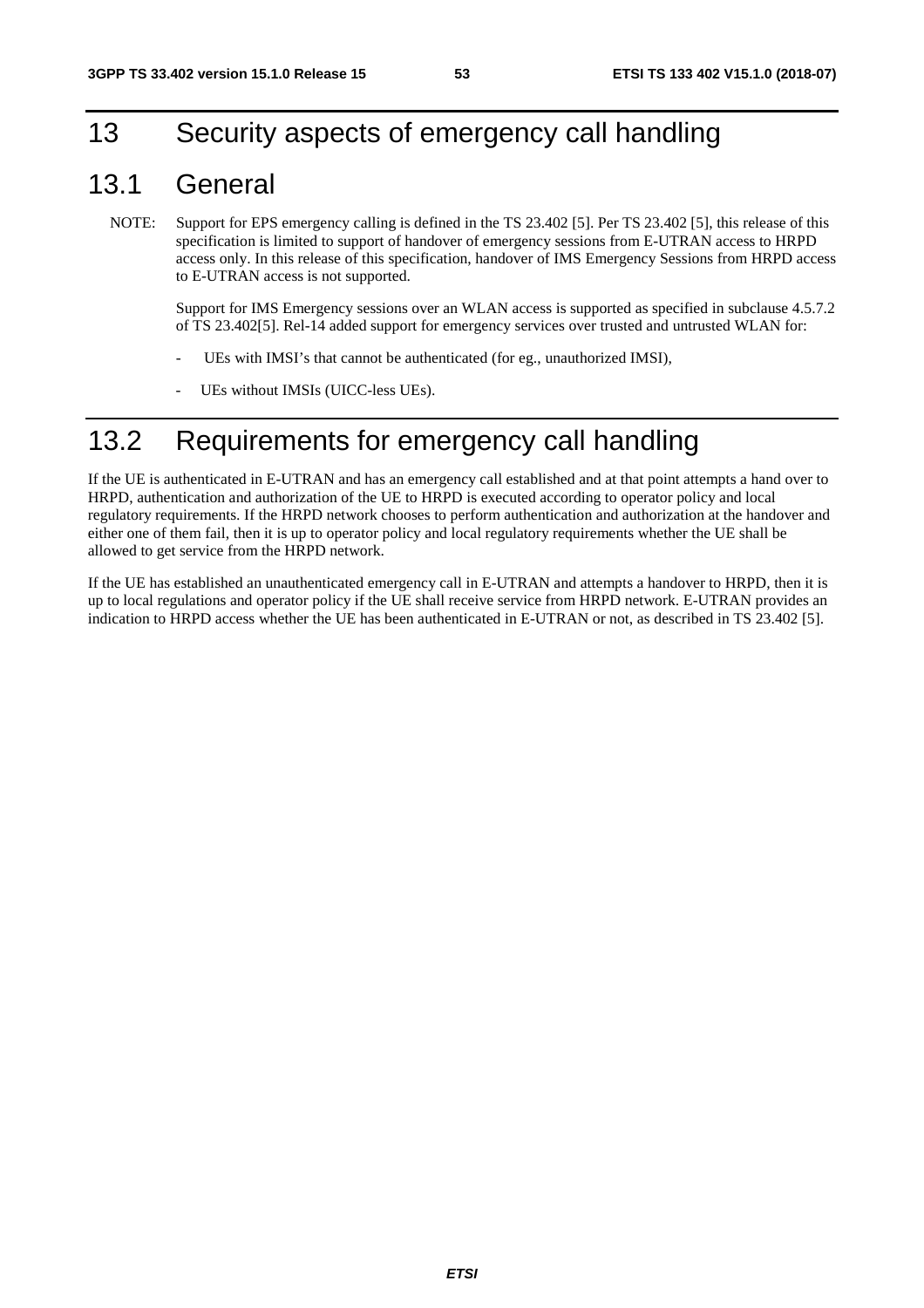## 13.3 Unauthenticated emergency calls over untrusted WLAN



#### **Figure: 13.3-1 Unauthenticated Emergency Calls over untrusted WLAN**

- 1. As in step 1 from Figure 8.2.2-1.
- 2. As in step 2 from Figure 8.2.2-1 with the following modification
	- The UE provides an indication that the EPC access is for emergency services.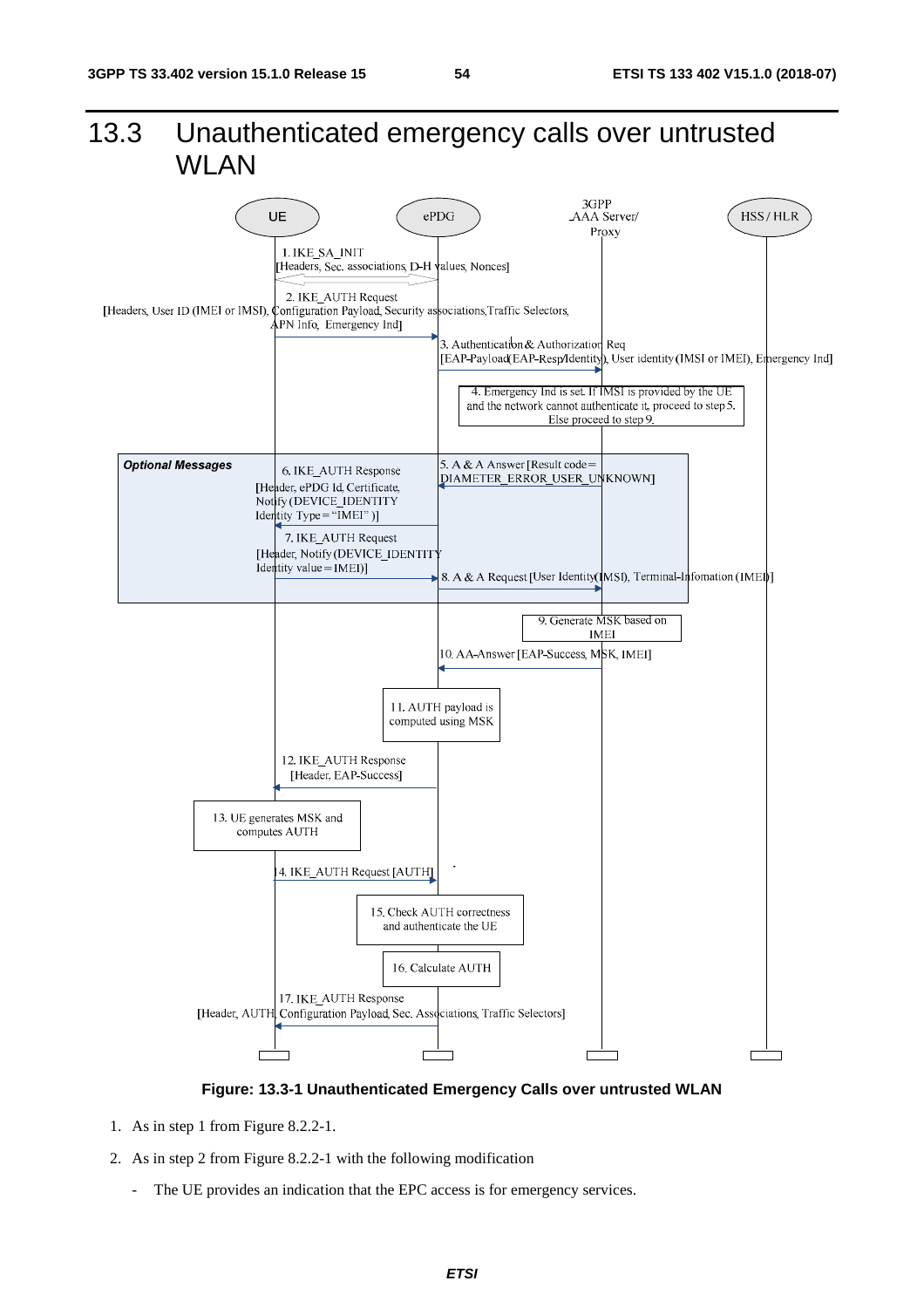- UICC-less UE shall send its IMEI value as its identity in the Emergency NAI for Limited Service format as defined in clause 19 of TS 23.003
- 3. As in step 3 from Figure 8.2.2-1 with the following modification
	- If the ePDG supports emergency services over WLAN, it shall send the Authentication and Authorization Request message to the 3GPP AAA Server with an additional IE to indicate the establishment of an emergency session.
	- In case of UICC-less UEs, the User Identity IE in the request shall contain IMEI received from the UE.

4. 3GPP AAA Server receives the message with an indication from the UE that it is an Emergency Attach. If the 3GPP AAA Server supports IMS Emergency sessions over WLAN, it shall proceed as follows:

- When the received subscriber identity is an IMSI but the IMSI authentication cannot proceed (because IMSI is not present in HSS, for ex.) or if AAA server cannot determine if authentication is successful, and if local policies allow emergency sessions for unauthenticated UEs with an IMSI, the 3GPP AAA Server shall skip EAP-AKA authentication procedures and proceed to execute step 5.
- When the received subscriber identity is an IMEI and if local policies allow emergency sessions for all UEs, the 3GPP AAA Server shall proceed to step 9 to generate an MSK
- 5. The 3GPP AAA Server indicates to the ePDG that authentication cannot proceed with the Result code IE in Authentication and Authorization Answer message set to DIAMETER\_ERROR\_USER\_UNKNOWN.
- 6. The ePDG processes the A&A Answer message as follows:
	- If the ePDG supports unauthenticated emergency services over WLAN and Mobile Equipment Identity Signaling procedure, it shall request the IMEI from the UE by including the DEVICE\_IDENTITY Notify payload in the IKE\_AUTH response sent to the UE. The Identity Type field in the Notify payload is set to "IMEI".
	- Else the ePDG shall reject the requested PDN connection for emergency session.

NOTE: TS 24.302[22] cf. 7.4.5 describes Mobile Equipment Identity signaling procedure.

- 7. The UE provides its IMEI in the DEVICE\_IDENTITY Notify payload of the IKE\_AUTH Request message. The Identity Value field in the Notify payload is used to carry the IMEI value.
- 8. The ePDG forwards the received IMEI to the 3GPP AAA server in the Terminal-Information AVP

The Authentication and Authorization Request (A&A Request) in step 8 shall contain the same parameters as provided in the first Authentication and Authorization Request (step 3) with the addition of the received IMEI from the UE. The A&A Request message includes EAP Payload, Emergency-Indication and user identity set to the IMSI of the UE.

The ePDG rejects the request if IMEI is not provided by the UE.

9. The 3GPP AAA Server generates MSK based on UE's IMEI value

MSK is derived per clause A.4 in Annex A.

- 10. The 3GPP AAA Server sends the final Authentication and Authorization Answer (with a result code indicating success) including EAP success and the MSK key material to the ePDG. The Permanent User Identity IE in the answer contains UEs IMEI.
- 11. As in step 10 from Figure 8.2.2-1
- 12. As in step 11 from Figure 8.2.2-1
- 13. The UE generates MSK based on its IMEI as per clause A.4 in Annex A and computes AUTH
- 14-17. As in steps 12 to 15 from Figure 8.2.2-1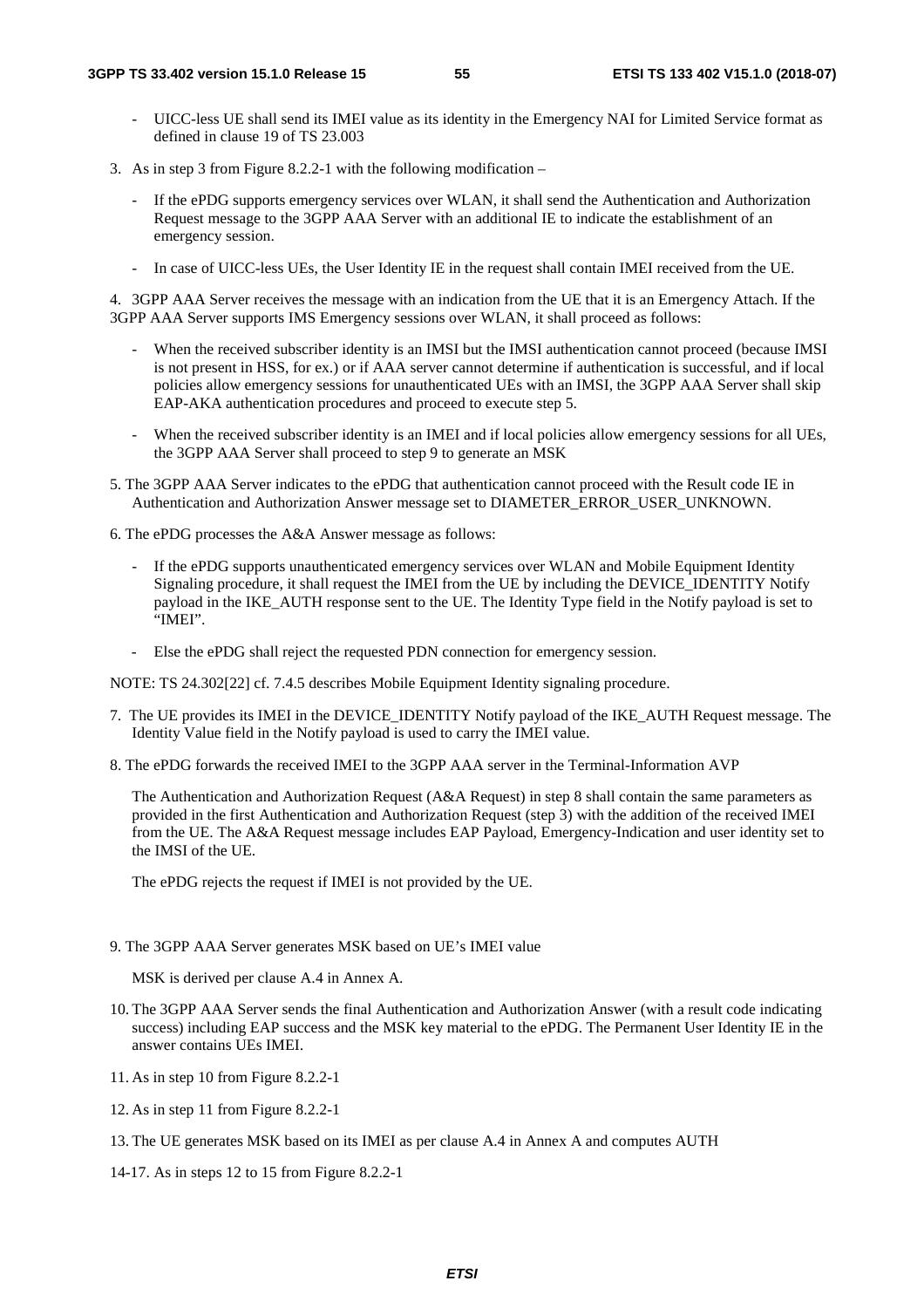## 13.4 Unauthenticated emergency calls over trusted WLAN

For unautheticated emergency calls over trusted WLAN, the authentication and key agreement procedure for trusted access described in clause 6.2 cannot be performed. However, the UE and the AAA server exchange UE identity information and connection parameters, and generate a shared key, according to the procedure described in this clause.The exchange of the connection parameters and possibly the exchange of the IMEI of the UE are performed using a 3GPP vendorspecific EAP method called EAP-3GPP-LimitedService, with messages called 3GPP-LimitedService-Init-Info and 3GPP-LimitedService-Notif. A list of 3GPP vendor specific EAP methods is provided in Annex C.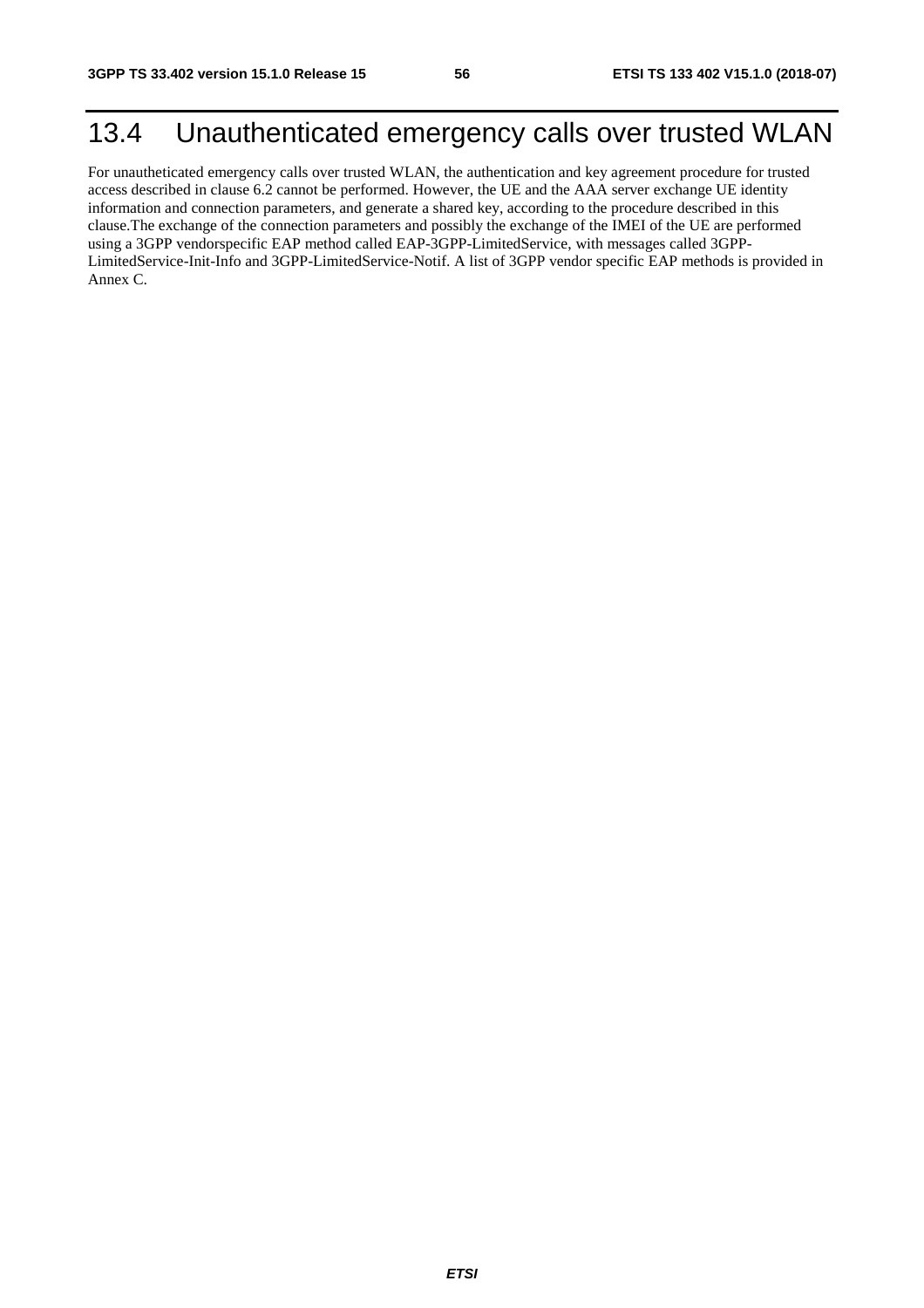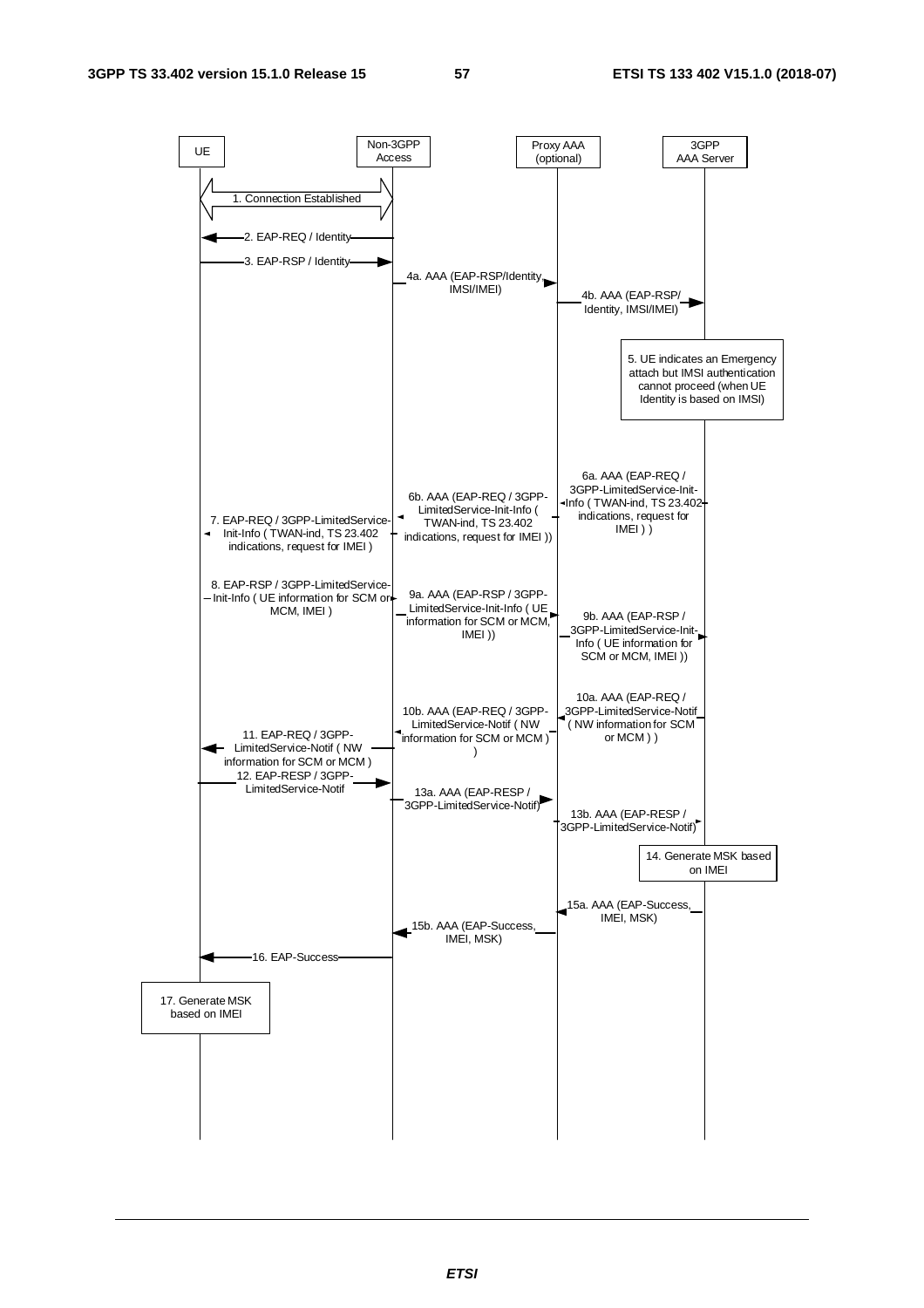#### **Figure: 13.4-1 Unauthenticated Emergency Calls over trusted WLAN**

- 1. As in step 1 from Figure 6.2-1.
- 2. As in step 2 from Figure 6.2-1.
- 3. As in step 3 from Figure 6.2.1 with the following enhancement
	- UICC-less UEs shall send its identity complying with the Emergency NAI for Limited Service State format for IMEI as specified in TS 23.003[8].

4a. As in step 4 from Figure 6.2-1

4b. As in step 5 from Figure 6.2-1.

5. 3GPP AAA Server receives the message with an indication from the UE that it is an Emergency Attach. If the 3GPP AAA Server supports IMS Emergency sessions over WLAN, it shall proceed as follows:

- When the received subscriber identity is an IMSI but the IMSI authentication cannot proceed (because IMSI is not present in HSS, for example) or if AAA server cannot determine if authentication is successful, and if local policies allow emergency sessions for unauthenticated UEs with an IMSI, the 3GPP AAA Server shall skip EAP-AKA' authentication procedures and proceed to execute step 6a to obtain IMEI from the UE and to provide indications specified in TS 23.402 to the UE.
- When the received subscriber identity is an IMEI and if local policies allow emergency sessions for all UEs, the 3GPP AAA Server shall proceed to step 6a to provide indications specified in TS 23.402 to the UE.
- 6a-6b. The 3GPP AAA Server sends the EAP-Request/3GPP-LimitedService-Init-Info message. The 3GPP AAA Server shall indicate that the WLAN is trusted non-3GPP access and shall include the indications specified in TS 23.402. If an IMEI is to be obtained, the 3GPP AAA server shall also indicate a request for IMEI.
- 7. The authenticator in the access network forwards the EAP-Request/3GPP-LimitedService-Init-Info message to the UE
- 8. The UE responds with an EAP-Response/3GPP-LimitedService-Init-Info message. The UE shall include the UE information needed for single-connection mode or multi-connection mode, as specified in TS 23.402. If the EAP-Request/3GPP-LimitedService-Init-Info message contains a request for IMEI, the UE shall also include its IMEI value.
- 9a-9b. The authenticator forwards the EAP-Response/3GPP-LimitedService-Init-Info message to the 3GPP AAA Server. Network rejects the request if a request for IMEI was indicated in the EAP-Request/3GPP-LimitedService-Init-Info message but IMEI value is not provided by the UE.
- 10a-10b The 3GPP AAA Server sends EAP-Request/3GPP-LimitedService-Notif message to the UE. The 3GPP AAA Server shall include the network information for single-connection mode or multi-connection mode, as specified in TS 23.402.
- 11. The authenticator in the access network forwards the EAP-Request/3GPP-LimitedService-Notif message to the **UE**
- 12. The UE responds an EAP-Response/3GPP-LimitedService-Notif message.
- 13a-13b. The authenticator forwards the EAP-Response/3GPP-LimitedService-Notif message to the 3GPP AAA Server.
- 14. The 3GPP AAA Server generates MSK based on UE's IMEI identity.

MSK is derived per clause A.4 in Annex A.

- 15. The 3GPP AAA Server sends the final Authentication and Authorization Answer (with a result code indicating success) including EAP success and the MSK key material to the authenticator. The Permanent User Identity IE in the answer contains IMEI obtained previously from the UE.
- 16. The authenticator in the access network stores the keying material to be used in communication with the unauthenticated UE as required by the access network. It informs the UE with the EAP Success message.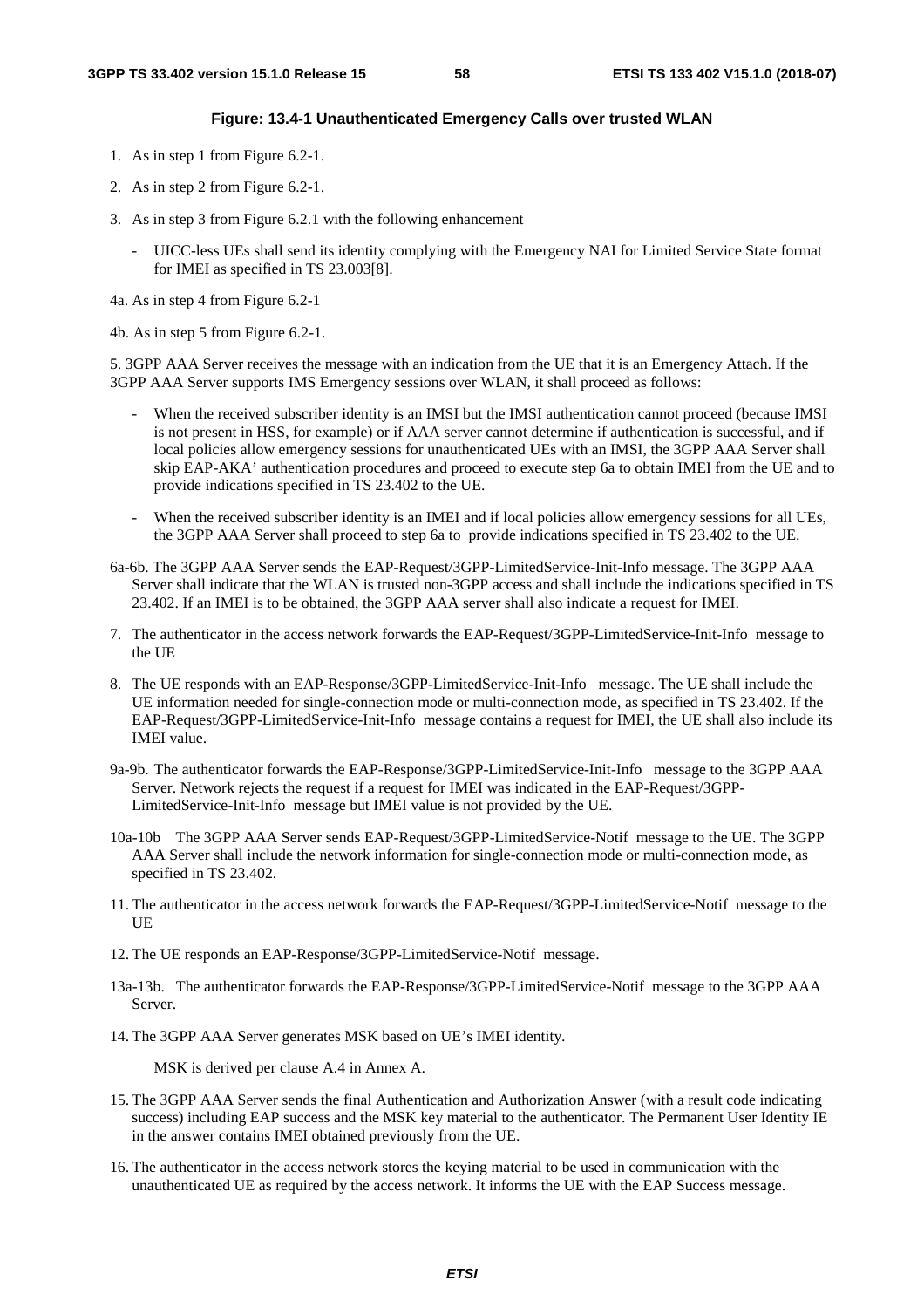17. The UE generates MSK based on its IMEI as per clause A.4 in Annex A

The UE and the authenticator in the access network share MSK keying material.

## 14 Temporary identity management

## 14.1 Temporary identity generation

Temporary Identities (Pseudonyms or re-authentication identities) are generated as some form of encrypted IMSI. Advanced Encryption Standard (AES) (see ref. [40]) in Electronic Codebook (ECB) mode of operation with 128-bit keys is used for this purpose.

In order to encrypt with AES in ECB mode, it is necessary that the length of the clear text is a multiple of 16 octets. This clear text is formed as follows:

1. A *Compressed IMSI* is created utilising 4 bits to represent each digit of the IMSI. According to TS 23.003 [8], the length of the IMSI is not more than 15 digits (numerical characters, 0 through 9). The length of the *Compressed IMSI* shall be 64 bits (8 octets), and the most significant bits shall be padded by setting all the bits to 1.

e.g.:  $IMSI = 214070123456789$   $(MCC = 214 ; MNC = 07 ; MSIN = 0123456789)$ 

Compressed IMSI =  $0xF2 0x14 0x07 0x01 0x23 0x45 0x67 0x89$ 

 Observe that, at reception of a temporary identity, it is easy to remove the padding of the *Compressed IMSI* as none of the IMSI digits will be represented with 4 bits set to 1. Moreover, a sanity check should be done at reception of a temporary identity, by checking that the padding, the MCC and the MNC are correct, and that all characters are digits.

2. A *Padded IMSI* is created by concatenating an 8-octet random number to the *Compressed IMSI*.

A 128-bit secret key, Kpseu, is used for the encryption. The same secret key shall be configured at all the AAA servers in the operator network so that any AAA server can obtain the permanent identity from a temporary identity generated at any other AAA server (see section 14.2).

Figure 14.1-1 summarises how the *Encrypted IMSI* is obtained.



**Figure 14.1-1: Encrypted IMSI generation** 

Once the *Encrypted IMSI* has been generated, the following fields are concatenated:

- *Encrypted IMSI*, so that a AAA server can later obtain the IMSI from the temporary identity.
- *Key Indicator*, so that the AAA server that receives the temporary identity can locate the appropriate key to deencrypt the Encrypted IMSI (see clause 14.2).
- *Temporary identity Tag*, used to mark the identity as temporary pseudonym or re-authentication identity.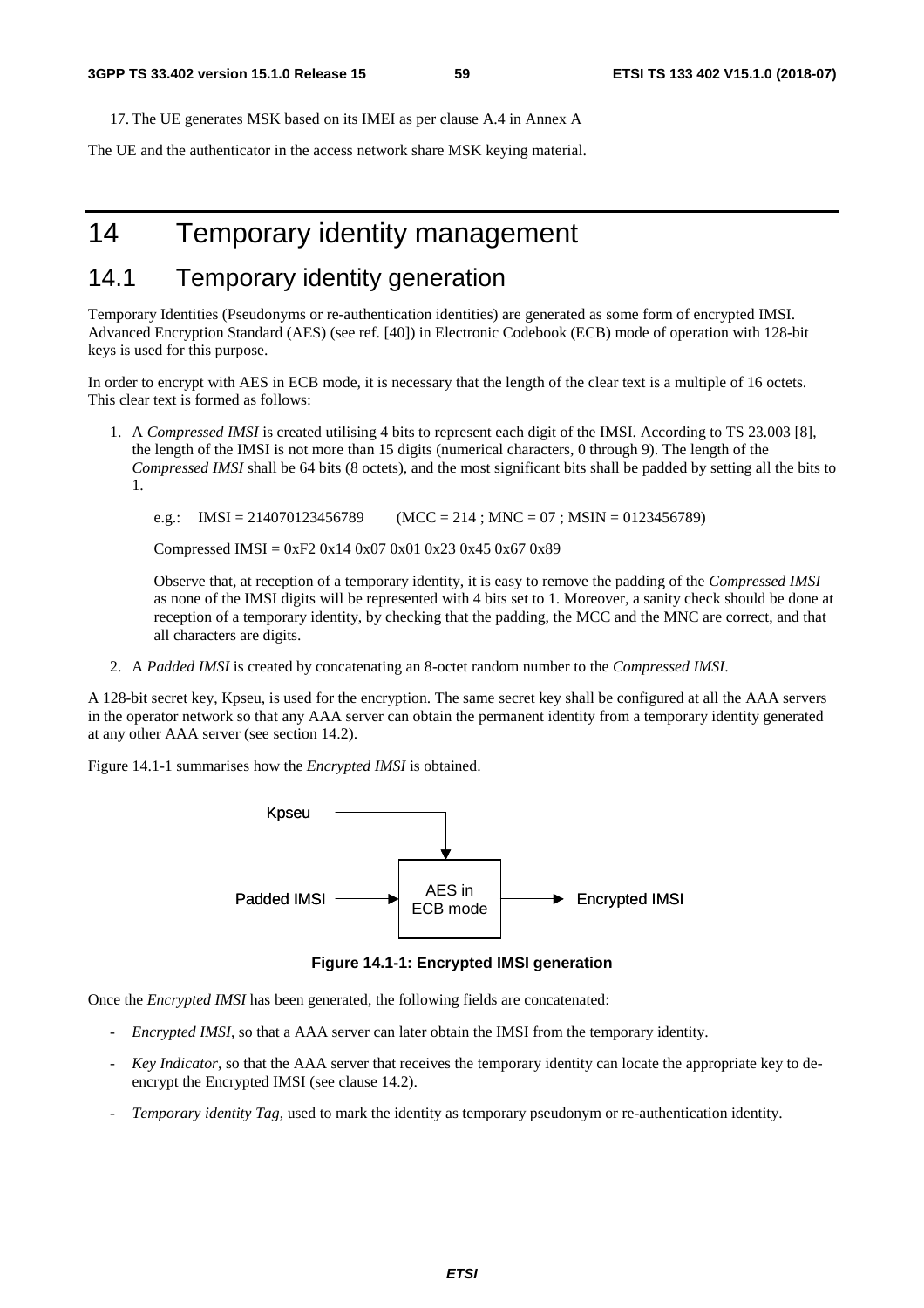



The Temporary Identity *Tag* is necessary so that when a AAA receives a user identity it can determine whether to process it as a permanent or a temporary user identity. Moreover, according to EAP-AKA/EAP-AKA' specifications, when the Authenticator node (i.e. the AAA server) receives a temporary user identity which is not able to map to a permanent user identity, then the permanent user identity (if the AAA server recognises it as a pseudonym) or a full authentication identity (if theAAA server recognises it as a re-authentication id) shall be requested from the client.

The last step in the generation of the temporary identities consists on converting the concatenation above to a printable string using the BASE64 method described in section 4.3.2.4 of RFC 1421 [41]. With this mechanism, each 6-bit group is used as an index into an array of 64 printable characters. As the length of the concatenation is 138 bits, the length of the resulting temporary identity is 23 characters, and no padding is necessary. Observe that the length of the Temporary identity*Tag* has been chosen to be 6 bits, so that it directly translates into one printable character after applying the transformation. Therefore, at reception of a user identity, the AAA server can recognise that it is a temporary identity for EAP-AKA without performing any reverse transformation (i.e. without translating any printable character into the corresponding 6 bits).

## 14.2 Key management

A 128-bit encryption key shall be used for the generation of temporary identities for a given period of time determined by the operator. Once that time has expired, a new key shall be configured at all the AAA servers. The old key shall not be used any longer for the generation of temporary identities, but the AAA servers shall keep a number of suspended (old) keys for the interpretation of received temporary identities that were generated with those old keys. The number of suspended keys kept in the AAA servers (up to 16) should be set by the operator, but it shall be at least one, in order to avoid that a just-generated temporary identity becomes invalid immediately due to the expiration of the key.

Each key shall have associated a Key Indicator value. This value is included in the temporary identity (see *Key Indicator* field in clause 6.4.1), so that when a AAA receives the temporary identity, it can use the corresponding key for obtaining the *Padded IMSI* (and thence the Username).

If a temporary identity is sent to a client but then the user does not initiate new authentication attempts for a long period of time, the key used for the generation of that temporary identity could eventually be removed from all the AAA servers. If the user initiates an authentication attempt after that time using that old temporary identity, the receiving AAA server will not be able to recognise the temporary identity as a valid one but it will be able to recognize the type of temporary identity (pseudonym or re-authentication identity), and it shall request the permanent user identity from the client (if the temporary identity was a re-authentication identity, the AAA server shall request first a pseudonym, and if it is not recognized, the permament user identity) Hence, in order to achieve that permanent user identities are used as little as possible, it is recommended that the encryption key is not renewed very often.

The configuration of the keys could be done via O&M, as shown in the figure below.



**Figure14.2-1: Key configuration via O&M** 

Handling of these secret keys, including generation, distribution and storage, should be done in a secure way.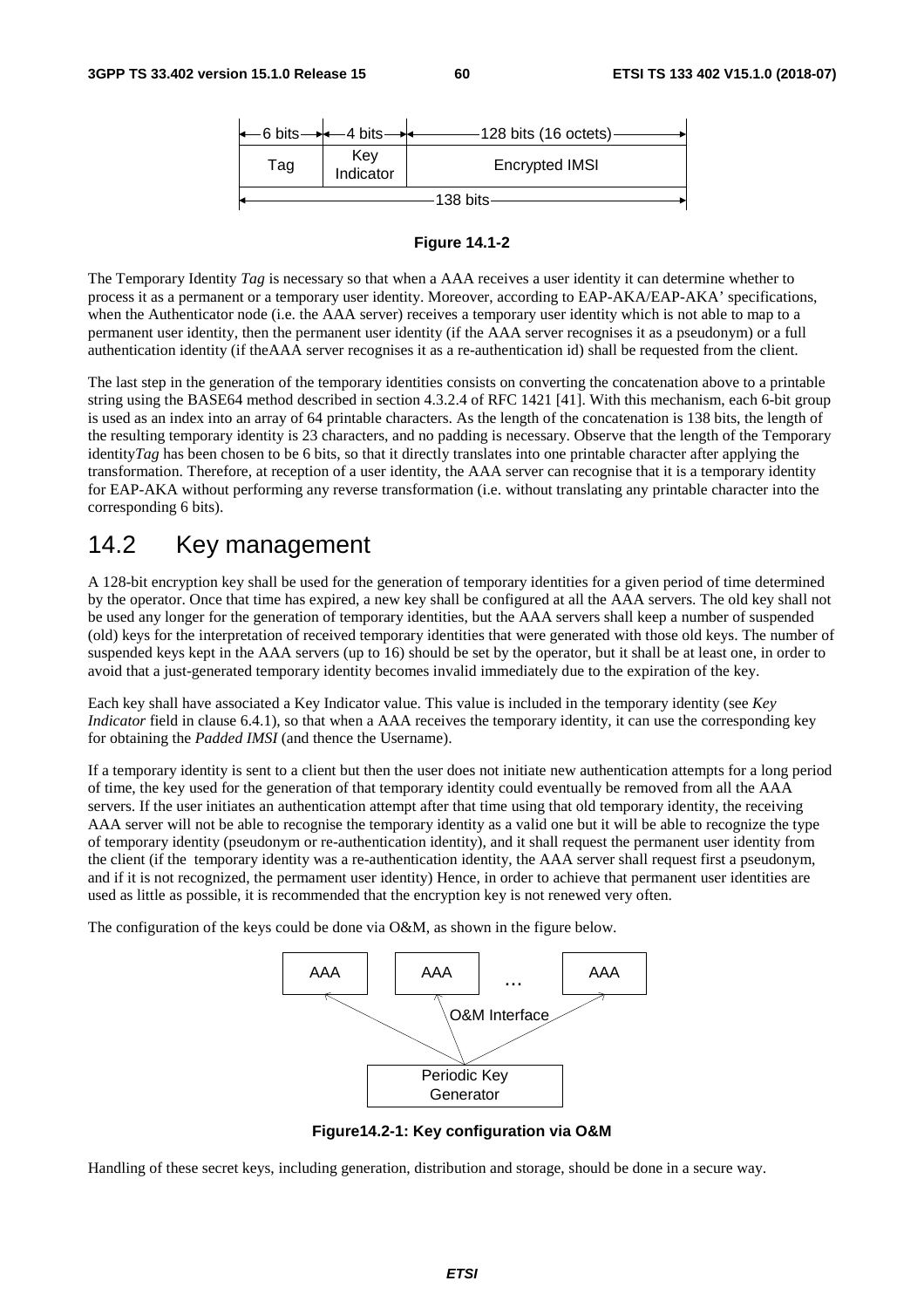### 14.3 Impact on permanent user identities

User identities (permanent or temporary) are sent with the form of a NAI, according to the EAP EAP-AKA/EAP-AKA' specifications, and the maximum length of a NAI that we can expect to be handled correctly by standard equipment is 72 octets (see [44]). Moreover, this NAI shall be transported inside the User-Name attribute of a RADIUS Access-Request, with standard length up to 63 octets (see [45]). Therefore, it can be assumed that the maximum length of a user identity should be 63 octets (i.e. 63 characters).

Since the length of the temporary identity proposed in section 14.1 is 23 characters, the length of the realm part of any permanent user identity shall always be 40 characters or less. This applies regardless of whether the length of the username part of the permanent user identity is less than 23 characters.

NOTE: A temporary user identity is formed as a NAI with the pseudonym or re-athentication identity as the username part and the realm.

Moreover, the permanent user identities should not begin with the character resulting of the printable encoding transformation (see section 14.1) of the *Temporary identity Tag* used for EAP-AKA and EAP-AKA' pseudonyms or reauthentication identities. This is needed so that at reception of a user identity, the AAA server can determine whether it is a permanent or a temporary user identity.

## 14.4 Acknowledged limitations

This mechanism does not prevent forging of temporary identities generated with keys that are no longer maintained in the AAA servers. That is, an attacker may form a temporary identity by concatenating the desired *Temporary identity Tag* and 132 bits of random information, and then applying the printable encoding transformation (see clause 14.1). At reception of such temporary identity in a AAA server, the following cases are possible:

- The *Key Indicator* may not correspond to any key (active or suspended) maintained at the AAA server.
- If the *Key Indicator* corresponds to any of the keys maintained at the AAA server, then that key is used for the de-encryption of the *Encrypted IMSI*, but the sanity check over the padding, the MCC and the MNC would show that the IMSI is not correct.

In any case, the AAA server shall interpret that the received temporary identity was generated with a key that is no longer available, and therefore it shall request the permanent user identity (if the received temporary identity was a pseudonym) or the pseudonym (if the received temporary identity was a re-authentication identity) to the client.

This could be exploited to perform DoS attacks by initiating a large amount of authentication attempts presenting different forged temporary identities. Nonetheless, the consequences of this attack should not be worse than the already possible attack of initiating a large amount of authentication attempts presenting different forged permanent identities.

## 14.5 UE behaviour on receiving requests to send the IMSI-based user identity

When the 3GPP AAA server does not recognize a temporary identifier used by the UE, the 3GPP AAA server requests the UE to send the IMSI-based user identity. The UE can operate according to one of the following three alternatives.

- 1. Ignore the Request: This alternative may result in deadlock situations that prevent the UE from connecting to a valid network. If this alternative is implemented, then there shall be a separate mechanism available for the user to override the policy (for example to delete the stored temporary identifier, which would result in using the IMSI-based identity upon the next connection).
- 2. Prompt the User: In this alternative, the UE prompts the user during the EAP authentication whether to send the IMSI-based identity to the network. If the user denies sending the IMSI, then the authentication exchange is cancelled.
- 3. Always Send the IMSI-Based Identity: In alternative #3, the UE always sends the IMSI-based identity when requested.

The decision is UE specific and outside the scope of this specification.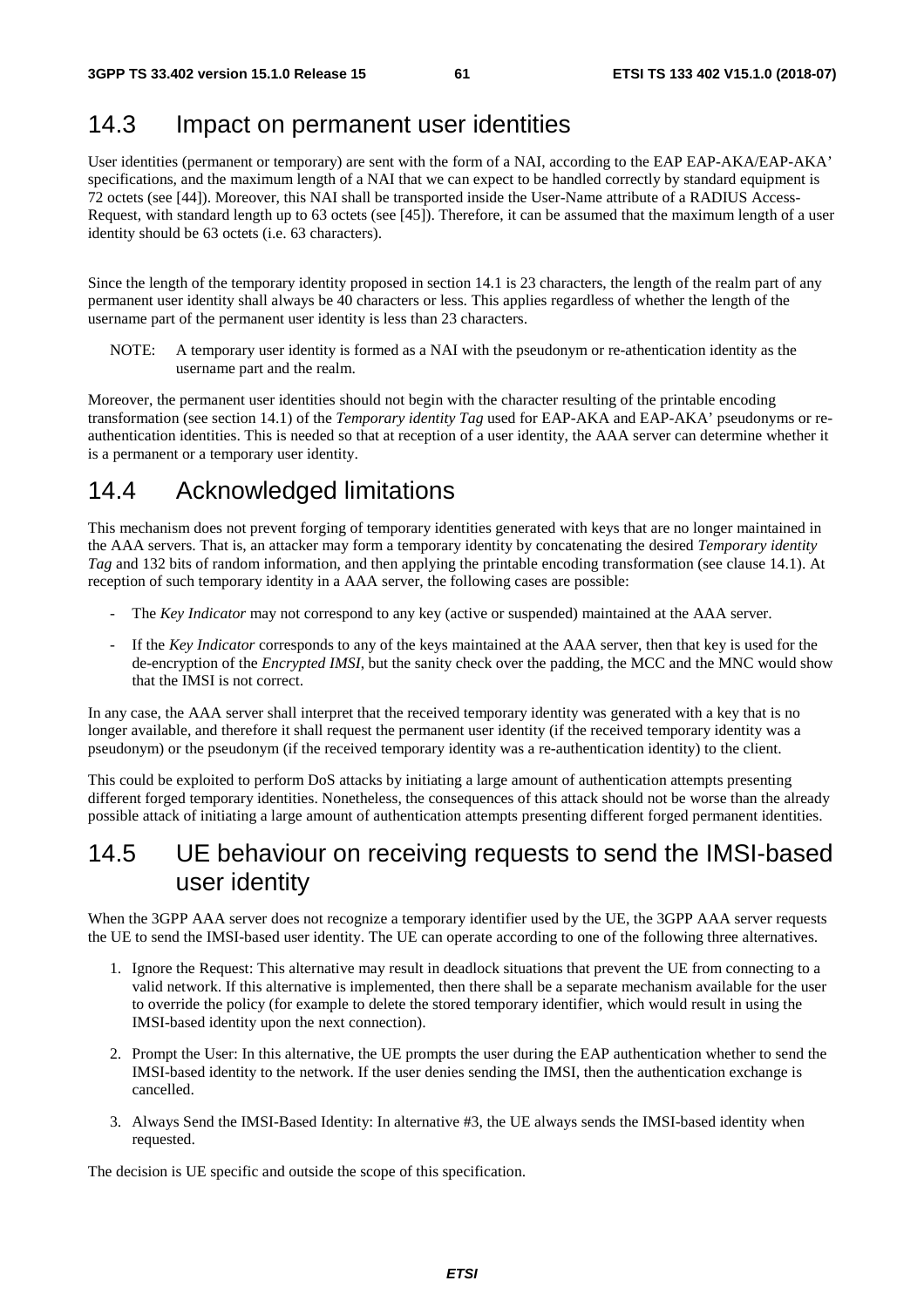## Annex A (normative): Key derivation functions

## A.1 KDF interface and input parameter construction

All key derivations (including input parameter encoding) shall be performed using the key derivation function (KDF) specified in TS 33.220 [8]. This clause specifies how to construct the input string, S, to the KDF (which is input together with the relevant key). For each of the distinct usages of the KDF, the input parameters S are specified below.

The FC number space used is controlled by TS 33.220 [8], FC values allocated for this specification are in range of  $0x20 - 0x2F$ .

## A.2 Function for the derivation of CK', IK' from CK, IK

When deriving CK', IK' from CK, IK and the access network identity as defined in clause 6 of this specification, the following parameters shall be used to form the input S to the KDF.

- $FC = 0x20,$
- $P0 =$  value of access network identity, as defined in 3GPP TS 24.302 [22],
- $LO =$  length of value of access network identity (variable, depending on access network type),
- $-P1 = SQN \oplus AK$
- L1 = length of SON  $\oplus$  AK (i.e. 0x00 0x06)

If AK is not used, AK shall be treated in accordance with TS 33.102, i.e. as 000…0.

The access network identity is defined separately for each access network type. For each access network type, the access network identity is documented in TS 24.302 [22] to ensure that UE and HSS use the same access network identities as input for key derivation.

The input key shall be the concatenation CK  $\parallel$  IK of CK and IK.

The KDF returns a 256-bit output, where the 128 most significant bits are identified with CK' and the 128 least significant bits are identified with IK'.

## A.3 Function for the derivation of WLCP key from EMSK

When deriving WLCP key from the EMSK as defined in clause 7.2.3 of this specification, the following parameters shall be used to form the input S to the KDF.

- $FC = 0x21$ .
- $P0 =$  "wlcp-key" (i.e. 0x77 0x6C 0x63 0x70 0x2D 0x6B 0x65 0x79),
- $LO =$  length of P0 is 8 octets (i.e., (i.e. 0x00 0x08).

The input key shall be the EMSK.

## A.4 Function for the derivation of MSK key for unauthenticated emergency sessions over WLAN

When deriving MSK for Unauthenticated Emergency sessions over WLAN, the following parameters shall be used to form the input S to the KDF.

 $- FC = 0x22$ ,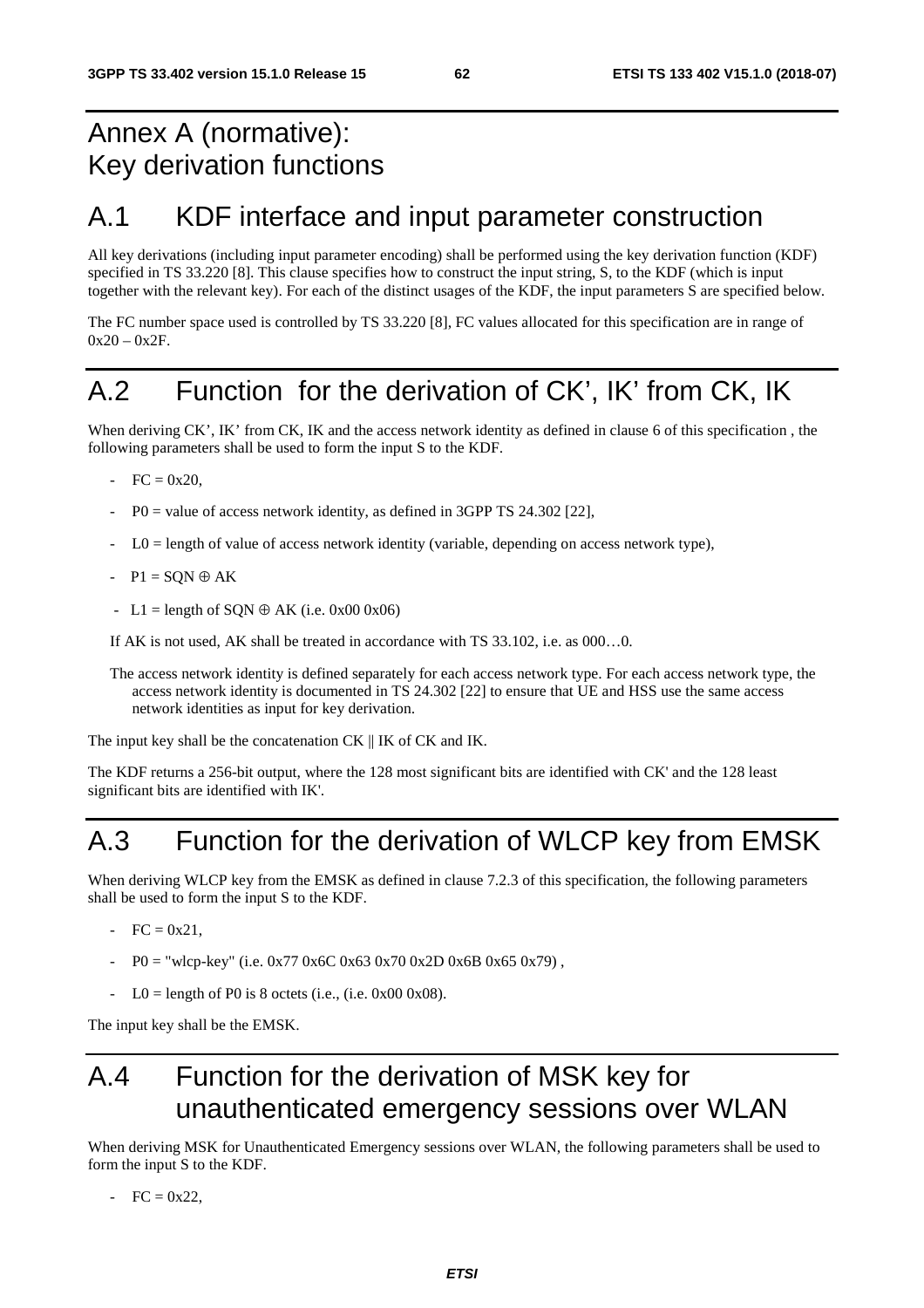- P0 = "unauth-emer" (i.e. 0x75 0x6E 0x61 0x75 0x74 0x68 0x65 0x6D 0x65 0x72)
- $LO =$  length of P0 is 11 octets (i.e., 0x00 0x0B).

The input key shall be the IMEI of the UE.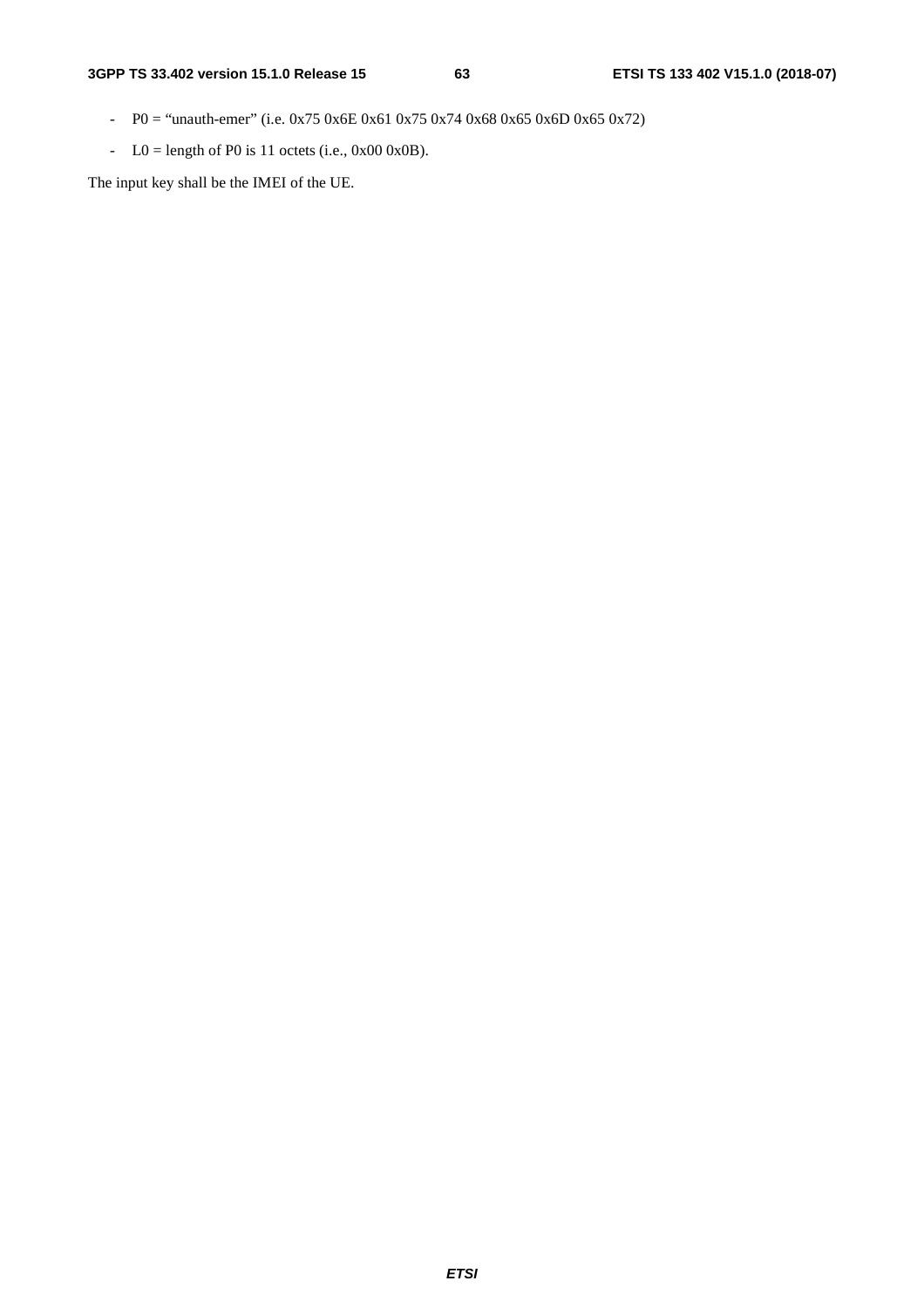## Annex B (normative): Tunnelling of UE Services over restrictive access networks

## B.1 Overview

This Annex specifies a mechanism for tunnelling of UE Services over Restrictive Access Networks. Before using the mechanisms specified in this Annex, the UE shall in accordance with normal procedures attempt to use existing NAT/FW traversal mechanisms as specified in TS 23.402 [5], the main body of this document, and if applicable TS 33.203 [34]. The exact procedure depends on the UE, the access, the requested service, and operator policy.

Clause X.2 specifies a mechanism to achieve UE access to PLMN IP-based services over restrictive firewalls in non-3GPP accesses. As only the transport/encapsulation layer is changed, all protocol variants specified in TS 23.402 [5] are supported and all functionality provided by ePDG/IKE is available.

The mechanisms in this Annex are optional to implement.

Editor's note: It is FFS whether the mechanisms defined in this Annex should be standadized by IETF or 3GPP.

## B.2 Service and media reachability for users over restrictive firewalls - untrusted non 3GPP access

This clause specifies a generic mechanism to achieve UE access to PLMN IP-based services over restrictive firewalls in non-3GPP accesses. The mechanism is intended to be used in the case the tunnelling mechanism from section 8.2 does not work.

The UDP encapsulation layer is replaced with a TCP/TLS encapsulation layer on port 80/443 that makes the traffic appear as HTTP/HTTPS traffic to the firewall. To traverse HTTP proxies, the TCP/TLS connection may optionally be setup with HTTP CONNECT The TLS profile as defined in TS 33.310 [12] Annex E shall be used..

All protocol variants specified in TS 23.402 (S2b with PMIPv6/GTP and S2c with DSMIPv6) are supported and all functionality provided by ePDG/IKE is available.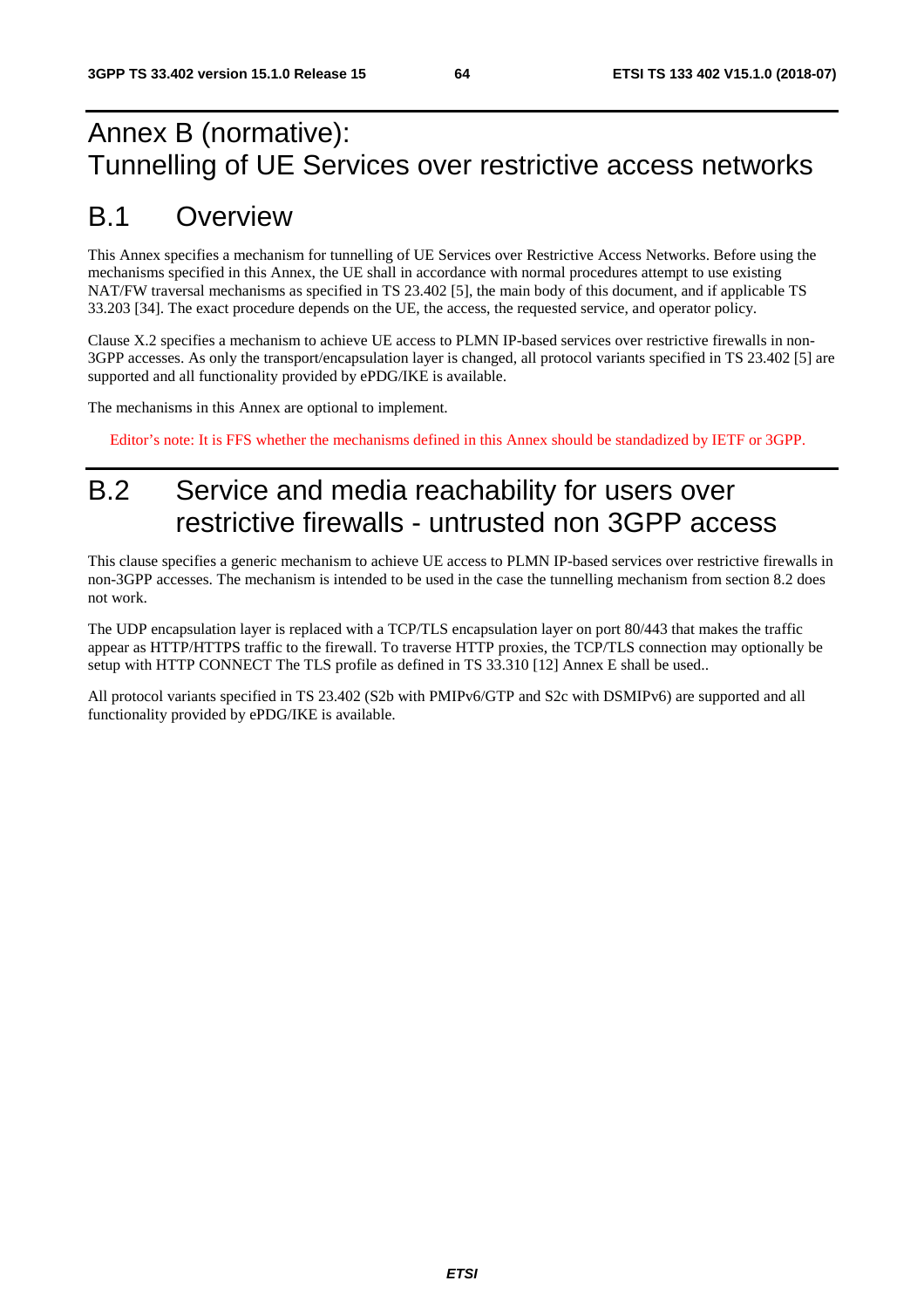

Control Plane

User Plane

**Figure B.1: Protocol stacks for firewall traversal** 

#### **Legend:**

- Only the transport layer is changed. Instead of UPD encapsulation, TCP/TLS encapsulation on port 80/443 is used. Packets types (IKE, ESP, NAT-Keepalive) are identified in a similar way as in IETF RFC 3948 [35].
- As before, when PMIPv6 is used the ePDG terminates some of the IPv4/IPv6 messages.

Authentication, integrity protection, and confidentiality are provided by the IKEv2/ESP layer. TLS is strictly used for firewall traversal (making the traffic look like HTTPS) and shall not be used to provide security instead of the IKEv2/ESP layer.

NOTE: The exact details of the TCP/TLS encapsulation layer are defined in the corresponding stage 3 specification.

If the establishment of the TCP/TLS connection fails, this may be caused by the presence of an HTTP proxy between the UE and the ePDG. The UE should try to establish a TCP connection to the ePDG by using the HTTP CONNECT method (IETF RFC 2616 [36]). How the UE gets the address of the HTTP proxy (manual or automatic configuration) is out of scope of 3GPP.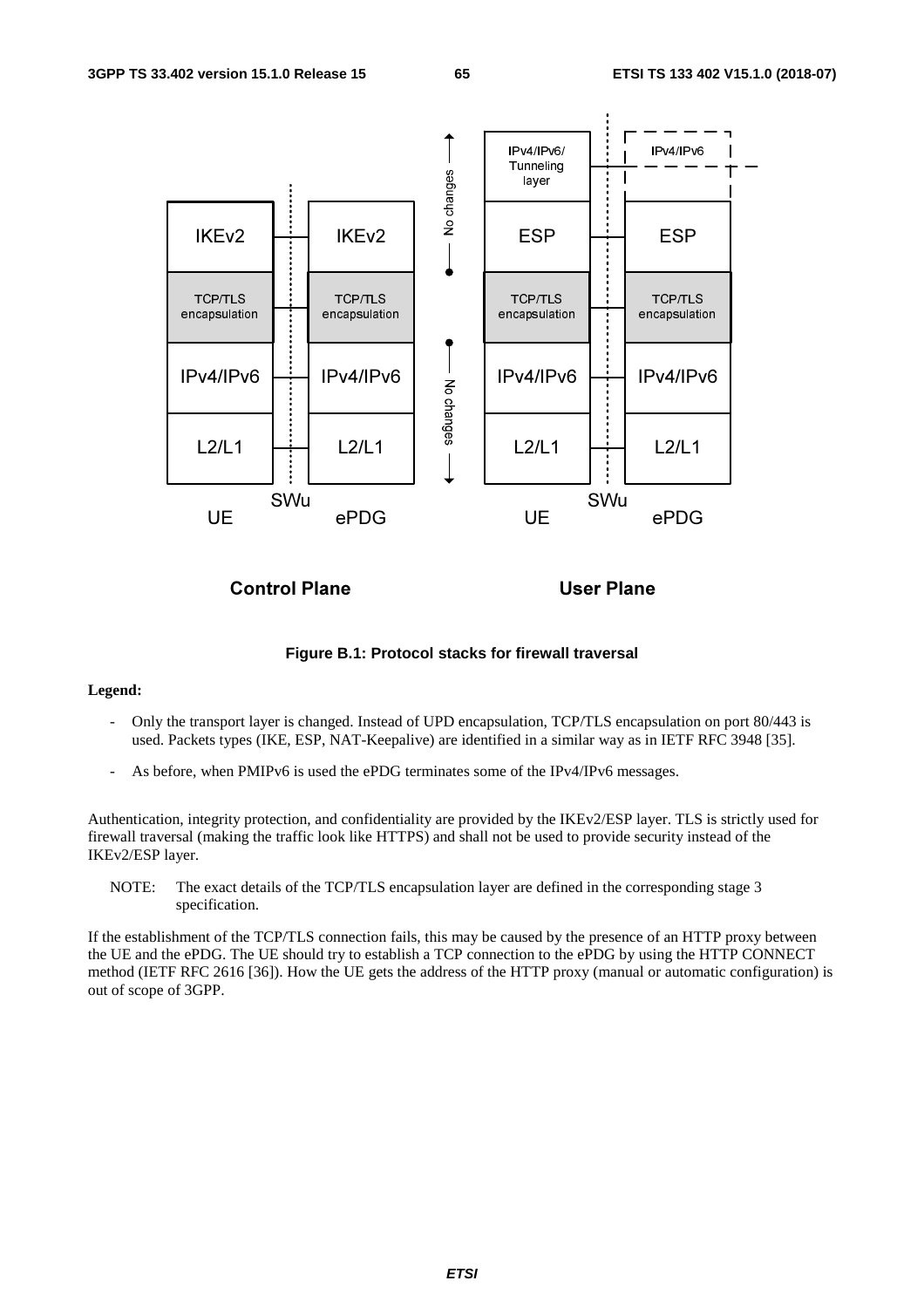## Annex C (informative): List of 3GPP-vendor specific EAP-methods

Table C-1 specifies semantics for code points of the Vendor-Type ID field of the Expanded Type EAP method when the Vendor-Id field is set to the 3GPP Vendor-Id 10415 (decimal).

#### **Table C-1: Vendor-Type ID**

| Vendor-Type ID | <b>Semantic</b>                                                   |
|----------------|-------------------------------------------------------------------|
|                | EAP-LWA, defined in TS 33.401 [16], Annex G.3                     |
|                | EAP-3GPP-LimitedService, defined in clause 13.4 of this document. |
|                | EAP-5G, defined in TS 24.502 [48], clause 9.2                     |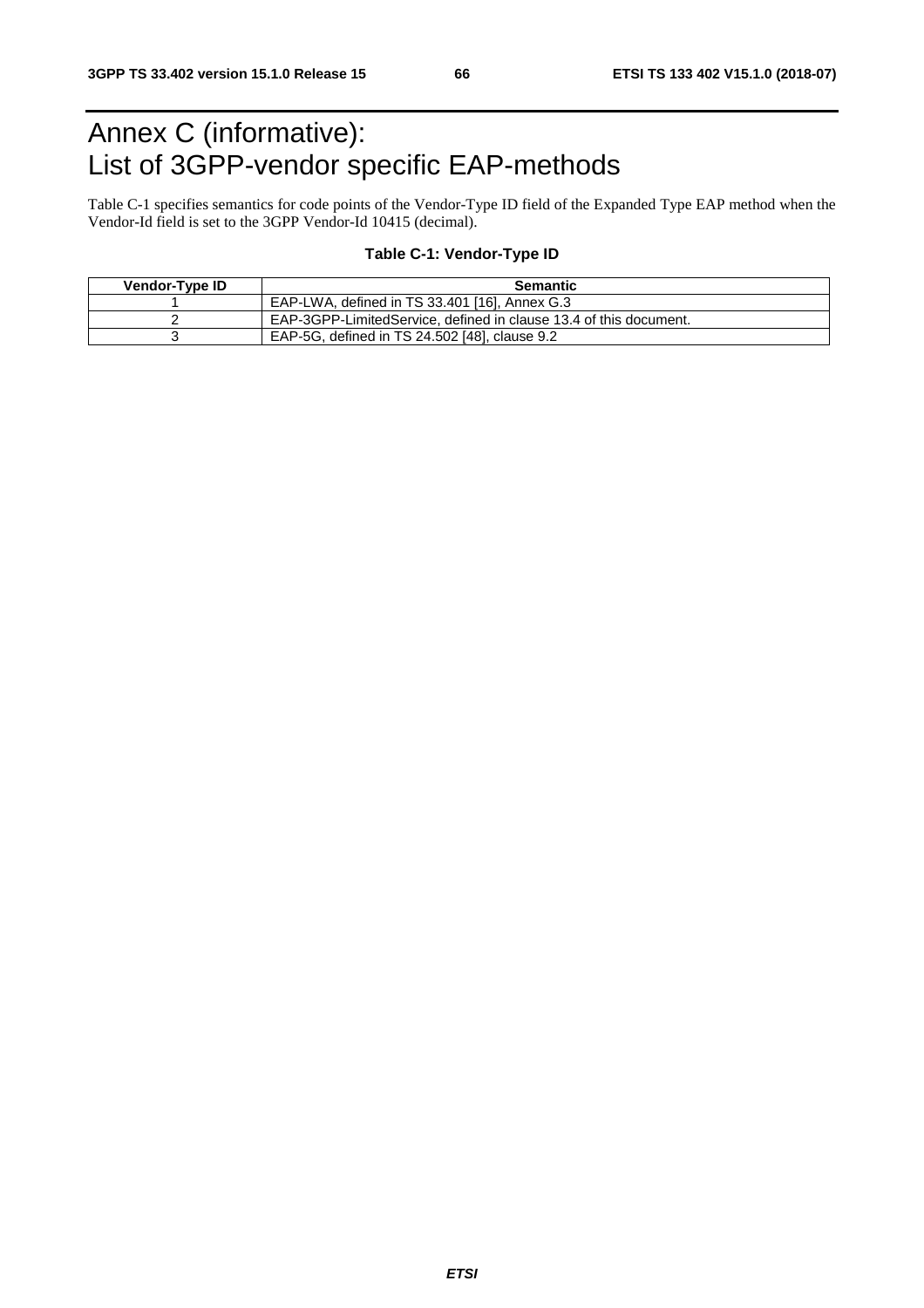Annex D (informative): Change history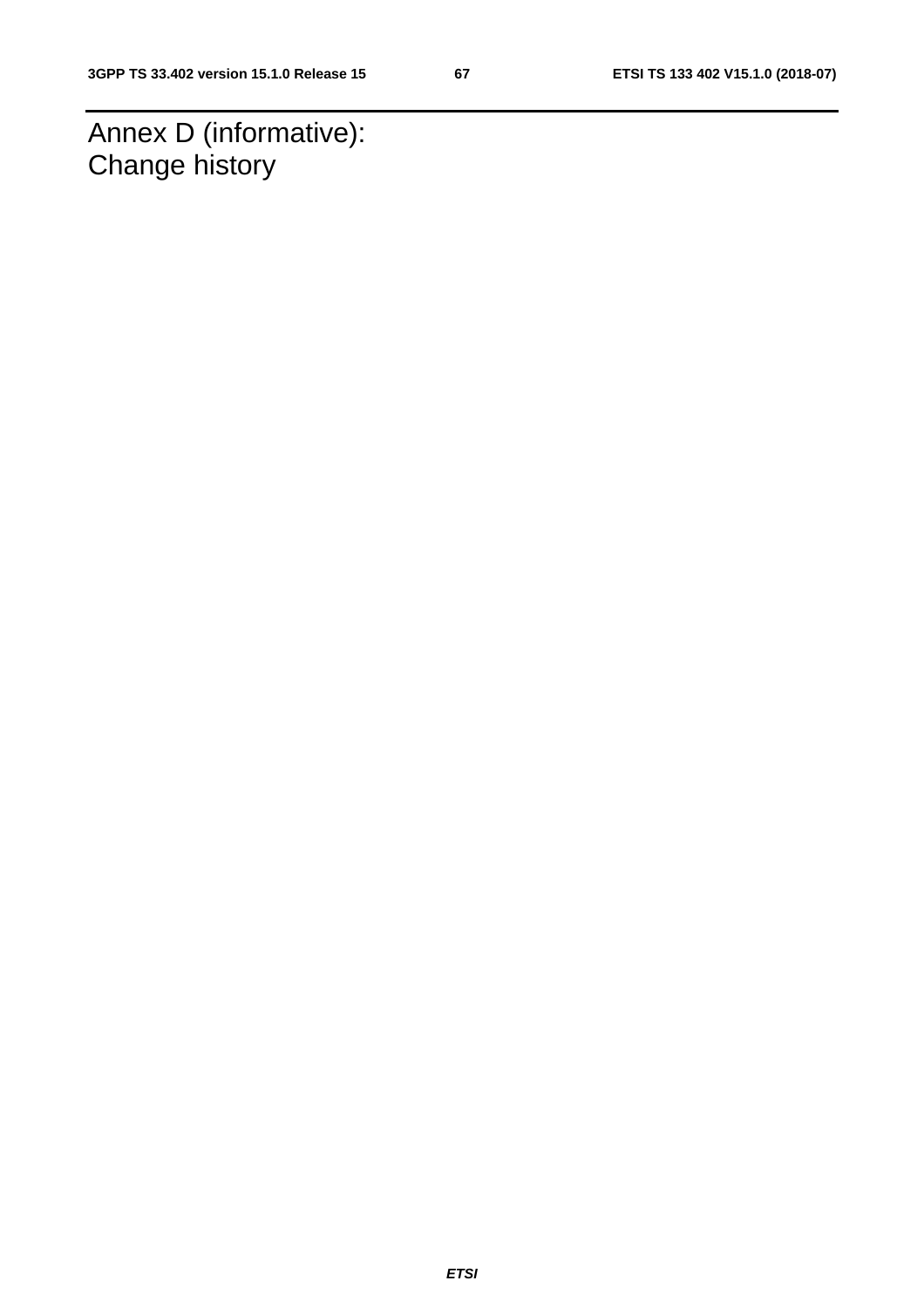| <b>Change history</b> |              |           |           |                |                                                                                                                               |       |            |
|-----------------------|--------------|-----------|-----------|----------------|-------------------------------------------------------------------------------------------------------------------------------|-------|------------|
| Date                  | TSG#         | TSG Doc.  | <b>CR</b> | Rev            | <b>Subject/Comment</b>                                                                                                        | Old   | <b>New</b> |
| 2007-05               |              |           |           |                | Initial version contains commented Table of Contents with<br>references to TR 33.922 and TR 33.821                            |       | 0.0.0      |
| 2007-12               | SA3#49bis    |           |           |                | Additions based on S3a070978, S3a070981, S3a071028                                                                            | 0.0.0 | 0.1.0      |
| 2008-02               | SA3#50       |           |           |                | Additions based on S3-080062; S3-080084; S3-080101; S3-                                                                       | 0.1.0 | 0.2.0      |
|                       |              |           |           |                | 080102; S3-080103; S3-080105; S3-080162; S3-080175                                                                            |       |            |
| 2008-03               | SA#39        |           |           |                | Presented for information at SA                                                                                               | 0.2.0 | 1.0.0      |
| 2008-04               | SA3#51       |           |           |                | Additions based on S3-080428,474, 427, 449, 423, 334, 337,                                                                    | 1.0.0 | 1.1.0      |
|                       |              |           |           |                | 338, 476, 473, 446, 450, 430, 485, 475, 426, 477, 339, 340, 439,<br>494                                                       |       |            |
| 2008-05               |              |           |           |                | MCC preparation for approval                                                                                                  | 1.1.0 | 2.0.0      |
| 2008-06               | SA#40        | SP-080258 |           |                | SA approval                                                                                                                   | 2.0.0 | 8.0.0      |
| 2008-09               | SA#41        | SP-080488 | 017       |                | Resolution of Ed notes on use of EAP-AKA in IKEv2                                                                             | 8.0.0 | 8.1.0      |
| 2008-09               | SA#41        | SP-080488 | 004       |                | Resolution of the Ed Notes under clause 8.2.5, TS33.402                                                                       | 8.0.0 | 8.1.0      |
| 2008-09               | SA#41        | SP-080488 | 0023 2    |                | Resolution of 2nd And 3rd Editor's Notes in 8.2.2                                                                             | 8.0.0 | 8.1.0      |
| 2008-09               | SA#41        | SP-080488 | 02        |                | Resolution of 1st Ed Note in Clause 6.1 TS33.402                                                                              | 8.0.0 | 8.1.0      |
| 2008-09               | SA#41        | SP-080488 | 0006 1    |                | MIPv4 Signalling protection between PDN-GW and FA                                                                             | 8.0.0 | 8.1.0      |
| 2008-09               | SA#41        | SP-080488 | 012       |                | correction of 33.402                                                                                                          | 8.0.0 | 8.1.0      |
| 2008-09               | SA#41        | SP-080488 | 013       |                | Clarification of text on access network identities                                                                            | 8.0.0 | 8.1.0      |
| 2008-09               | SA#41        |           |           |                | Clarification of use of AMF separation bit with EAP-AKA access                                                                |       |            |
| 2008-09               | SA#41        | SP-080488 | 014       |                | authentication<br>Clarification on handling of authentication vectors in the 3GPP                                             | 8.0.0 | 8.1.0      |
|                       |              | SP-080488 | 015       |                | AAA server                                                                                                                    | 8.0.0 | 8.1.0      |
| 2008-09               | SA#41        | SP-080488 | 007       | $\overline{1}$ | Resolution of Ed notes on MIPv4 Root key generation                                                                           | 8.0.0 | 8.1.0      |
| 2008-09               | SA#41        |           |           |                | update of S3-080756 Resolution of EditorÆs notes regarding                                                                    |       |            |
|                       |              | SP-080488 | 016       | 2              | parameter exchange in access authentication                                                                                   | 8.0.0 | 8.1.0      |
| 2008-09               | SA#41        | SP-080488 | 018       |                | Removing the restriction on AKA for Trusted Access                                                                            | 8.0.0 | 8.1.0      |
| 2008-09               | SA#41        | SP-080488 | 022       |                | Methods to avoid impersonation attacks on S2c                                                                                 | 8.0.0 | 8.1.0      |
| 2008-09               | SA#41        | SP-080488 | 024       |                | Note on SNID IP binding                                                                                                       | 8.0.0 | 8.1.0      |
| 2008-09               | SA#41        | SP-080488 | 005       |                | CR on UE-ANDSF security                                                                                                       | 8.0.0 | 8.1.0      |
| 2008-09               | SA#41        | SP-080641 | 025       |                | CR on EAP AKA (relaxation scenario)                                                                                           | 8.0.0 | 8.1.0      |
| 2008-12               | SA#42        | SP-080739 | 026       |                | Change on some names of interfaces in 33.402 and an editorial<br>modification                                                 | 8.1.1 | 8.2.0      |
| 2008-12               | SA#42        | SP-080739 | 027       |                | MIPv4 SPI Collision Avoidance                                                                                                 | 8.1.1 | 8.2.0      |
| 2008-12               | SA#42        | SP-080739 | 028       |                | MN-HA Key generation during initial attach or additional PDN<br>connectivity                                                  | 8.1.1 | 8.2.0      |
| 2008-12               | SA#42        | SP-080739 | 029       |                | Handling of Mobility Keys during Re-authentication                                                                            | 8.1.1 | 8.2.0      |
| 2008-12               | SA#42        | SP-080739 | 030       | $\overline{2}$ | Aligment of TS 33.402 to draft-arkko-eap-aka-kdf and clarification<br>of indication of type of authentication from AAA to HSS | 8.1.1 | 8.2.0      |
| 2008-12               | SA#42        | SP-080739 | 031       |                | Resolution of Editor's note on tunnel fast re-authentication                                                                  | 8.1.1 | 8.2.0      |
| $2008 - 12$           | SA#42        | SP-080739 | 032       |                | Clarifications to security procedures for DSMIPv6                                                                             | 8.1.1 | 8.2.0      |
| 2008-12               | SA#42        | SP-080739 | 035       |                | Adding EMSK derivation in clause 6.2                                                                                          | 8.1.1 | 8.2.0      |
| 2008-12               | SA#42        | SP-080739 | 036       |                | Fast re-authentications for DSMIPv6                                                                                           | 8.1.1 | 8.2.0      |
| 2008-12               | SA#42        | SP-080739 | 037       |                | AMF separation bit for untrusted non-3qpp access for S2c                                                                      | 8.1.1 | 8.2.0      |
| 2008-12               | SA#42        | SP-080739 | 038       |                | Finalising the PMIP security requirements                                                                                     | 8.1.1 | 8.2.0      |
| 2008-12               | SA#42        | SP-080739 | 039       |                | Key Derivation Function to derive CK', IK' from CK, IK for non-<br>3GPP access to EPC                                         | 8.1.1 | 8.2.0      |
| 2008-12               | SA#42        | SP-080739 | 040       |                | Change on some names of interfaces in 33.402 and some<br>corrections                                                          | 8.1.1 | 8.2.0      |
| 2008-12               | SA#42        | SP-080739 | 041       |                | Removing editor's note on legacy UEs                                                                                          | 8.1.1 | 8.2.0      |
| 2008-12               | SA#42        | SP-080739 | 042       |                | Correction of text on access authentication for untrusted access                                                              | 8.1.1 | 8.2.0      |
| $2008 - 12$           | SA#42        | SP-080739 | 043       |                | Correction of text on access authentication for untrusted access                                                              | 8.1.1 | 8.2.0      |
| 2008-12               | SA#42        | SP-080739 | 044       |                | Clarification of indication of type of authentication from AAA to<br>HSS and on access network authorization in AAA server    | 8.1.1 | 8.2.0      |
| 2008-12               | SA#42        | SP-080739 | 045       |                | Modification of the MIPv4 bootstrapping                                                                                       | 8.1.1 | 8.2.0      |
| $2008 - 12$           | <b>SA#42</b> | SP-080739 | 046       |                | <b>ANDSF</b> security                                                                                                         | 8.1.1 | 8.2.0      |
| 2008-12               | SA#42        | SP-080739 | 034       |                | MIPv4 support for Additional PDN connectivity                                                                                 | 8.1.1 | 8.2.0      |
| 2008-12               |              |           |           |                | MCC editorial correction                                                                                                      | 8.2.0 | 8.2.1      |
| 2009-03               | SA#43        | SP-090130 | 049       |                | Trust Indication by Visited Network                                                                                           | 8.2.1 | 8.3.0      |
| 2009-03               | SA#43        | SP-090130 | 048       | $\overline{2}$ | Editorial corrections for 33.402                                                                                              | 8.2.1 | 8.3.0      |
| 2009-03               | SA#43        | SP-090130 | 051       | 11             | Clarifications on MIPv4 procedure                                                                                             | 8.2.1 | 8.3.0      |
| 2009-03               | SA#43        | SP-090130 | 047       |                | Corrections of DS-MIPv6 bootstrapping                                                                                         | 8.2.1 | 8.3.0      |
| 2009-03               |              |           | ц,        | ÷.             | Editorial modifications                                                                                                       | 8.3.0 | 8.3.1      |
| 2009-06               | <b>SA#44</b> | SP-090269 | 052       |                | Editorial corrections to security context establishment clause                                                                | 8.3.1 | 8.4.0      |
| 2009-06               | SA#44        | SP-090269 | 055       |                | Authorization for ANDSF                                                                                                       | 8.3.1 | 8.4.0      |
| 2009-06               | SA#44        | SP-090269 | 057       | 2              | Clarifications for Annex A and References                                                                                     | 8.3.1 | 8.4.0      |
| 2009-06               | SA#44        | SP-090269 | 056       | 2              | Change in the Clause 6.2. Removal of explicit CK'/IK' function.                                                               | 8.3.1 | 8.4.0      |
| 2009-06               | SA#44        | SP-090269 | 065       |                | Correction of KDF definition                                                                                                  | 8.3.1 | 8.4.0      |
| 2009-06               | SA#44        | SP-090269 | 062       |                | Combination of authentication and authorization procedures                                                                    | 8.3.1 | 8.4.0      |
| 2009-06               | SA#44        | SP-090269 | 067       |                | Clarification of order for identity request, identity for EAP-AKA'<br>and AVs fetching                                        | 8.3.1 | 8.4.0      |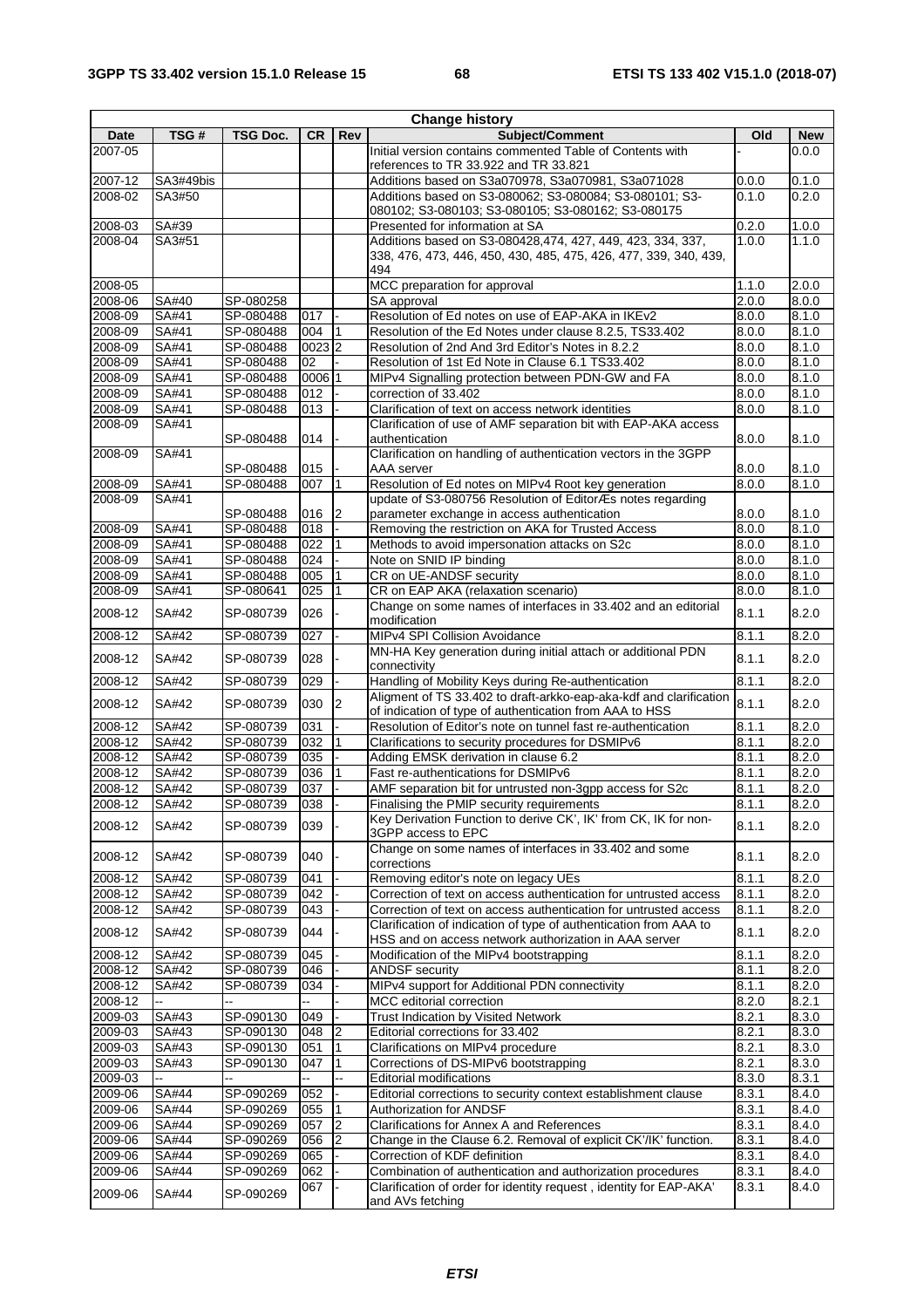| 2009-06 | <b>SA#44</b> | SP-090269 | 078  | <sup>2</sup>   | HA switch consideration for DSMIPv6 bootstrap                                         | 8.3.1  | 8.4.0                |
|---------|--------------|-----------|------|----------------|---------------------------------------------------------------------------------------|--------|----------------------|
| 2009-06 | SA#44        | SP-090269 | 74   |                | Clarification for network domain security and PMIP security                           | 8.3.1  | 8.4.0                |
| 2009-06 | SA#44        | SP-090269 | 071  |                | Add a NOTE to clarify the security for S101                                           | 8.3.1  | 8.4.0                |
| 2009-06 | <b>SA#44</b> | SP-090269 | 054  |                | Clarification on use of USIM/UICC in non-3GPP accesses                                | 8.3.1  | 8.4.0                |
| 2009-06 | SA#44        | SP-090269 | 075  |                | Corrections to clause 7                                                               | 8.3.1  | 8.4.0                |
| 2009-06 | SA#44        | SP-090269 | 64   |                | Generation of pseudonyms and re-authentication identities                             | 8.3.1  | 8.4.0                |
| 2009-06 | SA#44        | SP-090279 | 058  |                | Addition of the Emergency Calling Clause                                              | 8.4.0  | 9.0.0                |
| 2009-06 | <b>SA#44</b> | SP-090418 | 055  | 3              | <b>Authorization for ANDSF</b>                                                        | 8.4.0  | 9.0.0                |
| 2009-09 | SA#45        | SP-090519 | 081  |                | Updating reference to EAP-AKA' RFC                                                    | 9.0.0  | 9.1.0                |
| 2009-12 | SA#46        | SP-090813 | 082  |                | Correction of CMIPv4 Key derivation and SPI calculation for<br>WiMAX interworking     | 9.1.0  | 9.2.0                |
| 2009-12 | SA#46        | SP-090813 | 084  |                | Replacing KDF definition with a reference                                             | 9.1.0  | 9.2.0                |
| 2009-12 | SA#46        | SP-090814 | 086  |                | Deletion of erroneous notes relating to fast re-authentication                        | 9.1.0  | 9.2.0                |
| 2010-03 | <b>SA#47</b> | SP-100103 | 088  |                | Use of identities in EAP-AKA'                                                         | 9.2.0  | 9.3.0                |
| 2010-06 | SA#48        | SP-100383 | 089  |                | Addition of emergency call handling for non-3GPP access                               | 9.3.0  | 9.4.0                |
| 2010-10 | SA#49        | SP-100483 | 090  |                | Adding reference to RFC5295                                                           | 9.4.0  | 9.5.0                |
| 2010-12 | SA#50        | SP-100723 | 093  |                | Correction of reference draft-ietf-dime-mip6-split to point to RFC<br>5778            | 9.5.0  | 9.6.0                |
| 2010-12 | <b>SA#50</b> | SP-100722 | 094  |                | Enhanced Security support for DS-MIPv6                                                | 9.6.0  | 10.0.0               |
| 2011-03 | SA#51        | SP-110020 | 095  |                | IPsec alignment                                                                       | 10.00  | 11.0.0               |
| 2011-09 | SA#53        | SP-110564 | 101  |                | Removal of last step in tunnel authentications<br>11.0.0                              |        | 11.1.0               |
| 2011-12 | SA#54        | SP-110694 | 098  | 3              | Authentication with external networks over S2b<br>11.1.0                              |        | 11.2.0               |
| 2011-12 | SA#54        | SP-110694 | 098  | 3              | Authentication with external networks over S2b<br>11.1.0                              |        | 11.2.0               |
|         |              | SP-120113 | 103a |                | Correction of references                                                              | 11.2.0 | 11.3.0               |
| 2012-03 | SA#55        | SP-120038 | 104  |                | Corrections to IKEv2 procedure                                                        | 11.3.0 |                      |
|         |              | SP-120037 | 106  |                | Correction to length of MIP-RK                                                        |        | 11.3.1               |
| 2012-06 | SA#56        | SP-120344 | 109  |                | SaMOG 33.402 Changes                                                                  | 11.3.1 | 11.4.0               |
| 2012-06 | SA#56        | SP-120341 | 110  |                | Clarification of trusted and untrusted definition                                     | 11.3.1 | 11.4.0               |
| 2013-06 | SA#60        | SP-130254 | 113  |                | Specification of Tunnelling of UE Services over Restrictive<br><b>Access Networks</b> | 11.4.0 | 12.0.0               |
| 2013-09 | SA#61        | SP-130407 | 114  |                | Correction of the editorial errors and the incorrect description                      | 12.0.0 | 12.1.0               |
| 2013-12 | SA#62        | SP-130667 | 115  |                | User profile fetching before authentication in non3GPP access                         | 12.1.0 | 12.2.0               |
| 2014-03 | SA#63        | SP-140024 | 117  |                | Correction of reference                                                               | 12.2.0 | 12.3.0               |
| 2014-09 | SA#65        | SP-140592 | 119  |                | Introduction of WLCP security                                                         | 12.3.0 | 12.4.0               |
|         |              |           | 120  |                | Correction of WLCP security                                                           |        |                      |
| 2014-12 | SA#66        | SP-140829 | 121  |                | Derivation of WLCP key in the UE                                                      | 12.4.0 | 12.5.0               |
|         |              |           | 122  |                | WLCP security first editor's note                                                     |        |                      |
|         |              | SP-150477 | 127  |                | Adding TLS Reference in TS 33.402 Annex B                                             | 12.5.0 | $\overline{1}$ 2.6.0 |
|         |              |           | 123  | 12             | Allowing for additional payloads in the IKE_AUTH request step of                      | 12.6.0 | 13.0.0               |
| 2015-09 | SA#69        |           |      |                | the full authentication procedure for un-trusted WLAN.                                |        |                      |
|         |              | SP-150478 | 124  | $\overline{1}$ | IKE_AUTH showing wrong EAP message type in step 7 of Figure<br>8.2.2.1                |        |                      |
|         |              |           | 125  | 11             | Clarification that EAP-SIM is forbidden                                               |        |                      |

| <b>Change history</b> |                |             |           |            |              |                                                                                                                                   |                       |  |
|-----------------------|----------------|-------------|-----------|------------|--------------|-----------------------------------------------------------------------------------------------------------------------------------|-----------------------|--|
| Date                  | <b>Meeting</b> | <b>TDoc</b> | <b>CR</b> | <b>Rev</b> | <b>Cat</b>   | Subject/Comment                                                                                                                   | <b>New</b><br>version |  |
| 2016-12               | SA#74          | SP-160787   | 0131      |            | C            | Alignment according to withdrawal of I-WLAN feature                                                                               | 13.1.0                |  |
| 2016-12               | SA#74          | SP-160784   | 0129      |            | <sub>B</sub> | Adding support of EAP Re-Authentication Protocol for WLAN<br>Interworking (TWAN)                                                  | 14.0.0                |  |
| 2016-12               | SA#74          | SP-160788   | 0132      |            | B            | Unauthenticated Emergency services over trusted WLAN                                                                              | 14.0.0                |  |
| 2016-12               | SA#74          | SP-160788   | 0133      |            | B            | Unauthenticated Emergency services over untrusted WLAN                                                                            | 14.0.0                |  |
| 2016-12               | SA#74          | SP-160788   | 0134      |            | B            | KDF for Unauthenticated emergency services over WLAN                                                                              | 14.0.0                |  |
| 2017-03               | SA#75          | SP-170099   | 0135      |            | F            | Parameter transport for unauthenticated emergency calls over                                                                      | 14.1.0                |  |
|                       |                |             |           |            |              | trusted WLAN, using vendor-specific EAP-method                                                                                    |                       |  |
| 2017-03               | SA#75          | SP-170099   | 0136      |            | F            | List of 3GPP vendor-specific EAP methods                                                                                          | 14.1.0                |  |
| 2017-03               | SA#75          | SP-170102   | 0137      |            | F            | Remove Editor's Note related to ERP information in the HSS                                                                        | 14.1.0                |  |
| 2017-06               | SA#76          | SP-170425   | 0138      |            | F            | Alignment of 3GPP-vendor specific EAP method name with TS<br>24.302                                                               | 14.2.0                |  |
| 2017-06               | SA#76          | SP-170429   | 0141      |            | F            | Remove support of ERP Explicit Boostrapping                                                                                       | 14.2.0                |  |
| 2017-06               | SA#76          | SP-170425   | 0142      |            | F            | Align with CT1 TS 24.302 for obtaining IMEI using Mobile<br>Equipment Identity signalling                                         | 14.2.0                |  |
| 2017-09               | <b>SA#77</b>   | SP-170638   | 0143      |            | F            | Clarification on Unauthenticated Emergency services over<br>untrusted WLAN                                                        | 14.3.0                |  |
| 2018-03               | SA#79          | SP-180049   | 0144      |            | B            | Addition of EAP-5G method ID                                                                                                      | 15.0.0                |  |
| 2018-06               | SA#80          | SP-180449   | 0145      |            | F            | Clarifying the condition when the ePDG sends its certificate to the<br>UE during untrusted non 3gpp access authentication (8.2.2) | 15.1.0                |  |